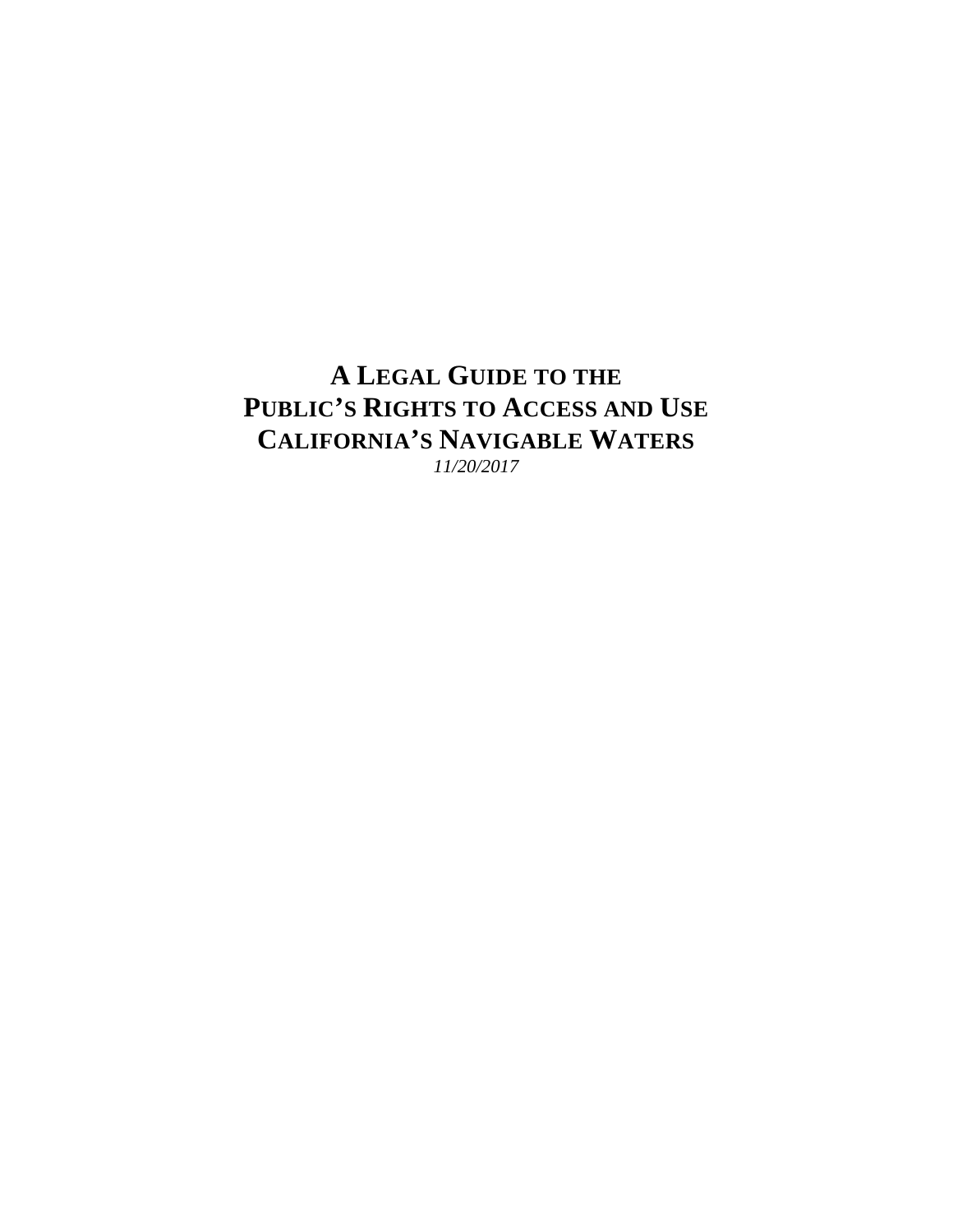# **Contents**

| I.               |                                                                                      |    |
|------------------|--------------------------------------------------------------------------------------|----|
| A.               | Overview of Public Rights to Access and Use California's Navigable Waters 6          |    |
| <b>B.</b>        | The California State Lands Commission's Role in Protecting Public Access Rights  7   |    |
| II.              |                                                                                      |    |
| A.               |                                                                                      |    |
| <b>B.</b>        |                                                                                      |    |
| C.               |                                                                                      |    |
| D.               |                                                                                      |    |
| E.               |                                                                                      |    |
| F.               |                                                                                      |    |
| 1.               |                                                                                      |    |
| 2.               | McAteer-Petris Act – San Francisco Bay Conservation and Development                  |    |
| 3.               |                                                                                      |    |
| $\overline{4}$ . |                                                                                      |    |
| 5.               |                                                                                      |    |
| 6.               | Other Statutory Enactments and Public Agencies that Protect and Promote Public       |    |
|                  |                                                                                      |    |
| G.               |                                                                                      |    |
| 1.               |                                                                                      |    |
| 2.               |                                                                                      |    |
| 3.               |                                                                                      |    |
| $\overline{A}$   | Restrictions on Implied Dedication                                                   | 26 |
| 5.               |                                                                                      |    |
| 6.               | Private Fee Title Owners May Not Prevent Public Access and Use on Lands and          |    |
| Ш.               |                                                                                      |    |
| А.               |                                                                                      |    |
| 1.               |                                                                                      |    |
| 2.               | The Federal Regulatory Authority (Commerce Clause) Definition of Navigability 33     |    |
| 3.               | The California Public Right of Navigation Definition of Navigability 34              |    |
| 4.               | Legislative Findings Not Conclusive on State Title or Public Right of Navigation  36 |    |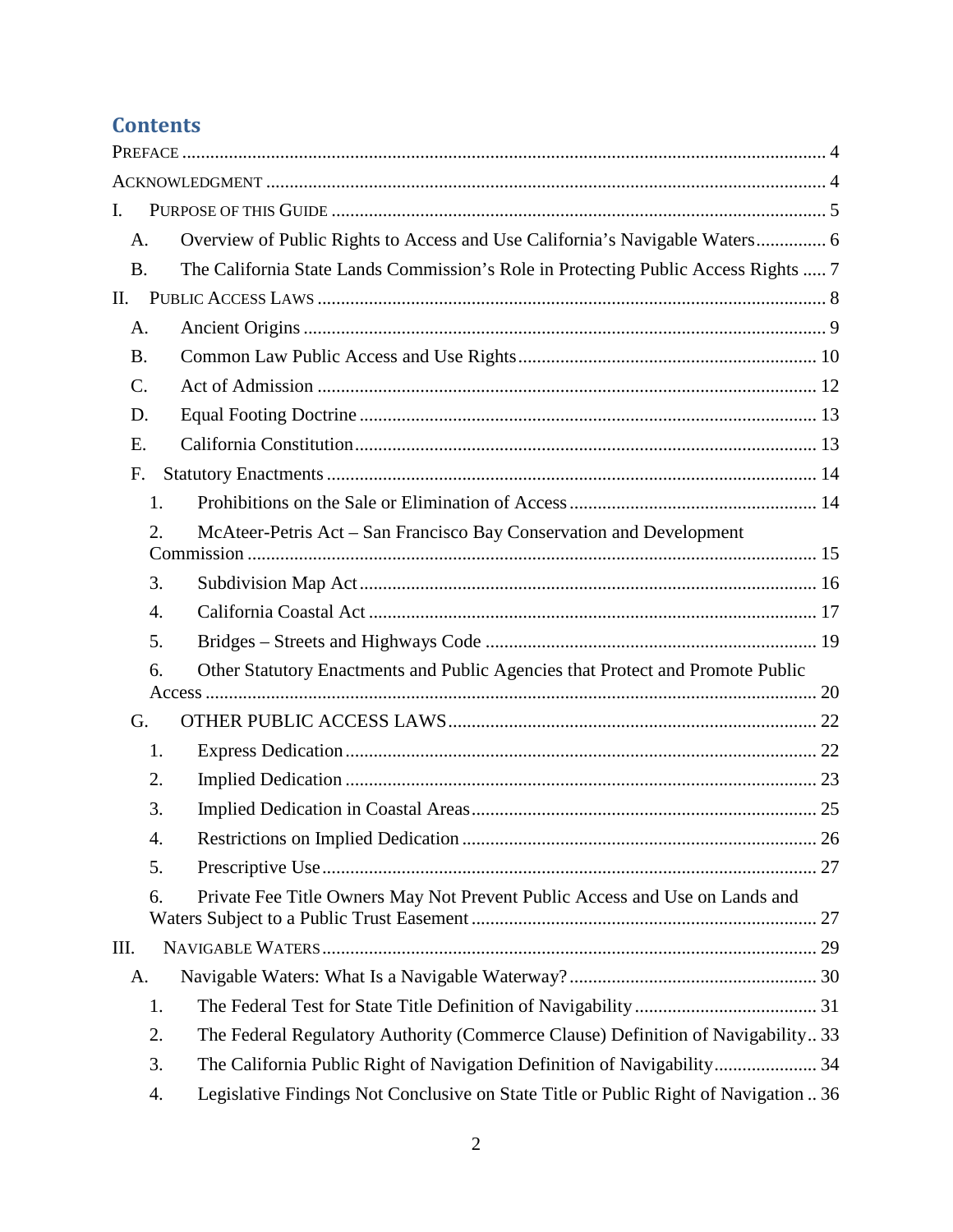| 5.                    |                                                                                    |
|-----------------------|------------------------------------------------------------------------------------|
| 6.                    |                                                                                    |
| <b>B.</b>             | Physical Reach of Public Access and Use Rights: Where Can the Public Go on a       |
| 1.                    |                                                                                    |
| 2.                    | Accretion, Erosion, Submergence, Reliction, and Avulsion – Reach of Access Rights  |
| 3.                    |                                                                                    |
| $\mathcal{C}_{\cdot}$ | Permissible Uses of California's Navigable Waters: What Can the Public Do on These |
| 1.                    |                                                                                    |
| 2.                    |                                                                                    |
| 3.                    |                                                                                    |
| 4.                    | Property Owners May Not Restrict Public Use of Navigable Waters 48                 |
| 5.                    |                                                                                    |
| IV.                   |                                                                                    |
| A.                    |                                                                                    |
| <b>B.</b>             |                                                                                    |
|                       |                                                                                    |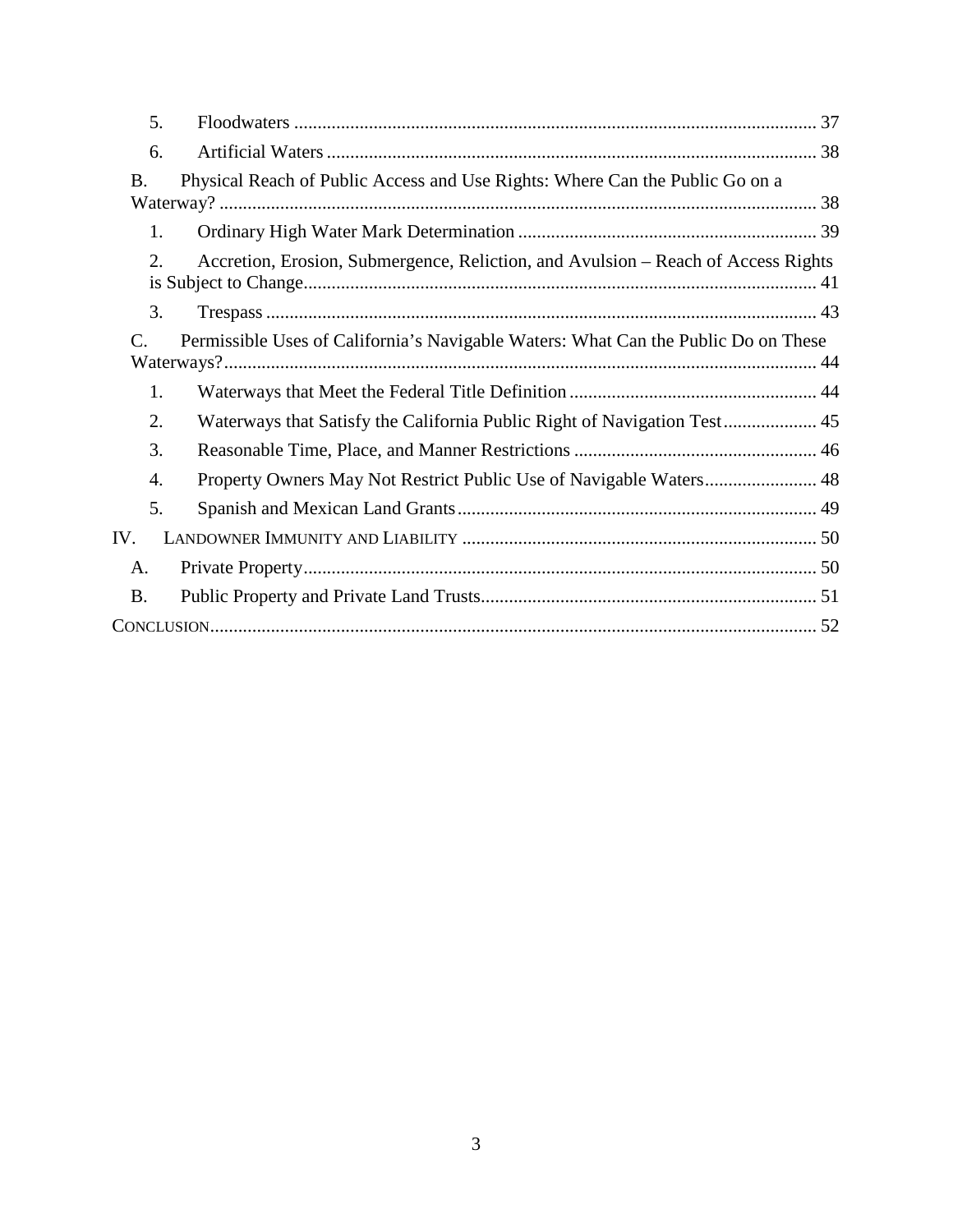# <span id="page-3-0"></span>**PREFACE**

California is fortunate to have some of the most iconic natural features in the world, including its many natural waterways that have benefited both its flora and fauna for millions of years. Likewise, its human inhabitants for more than ten thousand years have enjoyed the benefits of its rivers, lakes, and oceans. Today, with nearly 40 million Californians, the need for guidance as to rights of the public to access and use California's waterways is clear. This guide is intended to aid in understanding the rights of the public as well as their limitations.

This guide is the result of years of development by the California Department of Justice and the California State Lands Commission. A rich history of the progression of the state's laws from Gold Rush days to the present cannot be fully described, but the guide seeks to identify the most important enactments and judicial decisions that establish the law.

# <span id="page-3-1"></span>**ACKNOWLEDGMENT**

Many thanks to the innumerable Californians who fought to defend the public's rights in the Legislature, courts, and elsewhere for generations.

Express thanks are recognized for the researchers, authors, and critics of this guide. The Attorney General's Office contributed significantly through its extensive research and drafting by former Assistant Attorney General Jan Stevens, Lisa Trankley, Johnathon "Hank" Crook, and Sophie Wenzlau. The State Lands Commission's former Chief Counsel and Executive Officer Curtis Fossum and Attorney Patrick Huber were also substantially involved in the development of the guide. Finally, the support of the State Lands Commissioners, Lt. Governor Gavin Newsom, State Controller Betty Yee, and Director of Finance Michael Cohen, was instrumental in completing the guide and making it a targeted outcome of strategy 1.3 of the Commission's Strategic Plan for 2016- 2020.<http://www.slc.ca.gov/About/Docs/StrategicPlan.pdf>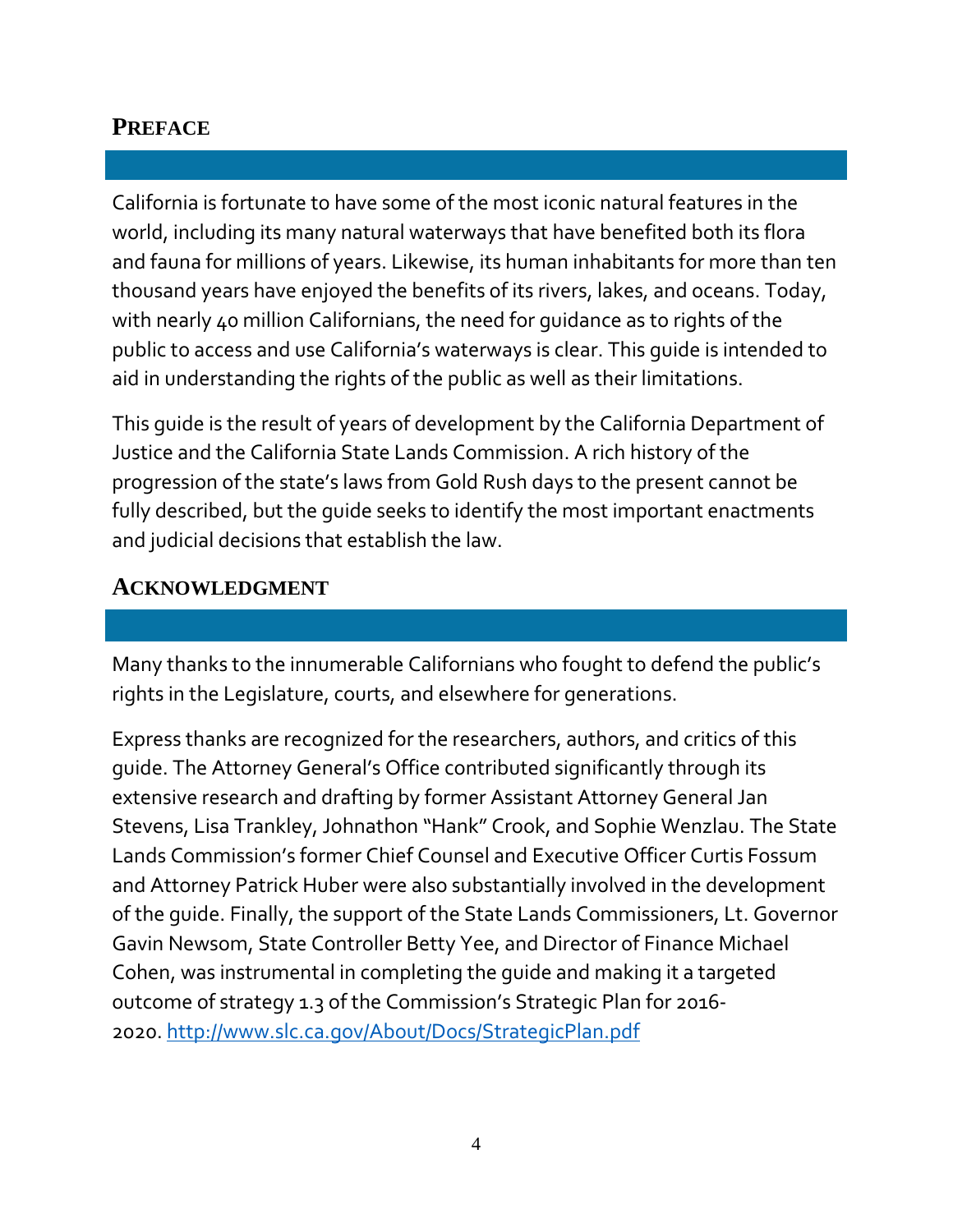# <span id="page-4-0"></span>**I. PURPOSE OF THIS GUIDE**

California's spectacular cliff-lined beaches, colorful tide pools, bustling ports, emerald lakes, and meandering rivers are cherished on the west coast and around the world. Along the waters of the Pacific Coast, from the Klamath River in the north to the Tijuana Estuary in the south, and Lake Tahoe and the Colorado River on the east, the state's navigable waters have excited and inspired Native Americans and Spanish, English, Russian, and American sailors and explorers, as well as curious children, adventurous boaters, innovative entrepreneurs, commercial and recreational fishers, probing scientists, and water sports enthusiasts. These waters facilitate commerce, navigation, fisheries, and recreation and provide aquatic habitats for some of the state's most extraordinary flora and fauna.

In California, members of the public have rights to access and use navigable waters for many beneficial uses, including, but not limited to, navigation, fishing, and recreation.<sup>[1](#page-4-1)</sup> These public rights are expressed in federal law, California's Act of Admission, the California Constitution, court opinions, and state statutes. However, the public's rights to access and use the state's navigable waters are sometimes misunderstood.

California public officials are periodically called on to address disputes about the public's rights to access and use the state's navigable waters. These disputes may arise between recreational water users, such as boaters, fishermen, hunters, shoreline and beach users, and adjacent private property owners. In this guide, the California State Lands Commission seeks to inform and clarify, for the public, government officials, and private property owners, the public's rights to access and use the state's navigable waters by summarizing the relevant legal principles.

<span id="page-4-1"></span> <sup>1</sup> *See* Marks v. Whitney, 6 Cal. 3d 251, 259-60 (1971); People *ex rel.* Baker v. Mack, 19 Cal. App. 3d 1040, 1045, 1050 (1971).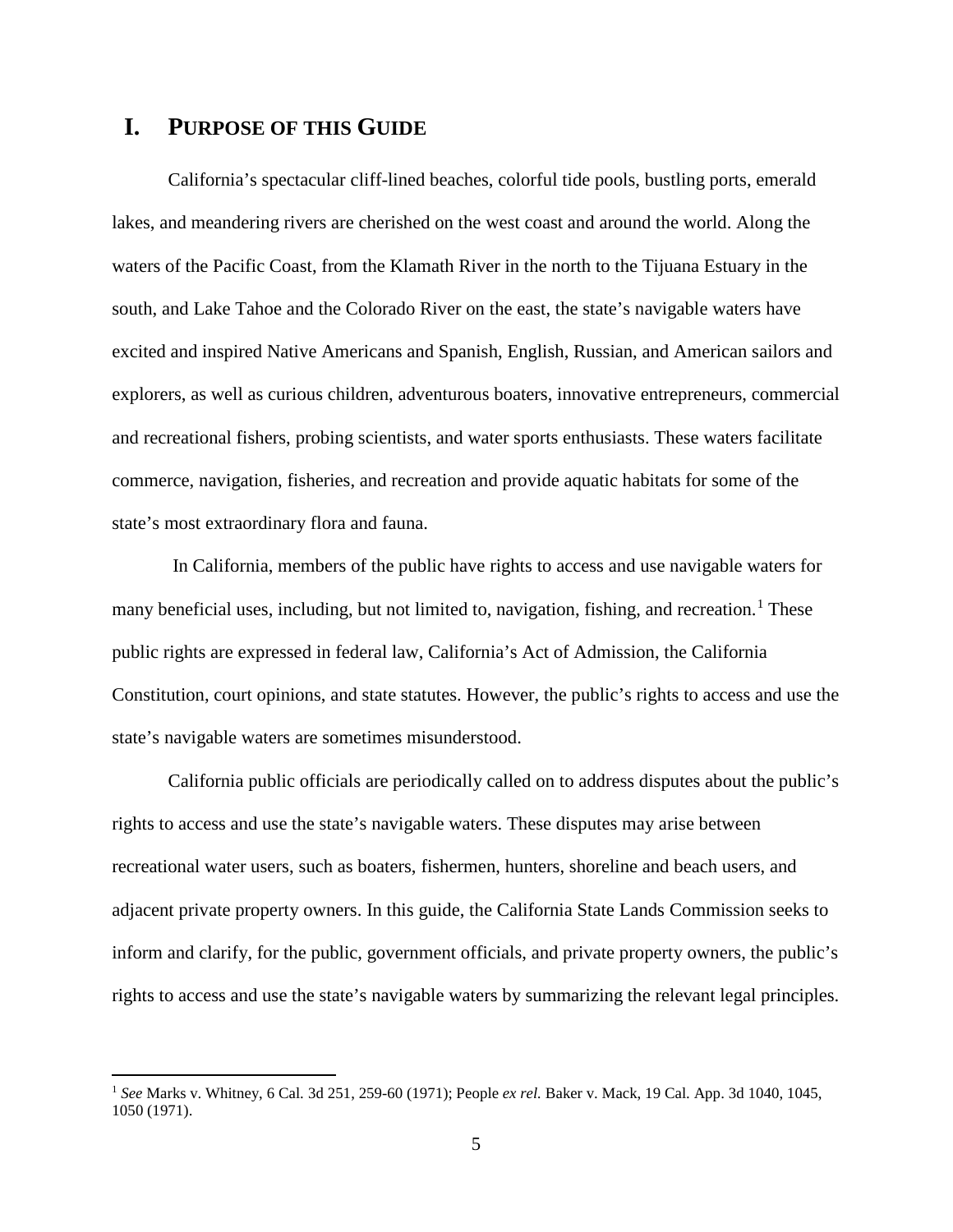To that end, this guide provides an overview of California law governing the public's access and use rights. The guide is intended to provide the reader with information that may assist in determining public access and use rights. It does not address fact-specific issues, apply the law to any particular dispute, or provide an independent basis for the regulation of any activity.<sup>[2](#page-5-1)</sup>

# <span id="page-5-0"></span>**A. Overview of Public Rights to Access and Use California's Navigable Waters**

California's enacted laws and judicial decisions establish public rights to access and use the state's navigable waters. Under these laws, the public is entitled to access and enjoy all state waters "capable of being navigated by oar or motor-propelled small craft."<sup>[3](#page-5-2)</sup> Owners of lands underlying or adjacent to navigable waters are prohibited from interfering with the public's right to use such waters.<sup>[4](#page-5-3)</sup>

While several states and European countries recognize custom or common usage as authorizing passage across certain privately owned property, including to access navigable waters,<sup>[5](#page-5-4)</sup> the legal system in California has not recognized such a general right.

[http://www.oregonstateparks.org/index.cfm?do=main.loadFile&load=\\_siteFiles/publications/oregon\\_s-beaches](http://www.oregonstateparks.org/index.cfm?do=main.loadFile&load=_siteFiles/publications/oregon_s-beaches-birthright-preserved113001.pdf)[birthright-preserved113001.pdf.](http://www.oregonstateparks.org/index.cfm?do=main.loadFile&load=_siteFiles/publications/oregon_s-beaches-birthright-preserved113001.pdf) "In Texas, public access to Gulf Coast beaches is not just the law, it is a constitutional right. Walking along the beach in Texas has been a right since Texas was a Republic, and the Texas Land Commissioner protects this public right for all Texans by enforcing the Texas Open Beaches Act. Under the Texas Open Beaches Act the public has the free and unrestricted right to access Texas beaches, which are located on what is commonly referred to as the "wet beach," from the water to the line of mean high tide. The dry sandy area that extends from the "wet beach" to the natural line of vegetation is usually privately owned but may be subject to

<span id="page-5-1"></span><sup>&</sup>lt;sup>2</sup> The Guide is not intended to be a regulation as set forth in CAL. GOVT. CODE § 11342.600.

<span id="page-5-2"></span><sup>3</sup> *Mack*, 19 Cal. App. 3d at 1050.

<span id="page-5-3"></span><sup>4</sup> *See infra* Part III; CAL. CONST. art. X, § 4.

<span id="page-5-4"></span><sup>5</sup> For example, several European countries protect the public's "right to roam" through private property. *See Freedom to Roam* (February 17, 2016), https://en.wikipedia.org/wiki/Freedom\_to\_roam. *See also The Right to Roam*, GUARDIAN (Jan. 2, 2015),<http://www.theguardian.com/environment/2015/jan/02/country-diary-right-roam> (last visited November 17, 2017). In the United States, the New Jersey Supreme Court held that privately owned "upland sands must be available for use by the general public under the public trust doctrine." Raleigh Avenue Beach Ass'n v. Atlantis Beach Club, Inc., 185 N.J. 40, 59 (2005). The Oregon Supreme Court held that the state's custom of allowing public use of dry-sand areas and beaches for recreational purpose was a legitimate source of law. *See* State *ex rel.* Thornton v. Hay, 254 Or. 584, 598-99 (1969). Furthermore, the Oregon Beach Bill (Chapter 601, Oregon Laws 1967) gave the public the right to free and uninterrupted use of beaches along Oregon's coast. *See Ocean Shores*, OREGON.GOV, [http://www.oregon.gov/oprd/RULES/pages/oceanshores.aspx;](http://www.oregon.gov/oprd/RULES/pages/oceanshores.aspx) *see also Oregon's Beaches: A Birthright Preserved*, OR. STATE PARKS & RECREATION BRANCH (1977),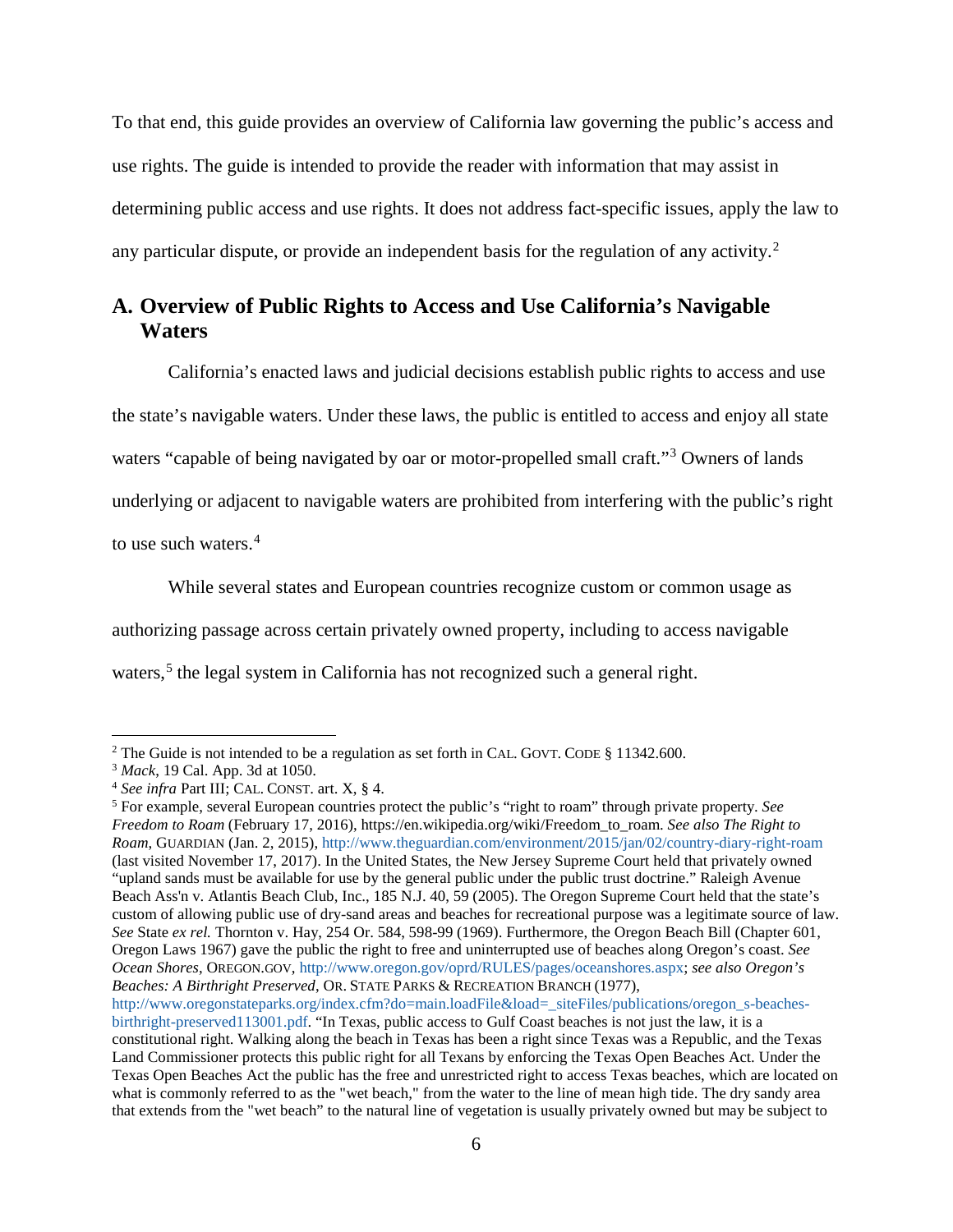Therefore, the public's rights in California do not include an across-the-board right to cross privately-owned lands to access navigable waters.[6](#page-6-1) The government may also limit the public rights to access and use navigable waters through reasonable time, place, and manner restrictions.[7](#page-6-2)

# <span id="page-6-0"></span>**B. The California State Lands Commission's Role in Protecting Public Access Rights**

When California became a state, it acquired title to the beds of navigable waterways and tide and submerged lands within its borders, pursuant to the Equal Footing Doctrine.<sup>[8](#page-6-3)</sup> since statehood these lands have been held in trust for the people of California. By the California Constitution of 1879 the state government was expressly mandated by the people to maintain and promote access to California's navigable waterways.<sup>[9](#page-6-4)</sup> The California State Lands Commission was established in 1938 to manage these trust lands of approximately 4 million acres of ungranted tidelands, submerged lands, and the beds of navigable rivers, streams, lakes, bays, estuaries, inlets, and straits, as well as all the state's remaining jurisdiction and authority in lands that have been granted by the state.<sup>[10](#page-6-5)</sup> These lands, often referred to as "sovereign lands" or "public trust lands," stretch from the state's northern border with Oregon to the southern border with Mexico and include the tide and submerged lands on the Pacific Coast as well as worldfamous waters, such as Lake Tahoe, Mono Lake, and the Colorado River. The Commission also

 $\overline{a}$ 

the public beach easement. The line of vegetation may shift due to wind, and wave and tidal actions caused by storms and hurricanes."<http://www.glo.texas.gov/coast/coastal-management/open-beaches/index.html> <sup>6</sup> *See infra* Part III.C.6 ("Trespass"); *but see* People v. Wilkinson, 248 Cal. App. 2d Supp. 906 (1967).

<span id="page-6-2"></span><span id="page-6-1"></span><sup>7</sup> *See infra* Part III.C.3 ("Reasonable Time, Place, and Manner Restrictions").

<span id="page-6-3"></span><sup>8</sup> Pollard's Lessee v. Hagan, 44 U.S. 212, 228-229 (1845); *Marks*, 6 Cal. 3d at 258 n.5; Submerged Lands Act of May 22, 1953, 43 U.S.C. sec. 1311 (a).

<span id="page-6-4"></span> $9$  Cal. Const. art. X, § 4; Cal. Const. art. I, § 26.

<span id="page-6-5"></span><sup>10</sup> *See* CAL. PUB. RES. CODE §§ 6216, 6301.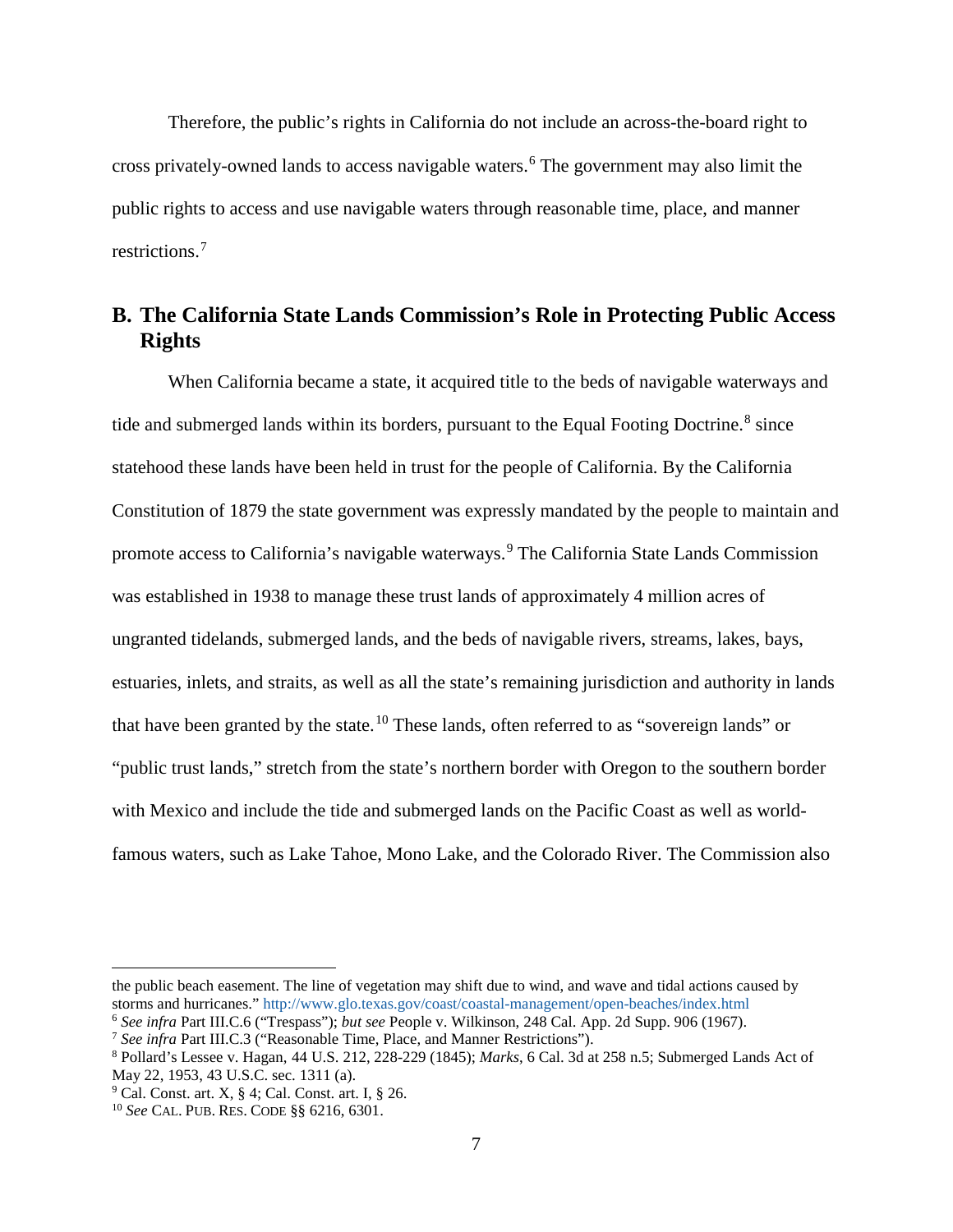monitors sovereign lands granted in trust to over seventy local jurisdictions and administers state-owned mineral rights, including lands under the jurisdiction of other state agencies.<sup>[11](#page-7-1)</sup>

The Commission works to protect and enhance these lands and natural resources and may, where appropriate, issue leases for use or development,  $^{12}$  $^{12}$  $^{12}$  resolve boundaries between public and private lands,  $^{13}$  $^{13}$  $^{13}$  promote public access,  $^{14}$  $^{14}$  $^{14}$  remove hazards and unauthorized structures from waterways,  $^{15}$  $^{15}$  $^{15}$  and implement regulatory programs to shield state waters from oil spills<sup>[16](#page-7-6)</sup> and marine invasive species introductions.[17](#page-7-7) The Commission seeks to secure and safeguard the public's access rights to waterways and the coastline and to preserve irreplaceable natural habitats for wildlife, vegetation, and biological communities. In addition to promoting public access to and use of state owned waterways, the Commission has participated in litigation to protect the public's access and use rights on privately owned recreational navigable waters as well, *e.g.* on the South Fork of the American River. [18](#page-7-8)

# <span id="page-7-0"></span>**II. PUBLIC ACCESS LAWS**

The public right to access and use navigable waters is based on relevant legal precedents. The concept was an important feature of ancient Roman law and early English common law. Those rights were confirmed in American common law and have been upheld by the U.S. Supreme Court.<sup>[19](#page-7-9)</sup> California, like most other states admitted by Congress, is required to ensure its navigable waterways remain "forever free" as part of its Act of Admission to the United

<span id="page-7-1"></span> <sup>11</sup> *See* CAL. PUB. RES. CODE § 6301.

<span id="page-7-2"></span><sup>12</sup> *See* e.g. CAL. PUB. RES. CODE §§ 6321, 6501 et seq.

<span id="page-7-3"></span><sup>13</sup> *See* e.g. CAL. PUB. RES. CODE §§ 6307, 6357.

<span id="page-7-4"></span><sup>14</sup> *See* e.g. CAL. PUB. RES. CODE §§ 6210.9, 6213.5, 8613, 8625.

<span id="page-7-5"></span><sup>15</sup> *See* e.g. CAL. PUB. RES. CODE §§ 6216.1, 6224.1, 6302, 6302.1, 6303.1.

<span id="page-7-6"></span><sup>16</sup> *See* CAL. PUB. RES. CODE §§ 8750, *et seq*.

<span id="page-7-7"></span><sup>17</sup> *See* CAL. PUB. RES. CODE §§ 71200, *et seq*.

<span id="page-7-8"></span><sup>&</sup>lt;sup>18</sup> People ex rel. Younger v. County of El Dorado, 96 Cal. App. 3d 403 (1979).

<span id="page-7-9"></span><sup>19</sup> *See infra* Parts II.A–B.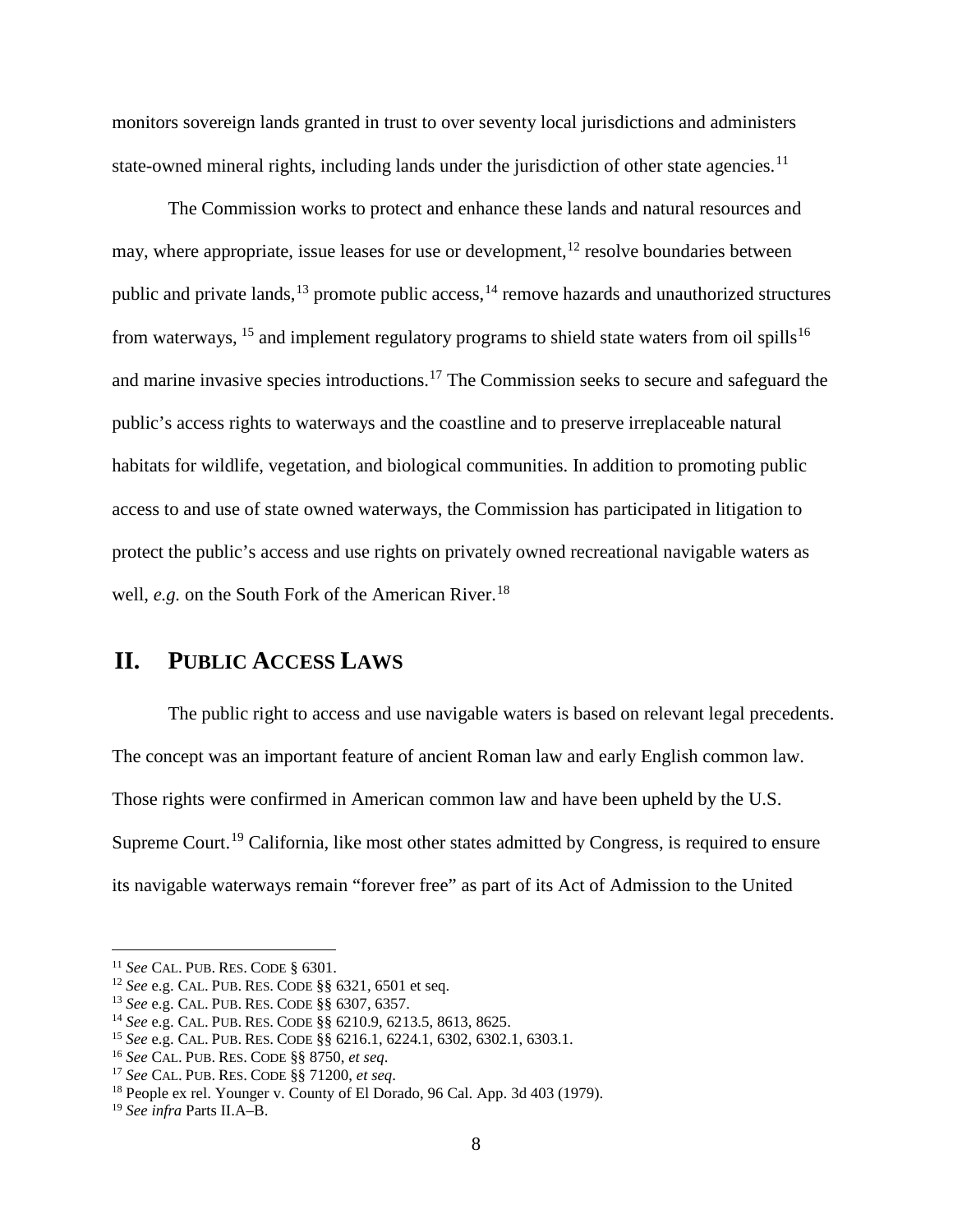States. In fact, the California Constitution contains several public access and use provisions. To further those constitutional provisions, the state legislature has enacted statutes that foster those access and use rights. This part gives a brief overview of those sources of law.

### <span id="page-8-0"></span>**A. Ancient Origins**

The concept that the public has rights in navigable waters is deeply rooted in western civilization's legal history. In fact, the public right to access and use navigable waters is at least as old as the Roman Empire.<sup>[20](#page-8-1)</sup> The Institutes of Justinian, a  $6<sup>th</sup>$  century text of Roman law, states: "[b]y the law of nature these things are common to mankind—the air, running water, the sea and consequently the shores of the sea."[21](#page-8-2) In ancient Rome, all rivers and ports were public, and the right of fishing was common to all. Although riverbanks were subject to private ownership, all people had a right to anchor boats and unload cargo on the shore.<sup>22</sup>

The principle that the public has a right to use navigable waters for fishing, commerce, and navigation took root in French, Spanish, and Mexican law.<sup>[23](#page-8-4)</sup> The English common law recognized the principle as well,  $24$  but added a slight twist — the concept of sovereign ownership. [25](#page-8-6) Simply put, the English Crown held ownership of the beds of navigable waters for the public good.<sup>[26](#page-8-7)</sup> The principle was recognized in American law with the states taking ownership of most navigable waters, and the legal principle came to be known as the public trust doctrine.

<span id="page-8-1"></span> <sup>20</sup> *See* Joseph L. Sax, *The Public Trust Doctrine in Natural Resources Law: Effective Judicial Intervention*, 68 MICH. L. REV 471, 475 (1969-70); Jan S. Stevens, *The Public Trust: A Sovereign's Ancient Prerogative Becomes the People's Environmental Right*, 14 UC DAVIS L. REV. 195, 195 (1980-81).

<span id="page-8-2"></span><sup>21</sup> J. INST. 2.1.1 (T. Cooper trans. & ed., 1841); *see also* 2 H. BRACTON, ON THE LAWS AND CUSTOMS OF ENGLAND

<span id="page-8-3"></span><sup>&</sup>lt;sup>22</sup> J. INST., *supra* note 13, at 2.1.4; *see also* Stevens at 196-98.

<span id="page-8-4"></span><sup>23</sup> *See* Stevens at 196-98.

<span id="page-8-5"></span><sup>24</sup> Sax, *supra* note 12, at 476-77; Stevens at 197-98.

<span id="page-8-6"></span><sup>25</sup> Stevens at 197-98.

<span id="page-8-7"></span><sup>26</sup> *Id.*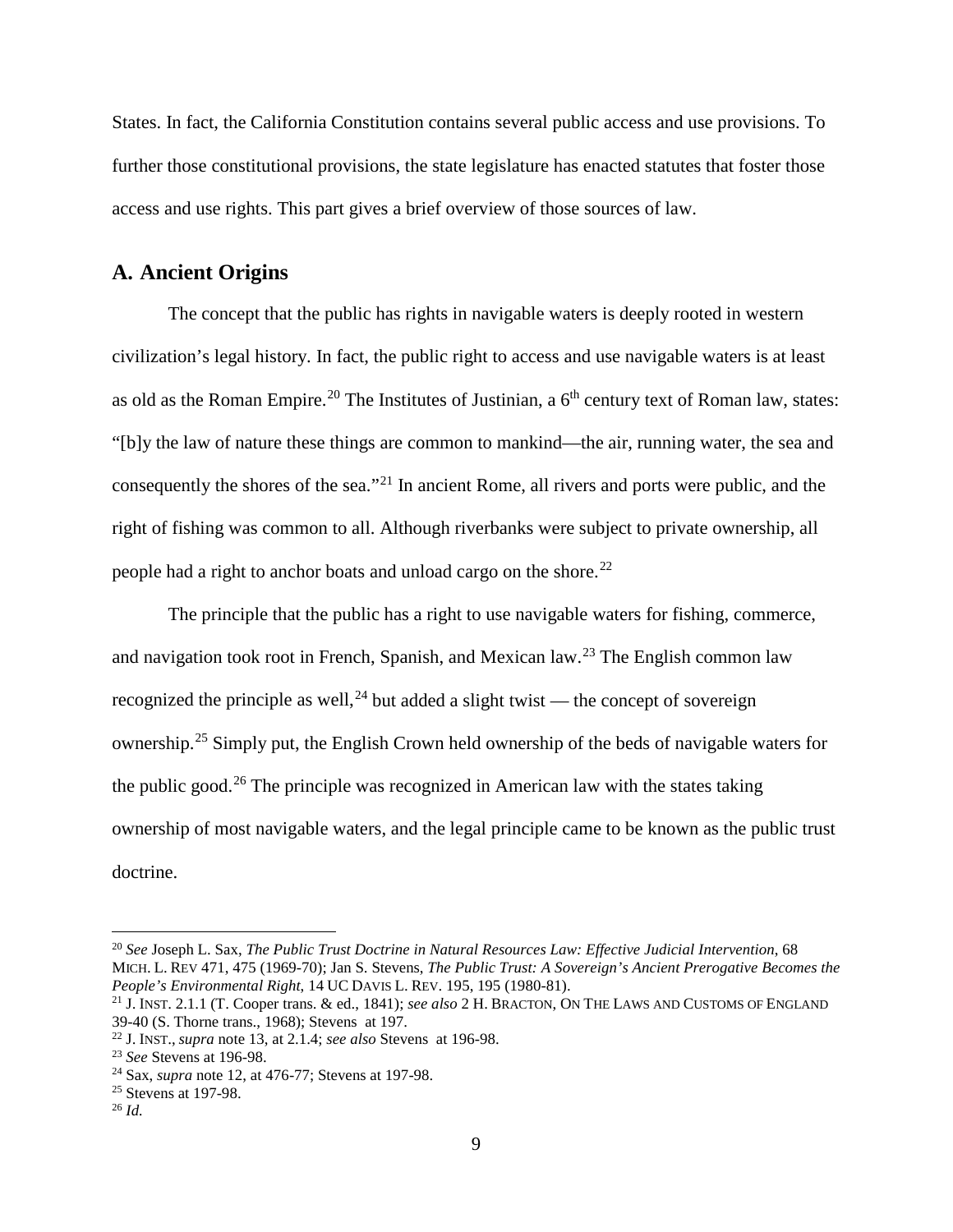### <span id="page-9-0"></span>**B. Common Law Public Access and Use Rights**

The public interest in accessing and using navigable waters has been recognized in the English common law in North America since the 1600s.<sup>[27](#page-9-1)</sup> In the 1821 case of *Arnold v. Mundy*, an American court recognized the importance of navigable waters and the public interest in maintaining them for the public at large.<sup>28</sup> To that end, the court found that the rights to the beds of navigable waters, which had been held by the English Crown in trust for public use, passed to the states as sovereign trustees.[28](#page-9-2) Furthermore, the court held that the sovereign "cannot, consistently with the principles of the law of nature and the constitution of a well ordered society, make a direct and absolute grant of the waters of the state, divesting all the citizens of their common right."[29](#page-9-3)

In the seminal public trust doctrine case *Illinois Central Railroad Co. v. Illinois*, the United States Supreme Court elaborated on the rule. The Court held that individual states are obligated to hold their navigable waters in trust for the people and strictly limited alienability so that the public "may enjoy the navigation of the waters, carry on commerce over them, and have the liberty of fishing therein, freed from the obstruction or interference of private parties." [30](#page-9-4) Furthermore, the Court recognized that "[t]he control of the state for the purposes of the trust can never be lost, except as to such parcels as are used in promoting the interests of the public therein, or can be disposed of without any substantial impairment of the public interest in the lands and waters remaining."<sup>[31](#page-9-5)</sup> As a result, the Court held that "[lands under navigable waters] cannot be placed entirely beyond the direction and control of the state."[32](#page-9-6) Thus, the Court ruled

<span id="page-9-1"></span> <sup>27</sup> *Id.* at 199.

<span id="page-9-2"></span><sup>28</sup> Stevens at 199.

<span id="page-9-3"></span><sup>29</sup> *Arnold*, 6 N.J.L. at 78.

<span id="page-9-4"></span><sup>30</sup> *See* Ill. Cent. R.R. Co. v. Illinois, 146 U.S. 387, 452 (1892).

<span id="page-9-5"></span>

<span id="page-9-6"></span><sup>31</sup> *Id.* at 453. 32 *Id.* at 454.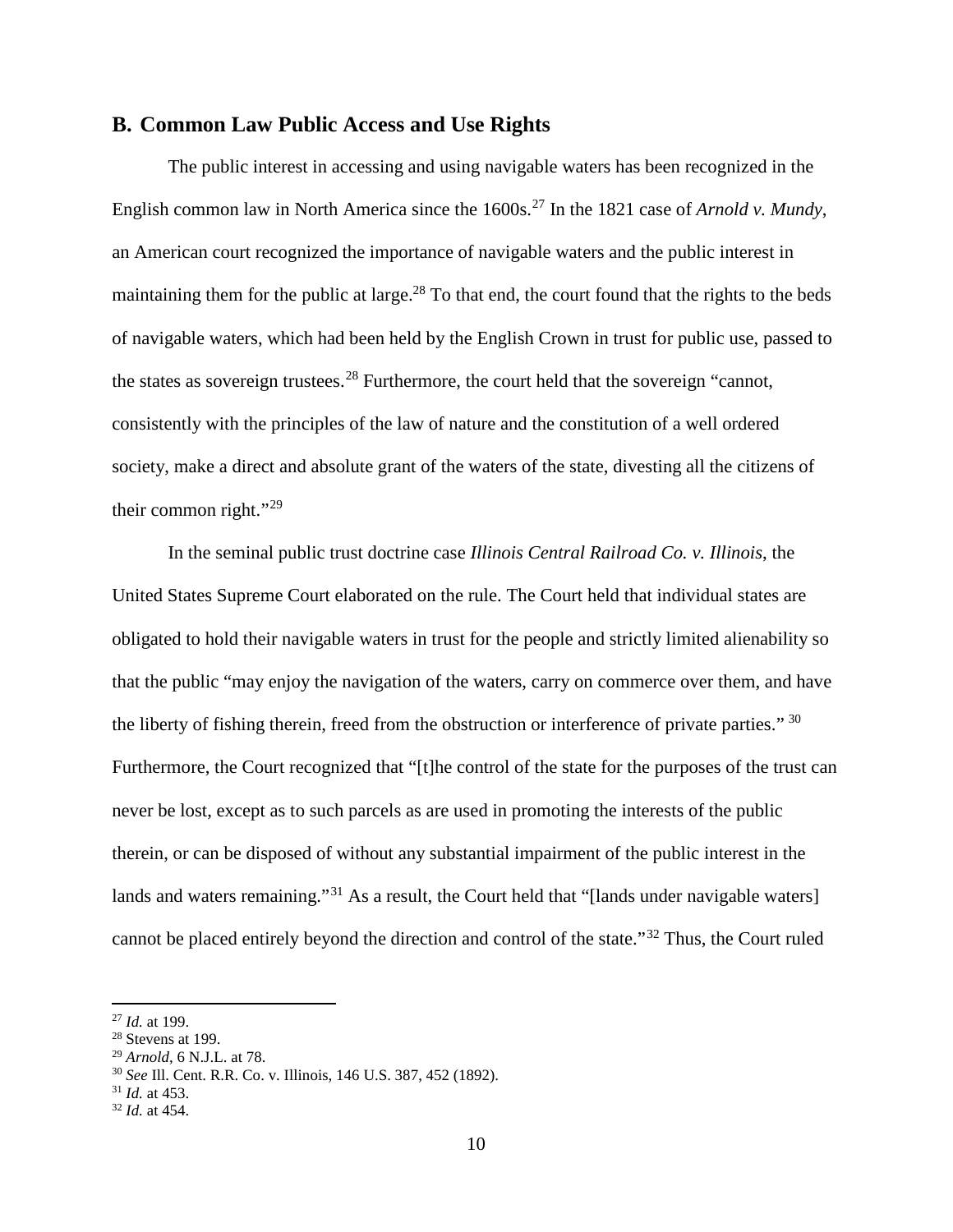that the state's grant of the rights and title to 1,000 acres of submerged lands within Chicago's harbor to a private railroad company exceeded the state's power over such lands.<sup>[33](#page-10-0)</sup> Moreover, the Court held that any such grants by a state are revocable and that states may resume the exercise of their trust obligations at any time.<sup>34</sup>

The Court's *Illinois Central* decision describes the trusteeship responsibility that the state has to the public. In 1850, California adopted the common law to serve as the basis for its legal system and, in so doing, adopted common law principles of the public trust doctrine.<sup>[35](#page-10-2)</sup> As a result, California courts have held that the state government is obligated to hold certain natural resources, particularly its sovereign lands, in trust for current and future generations.<sup>[36](#page-10-3)</sup> The public trust doctrine generally precludes the state from alienating its trust resources into private ownership.[37](#page-10-4) Furthermore, the trust requires state officials to protect and ensure the long-term preservation of those resources for the public benefit.<sup>[38](#page-10-5)</sup> In most instances, when the state has conveyed away its fee title to tideland or shoreline areas, the state retains authority and responsibility to protect the public's rights in a public trust easement waterward of the high water mark. [39](#page-10-6)

<span id="page-10-0"></span> <sup>33</sup> *Id.* at 454-56.

<span id="page-10-1"></span><sup>34</sup> *Id.* at 455.

<span id="page-10-2"></span><sup>35</sup> CAL. CIV. CODE § 22.2 (originally 1850 Cal. Stat. ch. 95).

<span id="page-10-3"></span><sup>36</sup> Richard M. Frank, *The Public Trust Doctrine: Assessing Its Recent Past & Charting Its Future*, 45 UC DAVIS L. REV. 665, 667 (2012) [hereinafter *Public Trust Doctrine*].

<span id="page-10-4"></span><sup>37</sup> *See Ill. Cent. R.R Co.*, 146 U.S. at 452-54; Nat'l Audubon Soc'y v. Super. Ct., 33 Cal. 3d 419, 440-41 (1983); *see also* Frank, *Public Trust Doctrine* at 667; Sax at 475-91; Stevens at 210-14.

<span id="page-10-5"></span><sup>38</sup> *Nat'l Audubon Soc'y*, Cal. 3d at 441 ("Thus, the public trust is more than an affirmation of state power to use public property for public purposes. It is an affirmation of the duty of the state to protect the people's common heritage of streams, lakes, marshlands and tidelands, surrendering that right of protection only in rare cases when the abandonment of that right is consistent with the purposes of the trust."); San Francisco Baykeeper, Inc. v. California State Lands Commission, 242 Cal. App. 4th 202 (2015); Frank, *Public Trust Doctrine* at 667.

<span id="page-10-6"></span><sup>39;</sup> *Marks*, 6 Cal. 3d at 261; State v. Super. Ct. (Lyon) 29 Cal. 3d 210, 232 (1981); *Fogerty*, 29 Cal. 3d 240, 249 (1981); People *ex inf.* Webb v. Cal. Fish Co., 166 Cal. 576, 584 (1913); City of Berkeley v. Super. Ct., 26 Cal. 3d 515, 523-24 (1980) (an exception for filled Board of Tide Land Commissioners Lots in San Francisco Bay was found).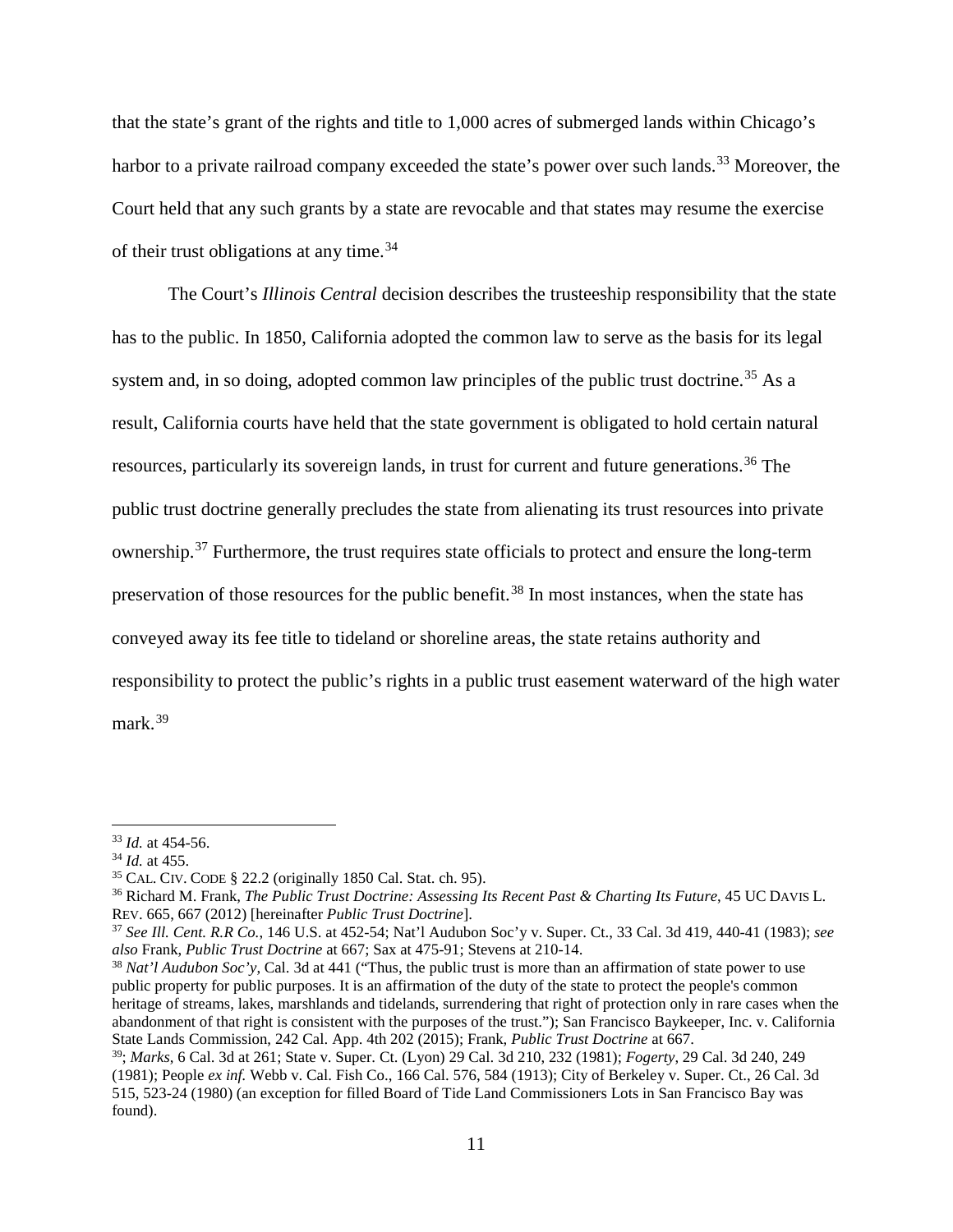Lastly, the common law doctrines of dedication and prescription have been adapted to recognize public easements to navigable waters.<sup>[40](#page-11-1)</sup> The common law public nuisance doctrine has been used to impose civil and criminal penalties on those who obstruct the navigability of state waters.<sup>[41](#page-11-2)</sup> The common law doctrines of dedication, prescription, and nuisance are discussed in more detail below.

# <span id="page-11-0"></span>**C. Act of Admission**

As a condition of statehood in 1850, Congress required California to maintain its navigable waterways as "common highways, and forever free."<sup>[42](#page-11-3)</sup> Similar requirements were imposed on other newly admitted states. This provision of federal law, based on the Northwest Ordinance of 1787, set the minimum requirements for the future states' obligations regarding public use of navigable waters.[43](#page-11-4) This provision has been implemented by subsequent state constitutional provisions, statutes, and judicial decisions aimed at protecting the public's right to access and use navigable waters.<sup>[44](#page-11-5)</sup>

<span id="page-11-1"></span> <sup>40</sup> *See infra* Part II.F.

<span id="page-11-2"></span><sup>41</sup> People v. Gold Run Ditch & Mining Co., 66 Cal. 138, 147 (1884) ("all unauthorized intrusions upon a water highway for purposes unconnected with the rights of navigation or passage, are nuisances"); *see also* CAL. CIV. CODE § 3479 (unlawful obstruction of free passage or use of navigable waterway is a nuisance); CAL. HARB. & NAV. CODE § 131 (obstruction of navigable waterway is misdemeanor); CAL. PENAL CODE § 370; *see generally* Albert C. Lin, *Public Trust and Public Nuisance: Common Law Peas in A Pod?* 45 UC Davis L. Rev. 1075, 1078-88 (2012); *infra* Part III.

<span id="page-11-3"></span> $42$  Act of Sept. 9, 1850, ch. 50, 9 Stat. 452, 453.

<span id="page-11-4"></span><sup>43</sup> Northwest Ordinance of 1787, Art. IV.

<span id="page-11-5"></span><sup>44</sup> Cardwell v. American River Bridge Co., 113 U.S. 205 (1885); CAL. CONST. art X, § 1, § 3, § 4; Richard M. Frank, *Forever Free: Navigability, Inland Waterways, and the Expanding Public Interest*, 16 UC Davis L. Rev. 579, 580 (1983).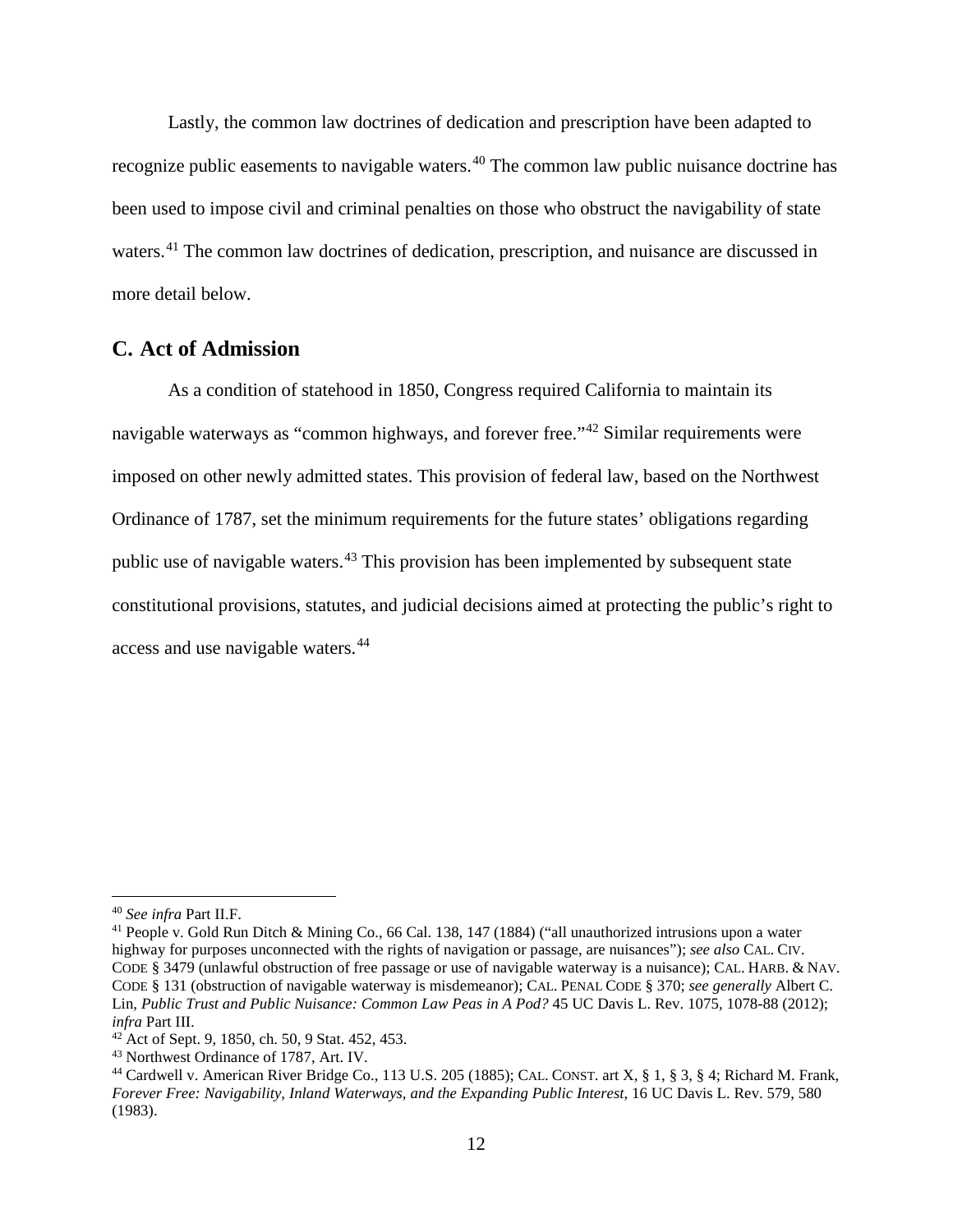# <span id="page-12-0"></span>**D. Equal Footing Doctrine**

The United States Supreme Court's adoption of the Equal Footing Doctrine for all states admitted to the United States serves as the basis for state ownership of California's navigable waterways and for the *federal test for state title*[45.](#page-12-2) [46](#page-12-3)

# <span id="page-12-1"></span>**E. California Constitution**

California's promise to protect the public's rights is also set forth in its constitution,

statutes, and court decisions. The California Constitution directs the legislature to enact laws that

broadly construe the public right to access and use state waters.<sup>[47](#page-12-4)</sup> Since 1879, the state

Constitution has provided various additional protections for the public's right to access and use

the state's navigable waterways.<sup>[48](#page-12-5)</sup> For example, Article X, section 4 states:

No individual or partnership, or corporation, claiming or possessing the frontage or tidal lands of a harbor, bay, inlet estuary, or other navigable water in this State, shall be permitted to exclude the right of way to such water whenever it is required for any public purpose, nor to destroy or obstruct the free navigation of such water; and the Legislature shall enact such laws as will give the most liberal construction to this provision, so that access to the navigable waters of this State shall always be attainable for the people thereof. $49$ 

Additionally, Article I, section 25, adopted in 1910, protects the public's right to fish upon and

from state public lands and in the waters thereof and restricts the sale of state land without

preserving access rights;<sup>[50](#page-12-7)</sup> Article X, section 1 sets forth the state's right of eminent domain to

<span id="page-12-2"></span> <sup>45</sup> References to the three tests for navigability (discussed *infra*) appear in italics.

<span id="page-12-4"></span><span id="page-12-3"></span><sup>&</sup>lt;sup>46</sup> Pollard's Lessee v. Hagan, 44 U. S. at 221, 228-229; The Daniel Ball, 77 U.S. 557, 563 (1870).<br><sup>47</sup> CAL. CONST. art. X, §4.

<span id="page-12-5"></span><sup>&</sup>lt;sup>48</sup> See Cnty. of El Dorado, 96 Cal. App. 3d at 406.

<span id="page-12-6"></span><sup>49</sup> CAL. CONST. art X, § 4.

<span id="page-12-7"></span><sup>&</sup>lt;sup>50</sup> CAL. CONST. art I, § 25. The right to fish has been held by the courts to constitute a privilege and subject to the state's police powers to regulate (Matter of Application of Parra, 24 Cal. App. 33 (1914) and Paladini v. Superior Court, 178 Cal. 369 (1918)); Public lands sold by the state and subject to Article I, § 25 have a reserved right of access to fish (Attorney General's Opinion No. NS3679, August 5, 1941); The provision that "no land owned by the State shall ever be sold or transferred without reserving in the people the absolute right to fish thereupon" was interpreted by the Attorney General as not applying to all state owned lands only public lands (Attorney General's Opinion No. 53-193, October 14, 1953); Atwood v. Hammond, 4 Cal. 2d 31, 39-40 (1935) held that the legislature has, under certain limited circumstance, the power to eliminate not only public fishing rights, but also the public's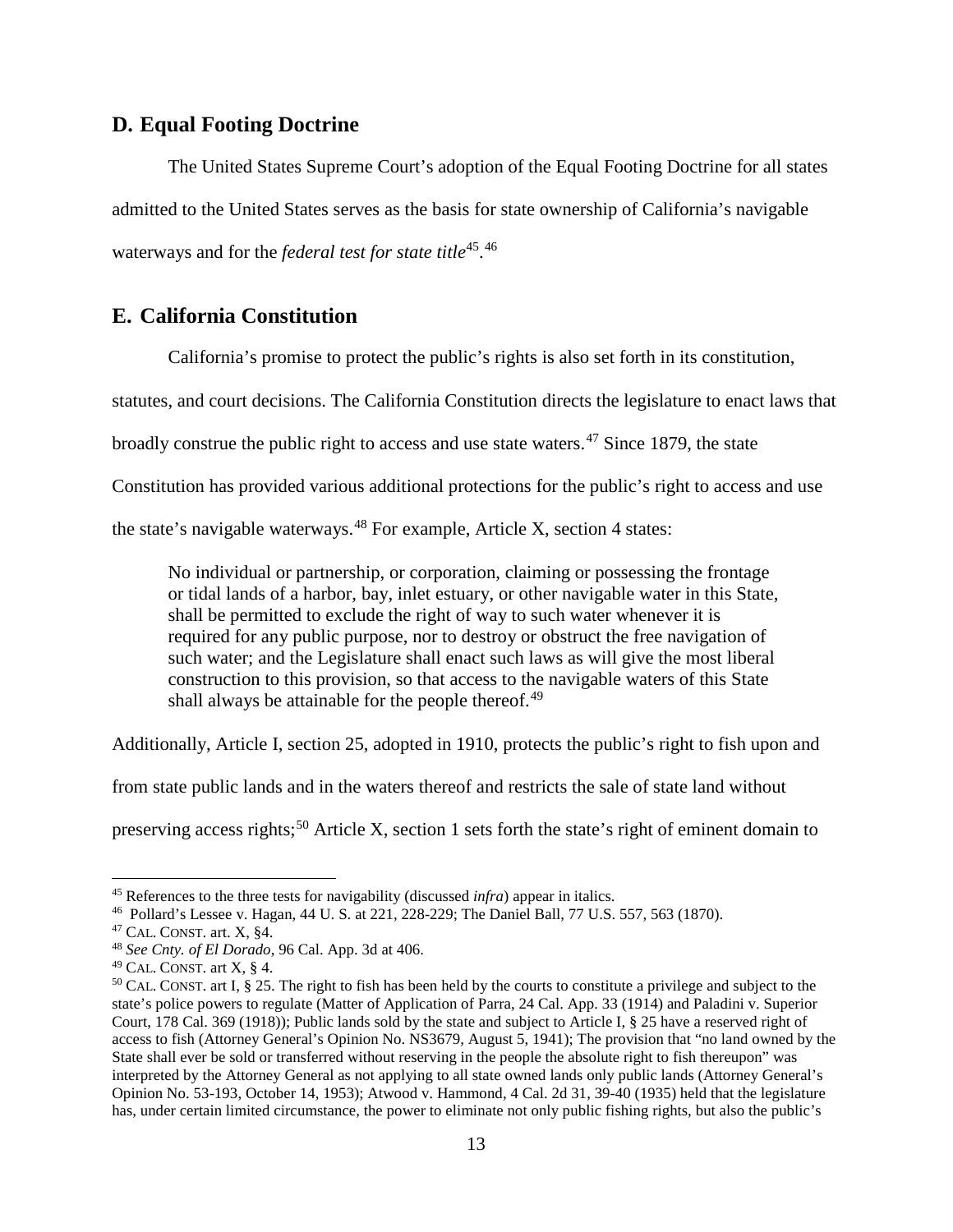provide public access to navigable waters;<sup>[51](#page-13-2)</sup> and Article X, section 3 prohibits the sale of tidelands within two miles of an incorporated city, county, or town.<sup>[52](#page-13-3)</sup>

### <span id="page-13-0"></span>**F. Statutory Enactments**

For over a century, California's legislature has enacted numerous statutes seeking to protect and foster public access to and use of navigable waters. The Subdivision Map Act, the California Coastal Act, provisions of the Streets and Highways Code, and other statutes incorporate the state's broad policy in favor of providing public access to navigable waters.<sup>[53](#page-13-4)</sup> Those laws regulate development, prohibit the sale of certain state owned lands abutting navigable waters, and require state and local agencies to facilitate public access to those waters.<sup>[54](#page-13-5)</sup> A brief overview of these statutory enactments is provided below.

#### <span id="page-13-1"></span>*1. Prohibitions on the Sale or Elimination of Access*

Since 1910, the state has been prohibited from selling lands below the ordinary high water mark of a navigable waterway.<sup>[55](#page-13-6)</sup> Furthermore, the state cannot sell lands contiguous to navigable waters unless convenient access to the waters is provided from a public road or roads.[56](#page-13-7) If a tract of land owned by the state provides the only convenient means of access to a navigable waterway, the state, or its successors in interest, must provide an easement for

 $\overline{a}$ 

additional public trust rights of commerce and navigation; State of California v. San Luis Obispo Sportsman's Assn., 22 Cal 3d 440, 446-448 (1978) held that lands acquired by the state after 1910, where fishing was compatible with their use, were also "public lands" and subject to the public's right to fish. *See infra* Part III.C.3 ("Reasonable Time, Place, and Manner Restrictions") for further discussion.

<span id="page-13-2"></span> $51$  CAL. CONST. art X, § 1.

<span id="page-13-3"></span> $52$  CAL. CONST. art X, § 3.

<span id="page-13-4"></span><sup>53</sup> *See infra* Parts II.E.2–5.

<span id="page-13-5"></span><sup>54</sup> *See id.*

<span id="page-13-6"></span><sup>55</sup> CAL. PUB. RES. CODE § 7991. This is in addition to the Constitutional prohibition of selling tidelands within two miles of a city or town.

<span id="page-13-7"></span><sup>56</sup> *Id.* § 6210.4.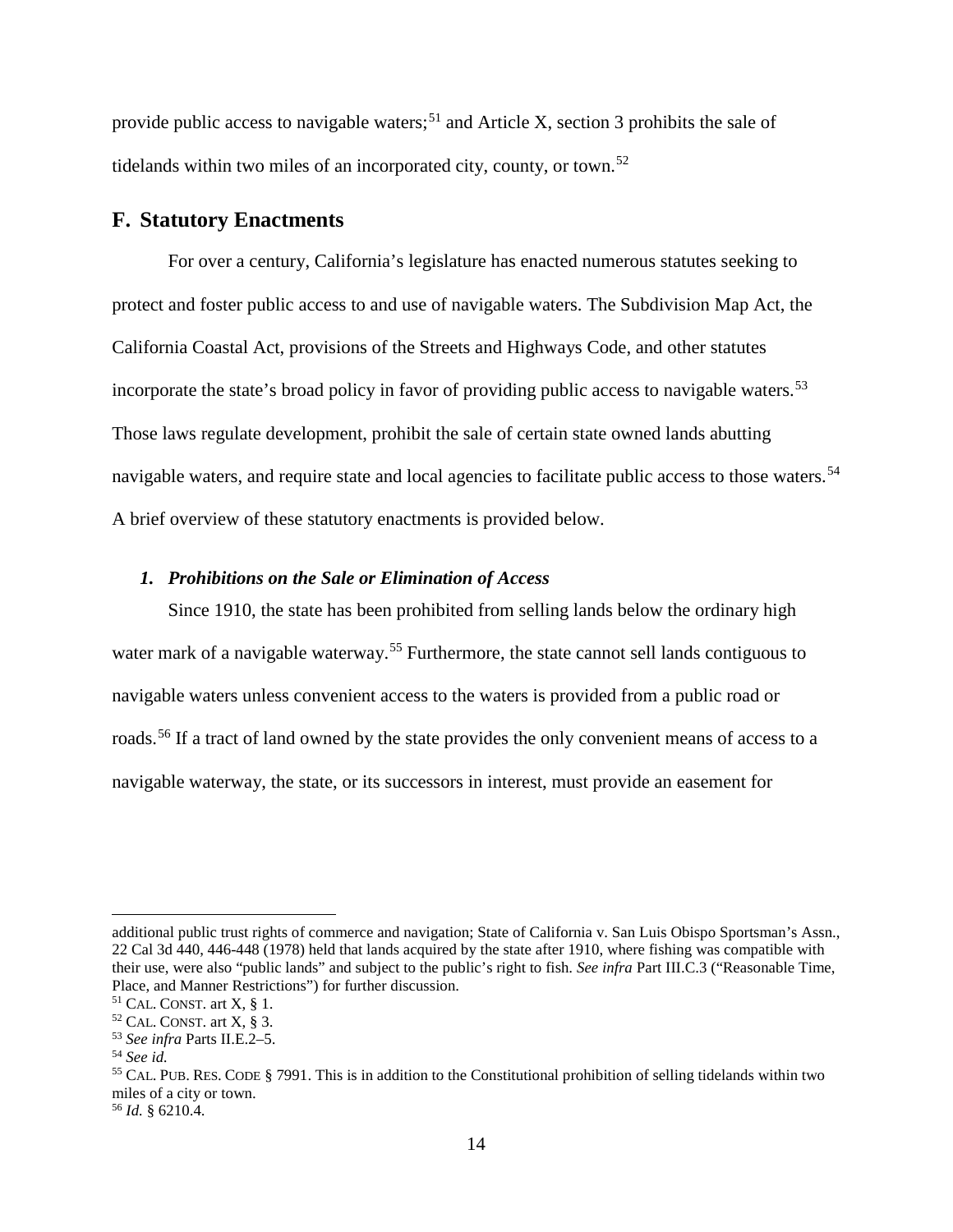convenient access to the waterway.<sup>[57](#page-14-1)</sup> Lastly, municipal governments and local agencies must ensure that all navigable waters within or adjacent to their borders remain open and free to navigation and that waterfronts are accessible from nearby public streets and highways.<sup>[58](#page-14-2)</sup>

#### <span id="page-14-0"></span>*2. McAteer-Petris Act – San Francisco Bay Conservation and Development Commission*

Although Article X, section 4 of the Constitution prohibits any "individual, partnership, or corporation, claiming or possessing the frontage or tidal lands of a harbor, bay, inlet, estuary, or other navigable water in this State<sup>"[59](#page-14-3)</sup> from restricting the right of way to such water whenever it is required for any public purpose, it took the Legislature 90 years, until 1969, to enact legislation regulating the use of privately owned land for the purpose of securing public access to tidal or navigable waters. First, in 1965, the Legislature enacted the McAteer-Petris Act (MPA), which created the San Francisco Bay Conservation and Development Commission (BCDC), to protect San Francisco Bay from indiscriminate filling and to promote public access.<sup>[60](#page-14-4)</sup> Then in 1969, the Legislature amended the MPA to, among other things, adopt an confer the status of law on a new regional plan prepared by BCDC for the San Francisco Bay region, called the San Francisco Bay Plan (Bay Plan), that was California's, and the nation's, first coastal resource protection plan.<sup>[61](#page-14-5)</sup>

In addition to adopting the Bay Plan, in amending the MPA in 1969, the Legislature made a finding and declaration "that existing public access to the shoreline and waters of the San Francisco Bay is inadequate and that maximum feasible public access, consistent with a

<span id="page-14-1"></span> <sup>57</sup> *Id.* § 6210.5; *see also id.* § 6210.9 (providing California State Lands Commission with authority to "acquire by purchase, lease, gift, exchange, or, if all negotiations fail, by condemnation, a right-of-way or easement . . . across privately owned land or other land that it deems necessary to provide access" to public trust lands).

<span id="page-14-2"></span><sup>58</sup> CAL. GOV'T CODE § 39933; *see also id.* §§ 39901, 54090–54093; Lane v. City of Redondo Beach, 49 Cal. App. 3d 251, 257 (1975).

<span id="page-14-3"></span> $59$  CAL CONST. art. X, § 4.

<span id="page-14-4"></span><sup>60</sup> CAL. GOV'T CODE § 66600-66663.1.

<span id="page-14-5"></span><sup>&</sup>lt;sup>61</sup> CAL. GOV'T CODE § 66651 ("This plan and any amendments thereto shall constitute the plan for the [BCDC] to use to establish policies for reviewing and acting on projects until otherwise ordered by the Legislature.").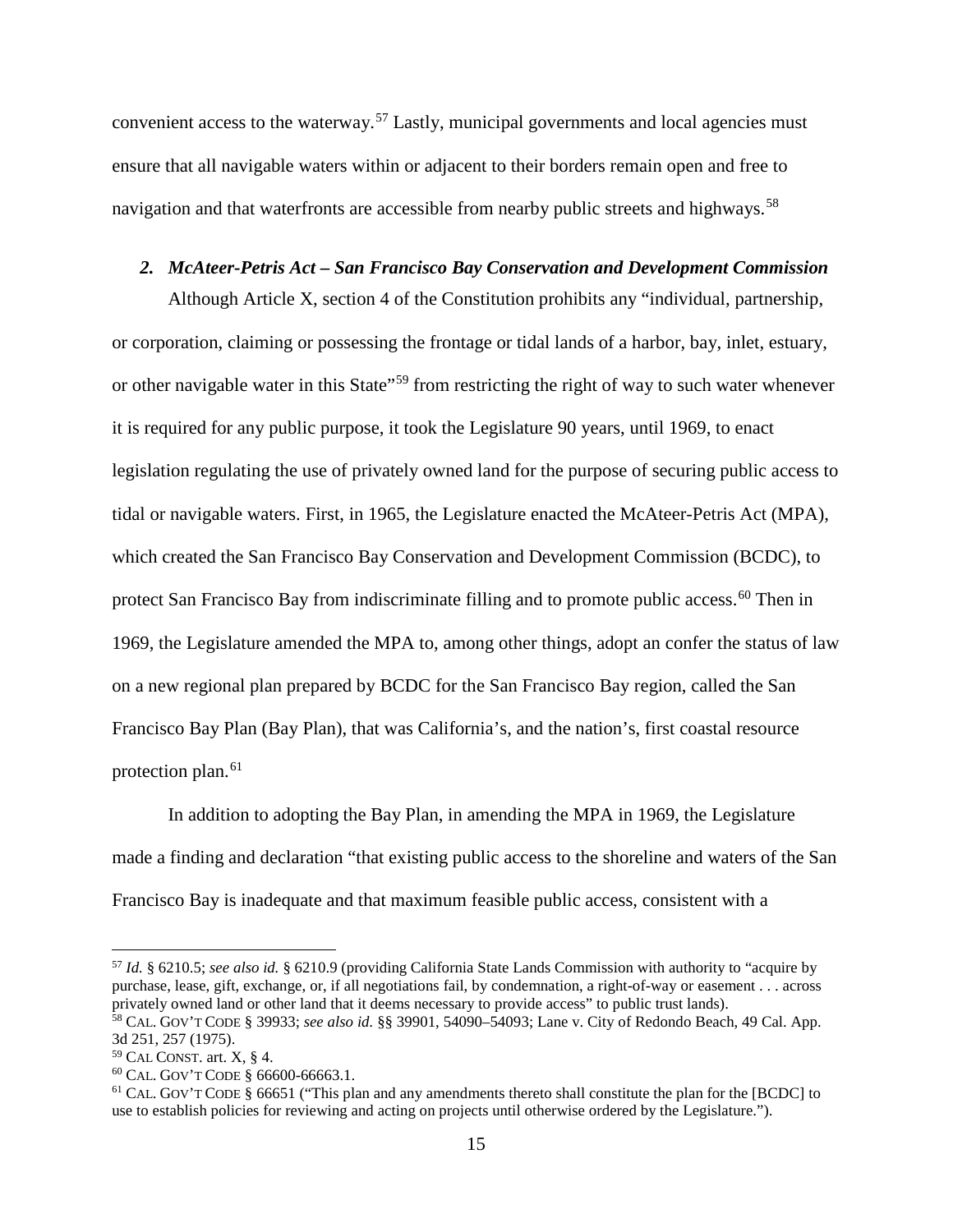proposed project, should be provided."[62](#page-15-1) The 1969 Bay Plan implemented this finding by providing, in Public Access Policy No. 1, that "maximum feasible opportunity for pedestrian access to the waterfront should be included in every new development in the Bay or on the shoreline . . . ."[63](#page-15-2) The Bay Plan, as amended through 2011, contains many other policies that have as their purpose increasing public access to the tidal waters in and tributary to San Francisco Bay.[64](#page-15-3)

The Bay Plan also contains findings and policies concerning the public trust.<sup>[65](#page-15-4)</sup> Those findings include but are not limited to: (1) virtually all unfilled tidelands and submerged lands within BCDC's jurisdiction are subject to the public trust; (2) title to public trust ownership is vested in the State Lands Commission or legislative grantees; and (3) the MPA and Bay Plan are an exercise of the Legislature's authority over public trust lands and establish policies for meeting public trust needs. The Bay Plan's public trust policies provide, in part, that "[w]hen [BCDC] takes any action affecting lands subject to the public trust, it should assure that the action is consistent with public trust needs for the area."[66](#page-15-5)

#### <span id="page-15-0"></span>*3. Subdivision Map Act*

Certain shoreline development cannot interfere with the public's right to access navigable waterways. In fact, most shoreline developments must facilitate public access to adjacent navigable waterways. Accordingly, state legislation imposes certain conditions on development adjacent to the California coastline and other navigable waterways. The Subdivision Map Act prohibits the approval of new subdivisions fronting upon navigable waters unless reasonable

<span id="page-15-1"></span> $62$  CAL. GOV'T CODE  $§$  66602.

<span id="page-15-2"></span><sup>63</sup> Bay Plan (1969), p. 29.

<span id="page-15-4"></span><span id="page-15-3"></span><sup>&</sup>lt;sup>64</sup> Bay Plan (2012), pp. 66 – 69, Public Access Policies  $1 - 14$ .<br><sup>65</sup> *Id.* at p. 88, Public Trust Findings and Policies.

<span id="page-15-5"></span><sup>66</sup> *Id.,* Public Trust Policies 1.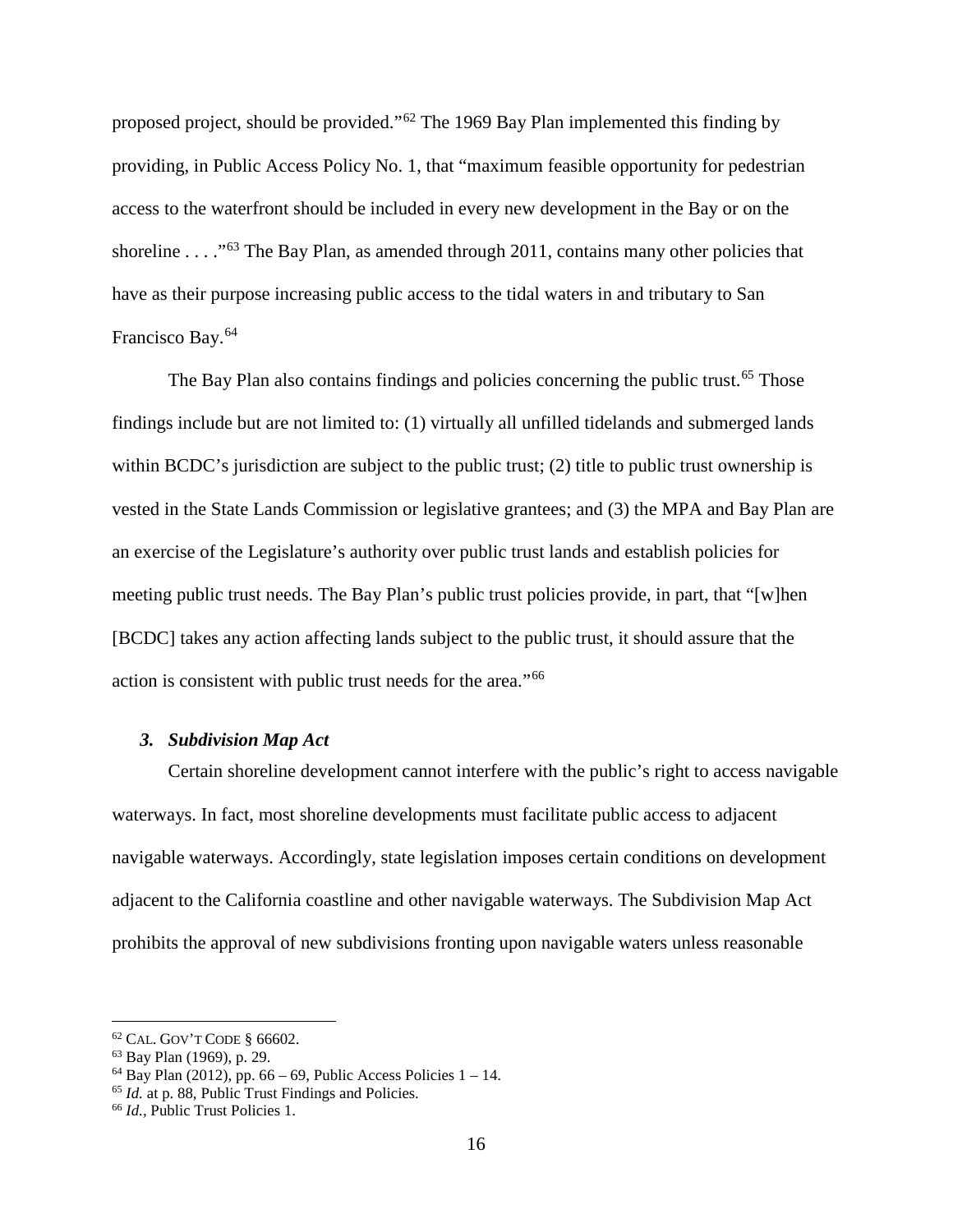public access from a public highway to and along the bank of the waterway is provided.<sup>[67](#page-16-1)</sup> The local agency (city or county) shall not approve a proposed subdivision adjacent to a navigable waterway unless a reasonable public access route to and along the waterway is expressly designated on the tentative or final map.<sup>[68](#page-16-2)</sup> Furthermore, the route must provide access along the "'portion of the bank of the river or stream bordering or lying within the proposed subdivision,' not simply access to the river itself, or to some other part of the riverbank."<sup>[69](#page-16-3)</sup>

#### <span id="page-16-0"></span>*4. California Coastal Act*

One of the goals of the California Coastal Act is to "[m]aximize public access to and along the coast and maximize public recreational opportunities in the coastal zone."[70](#page-16-4) Furthermore, "[i]n carrying out the requirement of Section 4 of Article X of the California Constitution, maximum access, which shall be conspicuously posted, and recreational opportunities shall be provided for all the people consistent with public safety needs and the need to protect public rights, rights of private property owners, and natural resource areas from overuse."[71](#page-16-5) The Coastal Act provides that "development shall not interfere with the public's right of access to the sea where acquired through use or legislative authorization, including, but not limited to, the use of dry sand and rocky coastal beaches to the first line of terrestrial vegetation."[72](#page-16-6) Subject to the finding of a rational nexus between the proposed development and permit conditions implementing public policy<sup>[73](#page-16-7)</sup> and the degree of private exaction being roughly proportional to the public benefit,  $74$  new coastal development projects must allow for public

<span id="page-16-1"></span> <sup>67</sup> *See* CAL. GOV'T CODE §§ 66478.1–.14.

<span id="page-16-2"></span><sup>68</sup> *Id.* §§ 66478.5–.6.

<span id="page-16-3"></span><sup>69</sup> Kern River Pub. Access Comm. v. City of Bakersfield, 170 Cal. App. 3d 1205, 1217 (1985) (quoting CAL. GOV'T CODE § 66478.4).

<span id="page-16-4"></span><sup>70</sup> CAL. PUB. RES. CODE § 30001.5.

<span id="page-16-5"></span><sup>71</sup> *Id.* § 30210.

<span id="page-16-6"></span><sup>72</sup> *Id.* § 30211; *see also id.* §§ 30210–30214.

<span id="page-16-7"></span><sup>73</sup> Nollan v. California Coastal Commission, 483 U.S. 825, 836-37 (1987).

<span id="page-16-8"></span><sup>74</sup> Dolan v. City of Tigard, 512 U.S. 374, 390-92 (1994).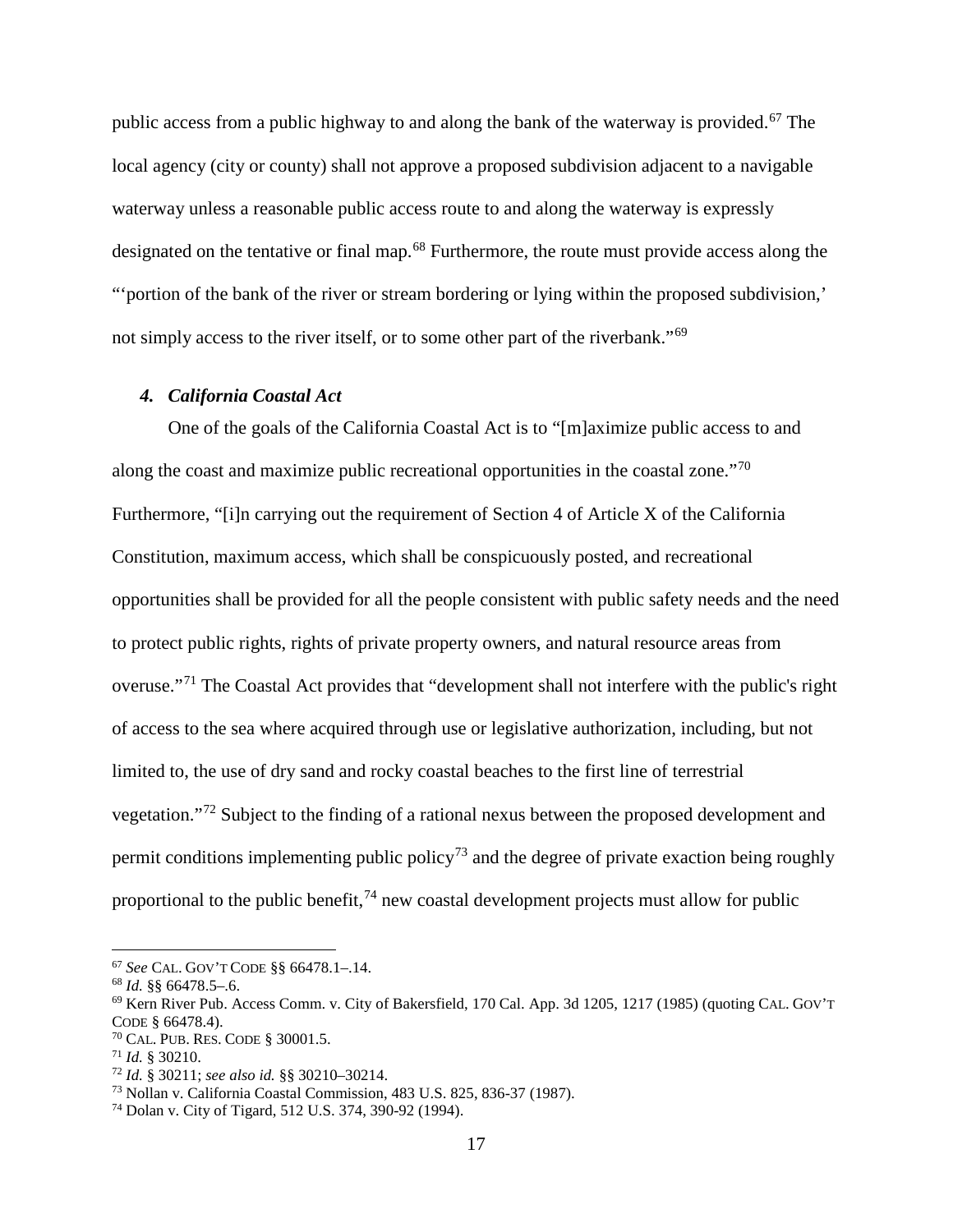access from the nearest public roadway to the shoreline unless (1) it is inconsistent with public safety, military security needs, or protection of fragile coastal resources, (2) adequate access already exists nearby, (3) agriculture would be harmed, or (4) the new development project is otherwise exempted under the Coastal Act.[75](#page-17-0) However, under this provision, public access will not be required until a public agency or private association agrees to accept responsibility for maintenance and liability of the access way.<sup>[76](#page-17-1)</sup>

The California Coastal Commission works in partnership with coastal cities and counties to plan and regulate land and water use in the state's coastal zone.<sup>[77](#page-17-2)</sup> The Coastal Commission works with 15 counties and 61 cities in the state's coastal zone to develop and implement their Local Coastal Programs (LCPs),<sup>[78](#page-17-3)</sup> which guide coastal planning, land use, and zoning in their municipalities.<sup>[79](#page-17-4)</sup> Each LCP must "contain a specific public access component to assure that maximum public access to the coast and public recreation areas is provided."[80](#page-17-5) Also, no coastal development project may begin until a permit is issued by the Coastal Commission or a local government with a certified LCP.<sup>[81](#page-17-6)</sup> Given the unique features of California's numerous coastal communities, the specific access provisions of each LCP may vary based on the features of each community. Interested parties should contact their local government for more information about their LCP's specific access requirements.

<span id="page-17-5"></span><sup>80</sup> *Id.* § 30500.

<span id="page-17-0"></span> <sup>75</sup> CAL. PUB. RES. CODE § 30212.

<span id="page-17-1"></span><sup>76</sup> *Id.*

<span id="page-17-2"></span><sup>77</sup> *What We Do*, CAL. COASTAL COMM'N, http://www.coastal.ca.gov/whoweare.html (last visited November 17, 2017).

<span id="page-17-3"></span><sup>78</sup> *Local Coastal Programs*, CAL. COASTAL COMM'N, http://www.coastal.ca.gov/lcps.html (last visited November 17, 2017).

<span id="page-17-4"></span><sup>79</sup> CAL. PUB. RES. CODE §§ 30500–30504.

<span id="page-17-6"></span><sup>81</sup> *What We Do*.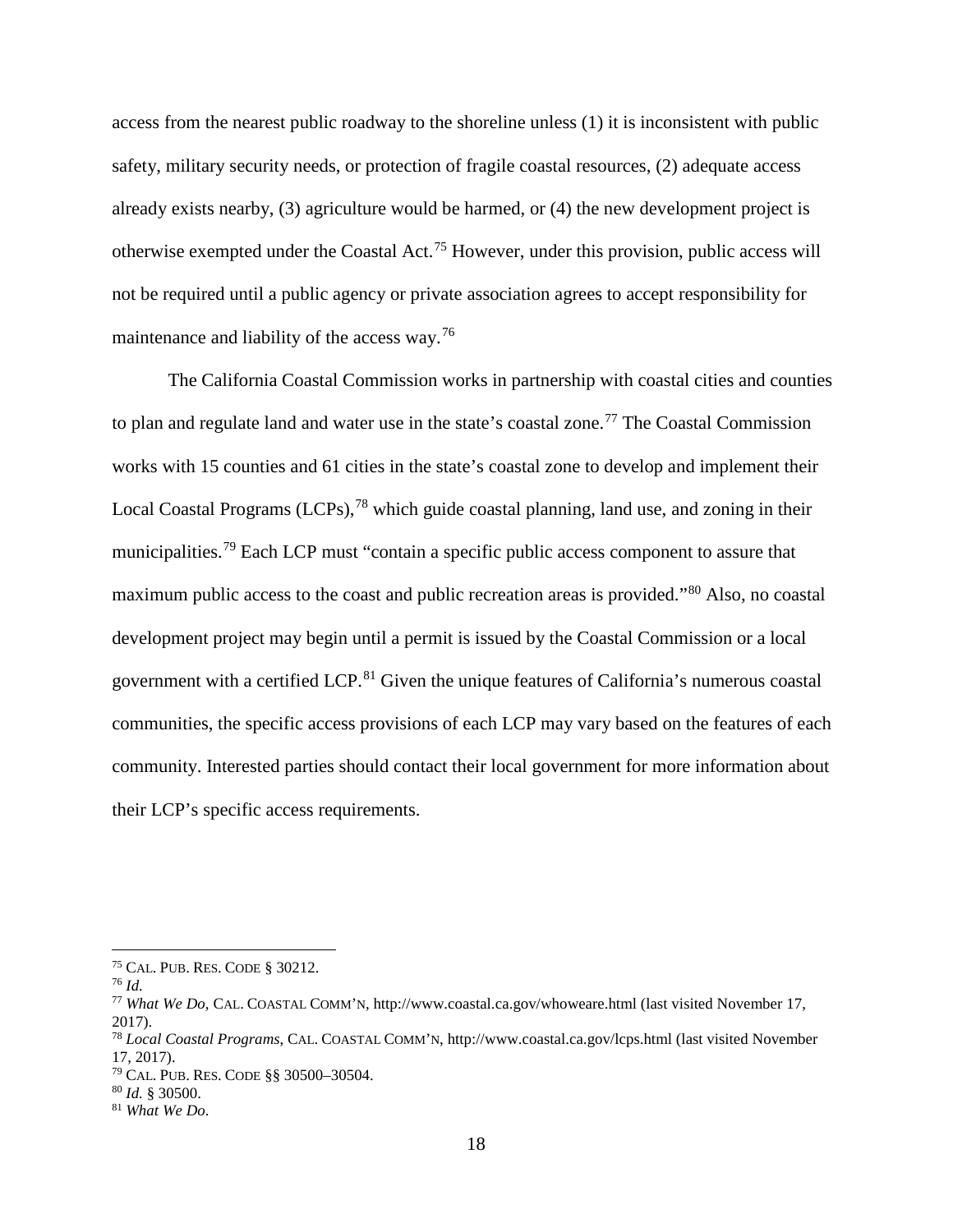The Coastal Act served a critical role in *Surfrider Foundation v. Martin's Beach 1, LLC*, a case regarding public access to Martin's Beach in San Mateo County.[82](#page-18-1) The only practical means of access to the beach was a private road, which the public had used for years until a new owner acquired the land and closed the road.<sup>[83](#page-18-2)</sup> The California Court of Appeal held that the road closure constituted "development" under the Coastal Act because it resulted in a change in the intensity of use of water, or access thereto.<sup>[84](#page-18-3)</sup> The court further held that the private land owner would need to obtain a coastal development permit from the Coastal Commission before closing the road.<sup>[85](#page-18-4)</sup>

### <span id="page-18-0"></span>*5. Bridges – Streets and Highways Code*

Oftentimes, the most logical location for access to a waterway is where a bridge crosses it. Kayakers, rafters, and others may legally utilize the public access easements around bridges to enter and exit navigable waterways.<sup>[86](#page-18-5)</sup> With those factors in mind, the legislature adopted three code sections in 1974 to facilitate increased public access around bridges. [87](#page-18-6) All state or county highway projects and all city street projects that propose construction of a new bridge over a navigable waterway must consider, and report on, the feasibility of providing public access for recreational purposes to the waterway before the bridge is constructed.<sup>[88](#page-18-7)</sup> These code provisions apply to state agencies and city and county governments that approve bridge construction projects.[89](#page-18-8)

<span id="page-18-1"></span><sup>&</sup>lt;sup>82</sup> Surfrider Foundation v. Martin's Beach 1, LLC, 14 Cal. App. 5th 238 (2017).

<span id="page-18-2"></span><sup>83</sup> *Id.* at 244-45.

<span id="page-18-3"></span><sup>84</sup> *Id.* at 249-55.

<span id="page-18-4"></span><sup>85</sup> *Id.*

<span id="page-18-5"></span><sup>86</sup> People v. Sweetser, 72 Cal. App. 3d 278, 284 (1977).

<span id="page-18-6"></span><sup>87</sup> CAL. STS. & HIGH. CODE §§ 84.5, 991, 1809.

<span id="page-18-7"></span><sup>88</sup> *Id.* §§ 84.5, 991, 1809.

<span id="page-18-8"></span><sup>89</sup> *See id*.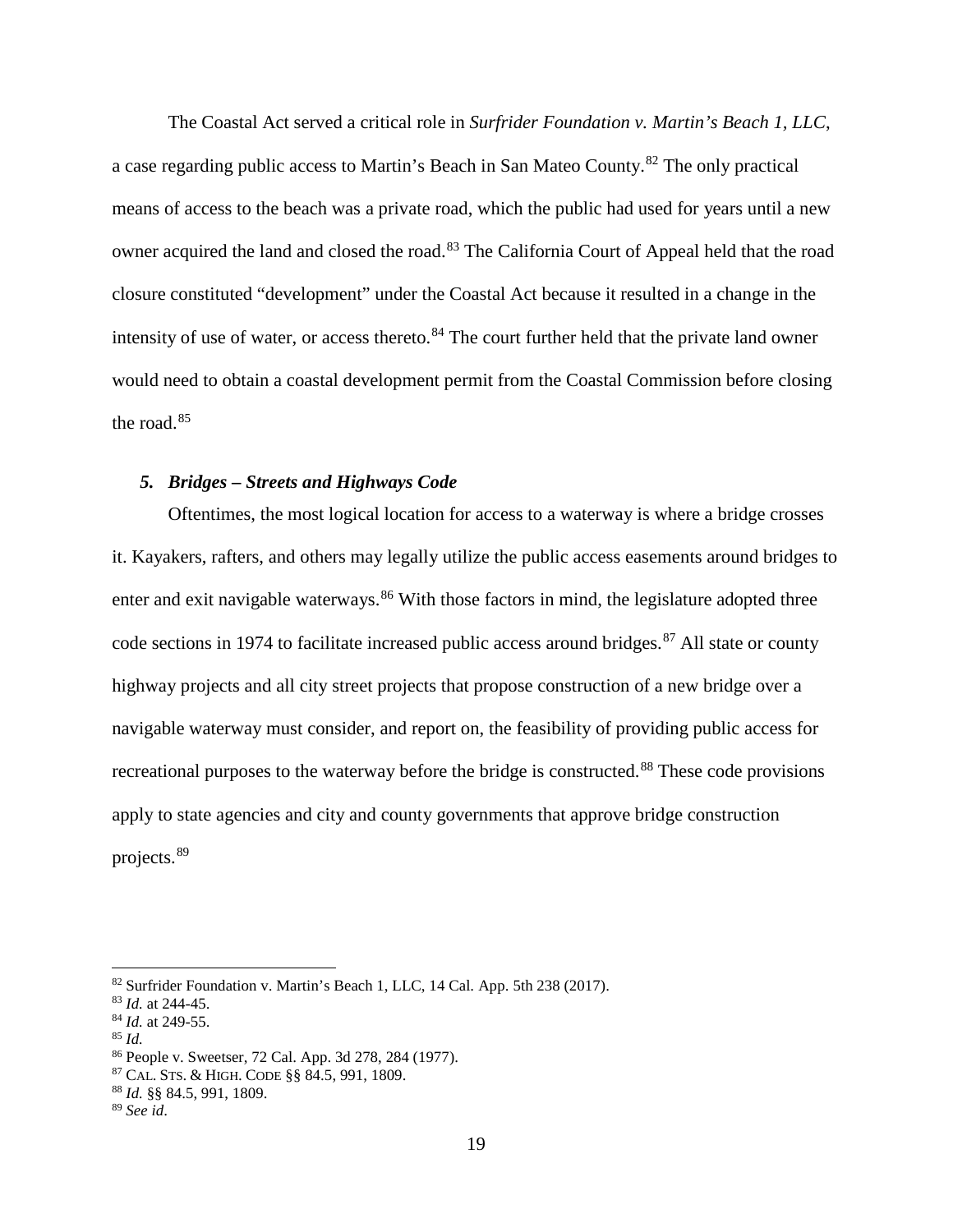# <span id="page-19-0"></span>*6. Other Statutory Enactments and Public Agencies that Protect and Promote Public Access*

The legislature's efforts to implement the state's constitutional public access principles also include, but are not limited to:

• Delta Protection Act – **Delta Protection Commission**<sup>[90](#page-19-1)</sup>

The Delta Protection Act requires the resource management plan for the "primary zone" of the Sacramento-San Joaquin Delta to provide for reasonable public access to public lands and waterways.<sup>[91](#page-19-2)</sup>

• San Joaquin River Conservancy Act – **San Joaquin River Conservancy**[92](#page-19-3)

Created in 1992 to serve as the managing entity for the proposed San Joaquin River Parkway, the Conservancy's mission includes acquiring land from willing sellers on both sides of the San Joaquin River between Friant Dam and Highway 99 and managing these lands for public access and recreation, as well as protecting, enhancing, and restoring riparian and floodplain habitat. $93$ 

• **Coastal Conservancy**[94](#page-19-5)

The Coastal Conservancy was created in 1976 to help facilitate publicly beneficial projects in and around San Francisco Bay and along the California Coast and, today, includes many watersheds flowing to the Pacific Ocean. [95](#page-19-6)

<span id="page-19-1"></span> <sup>90</sup> *Delta Prot. Comm'n*, CA.GOV, http://www.delta.ca.gov (last visited November 17, 2017).

<span id="page-19-2"></span><sup>91</sup> CAL. PUB. RES. CODE §§ 29760–29767.

<span id="page-19-3"></span><sup>92</sup> *San Joaquin River Conservancy*, CA.GOV, http://www.sjrc.ca.gov (last visited November 17, 2017).

<span id="page-19-4"></span><sup>93</sup> CAL. PUB. RES. CODE § 32501, et seq.

<span id="page-19-5"></span><sup>94</sup> *California Coastal Conservancy*, http://www.scc.ca.gov (last visited November 17, 2017).

<span id="page-19-6"></span><sup>95</sup> CAL. PUB. RES. CODE § 31000, et seq.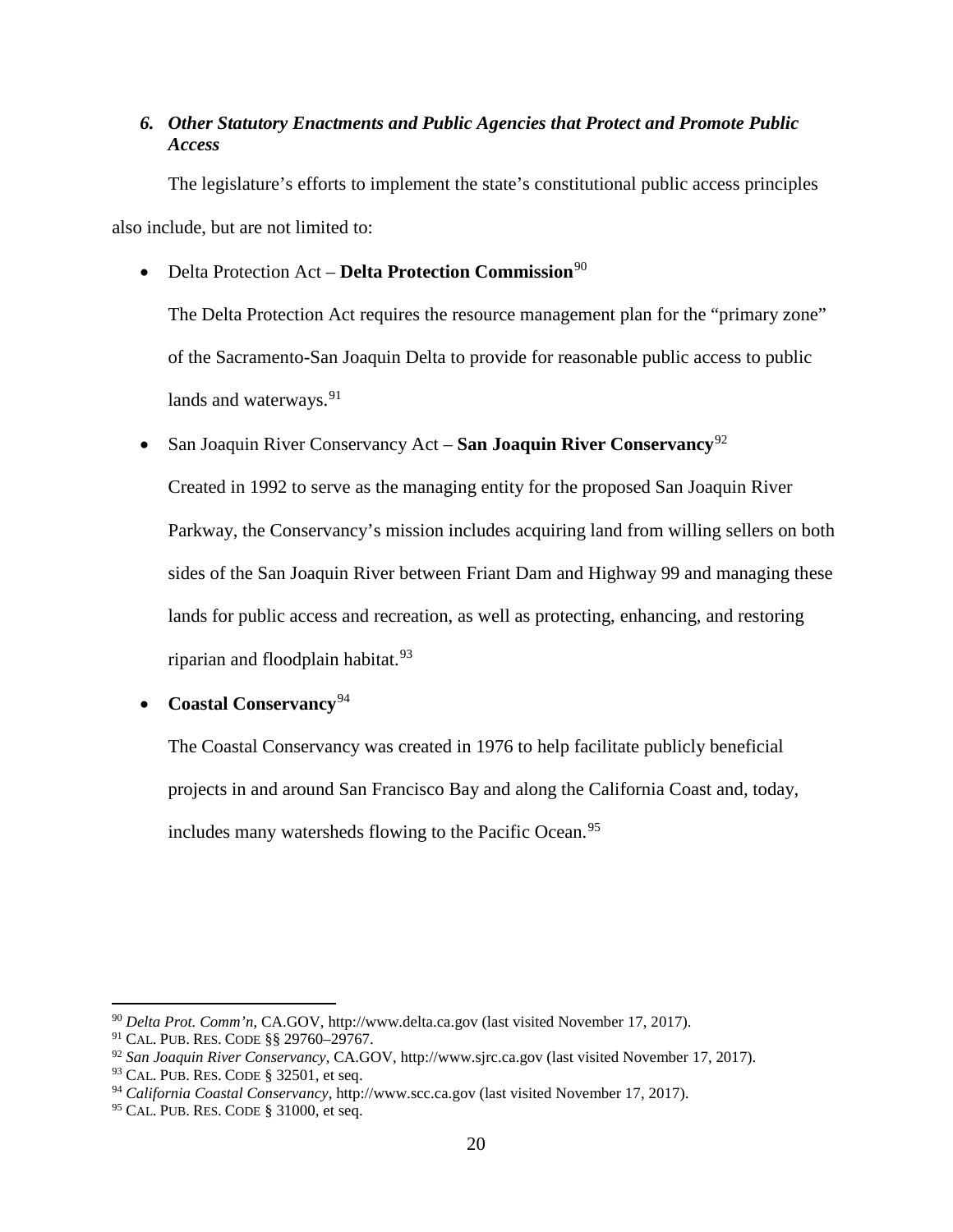### • **California Tahoe Conservancy**[96](#page-20-0)

The California Tahoe Conservancy may acquire real property interests on behalf of the state to protect the natural environment of Lake Tahoe, provide public access or recreational facilities, preserve wildlife habitats, and provide access to or management of state lands.<sup>[97](#page-20-1)</sup>

### • **Mountains Recreation and Conservation Authority**[98](#page-20-2)

The Mountains Recreation and Conservation Authority promotes public access and use of the Los Angeles River and also holds and manages numerous public access easements to and along the ocean shoreline in the vicinity of the Santa Monica Mountains.<sup>[99](#page-20-3)</sup>

# • **Department of Parks and Recreation**<sup>[100](#page-20-4)</sup>

The Department of Parks and Recreation promotes outdoor recreation and preserves and protects natural resources through management of the statewide park system. Many navigable waterways are located within or adjacent to state parks.<sup>[101](#page-20-5)</sup>

# • The Department of Fish and Wildlife<sup>[102](#page-20-6)</sup>

The Department of Fish and Wildlife "has jurisdiction over the conservation, protection, and management of fish, wildlife, and native plants, and the habitat necessary for biologically sustainable populations of those species."<sup>[103](#page-20-7)</sup> Many fish and aquatic wildlife and plant species are public trust resources that rely on navigable waterways and

<span id="page-20-0"></span> <sup>96</sup> *Cal. Tahoe Conservancy*, http://tahoe.ca.gov (last visited November 17, 2017).

<span id="page-20-1"></span><sup>&</sup>lt;sup>97</sup> CAL. GOV'T CODE §§ 66905–66908.3.

<span id="page-20-3"></span><span id="page-20-2"></span><sup>98</sup> MOUNTAINS RECREATION & CONSERVATION AUTH., http://www.mrca.ca.gov (last visited November 17, 2017). <sup>99</sup> *Id.*

<span id="page-20-4"></span><sup>100</sup> *Department of Parks and Recreation,* CA.GOV, http://www.parks.ca.gov (last visited November 17, 2017).

<span id="page-20-5"></span><sup>101</sup> CAL. PUB. RES. CODE § 500, et seq.; CAL. GOV'T CODE § 54093; *see also* CAL. HARBORS & NAV. CODE § 68.2 et seq.

<sup>102</sup> *Department of Fish and Wildlife*, https://www.wildlife.ca.gov/ (last visited November 17, 2017).

<span id="page-20-7"></span><span id="page-20-6"></span><sup>103</sup> CAL. FISH & GAME CODE § 1802.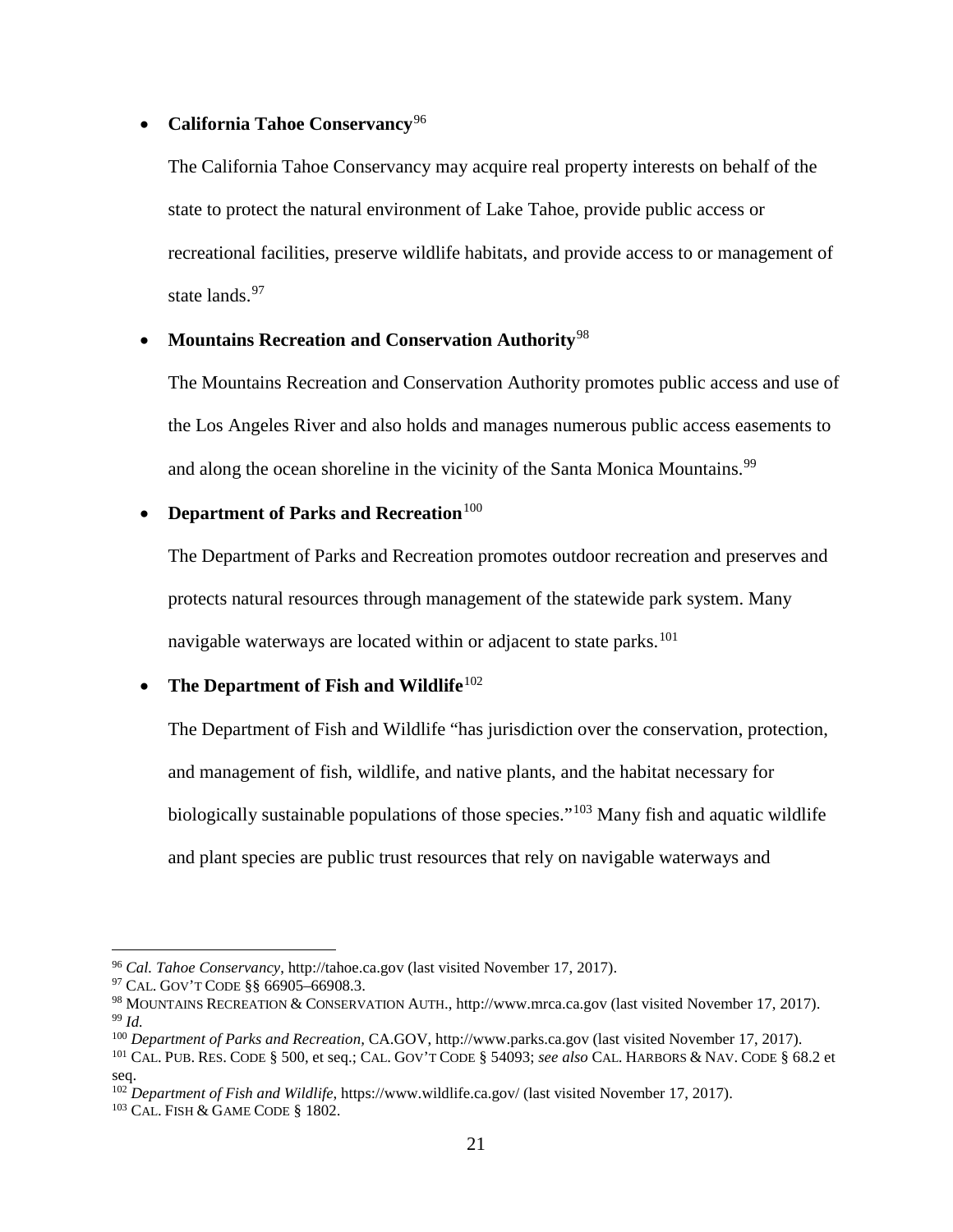associated habitats subject to public use and access rights. Segments of some navigable waterways are under the ownership of the Department of Fish and Wildlife.

# <span id="page-21-0"></span>**G. OTHER PUBLIC ACCESS LAWS**

Public rights to access navigable waters may arise in a variety of ways. A right of way may be expressly dedicated to public use, impliedly dedicated through a long period of public use with the owner's knowledge, or it may arise by prescriptive use. If an offer of dedication is accepted by express act or implication, public rights are established.

#### <span id="page-21-1"></span>*1. Express Dedication*

An express dedication for public access occurs when a landowner intentionally offers to dedicate his or her land to a public purpose and the offer is accepted by the public.<sup>[104](#page-21-2)</sup> A city or county, or both, may expressly accept the offer,  $105$  or the offer may be accepted by public use over a reasonable period of time for the purpose to which it was dedicated.<sup>[106](#page-21-4)</sup> The dedication may take the form of a gift, purchase, or condition of entitlement.<sup>[107](#page-21-5)</sup>

An expressly dedicated easement provided public access to a navigable waterway in People v. Sweetser.<sup>[108](#page-21-6)</sup> There, John Sweetser, a kayaker, accessed the Kern River via a county easement held for public highway purposes.<sup>[109](#page-21-7)</sup> Although there was a fence with "no trespassing" signs around the easement, Sweetser climbed over it to launch his kayak.<sup>[110](#page-21-8)</sup> He was cited by a deputy sheriff, charged in a criminal complaint with trespassing, and convicted in the Municipal

<span id="page-21-2"></span> <sup>104</sup> Hanshaw v. Long Valley Rd. Ass'n, 116 Cal. App. 4th 471, 477-83 (2004); McKinney v. Ruderman, 203 Cal. App. 2d 109*,* 115 (1962).

<span id="page-21-3"></span><sup>105</sup> *See, e.g.*, CAL. GOV'T CODE § 7050.

<span id="page-21-4"></span><sup>106</sup> *Hanshaw*, 116 Cal. App. 4th at 477-83; *McKinney*, 203 Cal. App. 2d at 116; Hall v. Fairchild-Gilmore-Wilton Co., 66 Cal. App. 615, 623 (1924).

<span id="page-21-5"></span><sup>107</sup> *See* 6 CAL. REAL EST. §§ 15:43, 26:3–:25 (4th ed. 2015).

<span id="page-21-6"></span><sup>108</sup> Sweetser, 72 Cal. App. 3d 278

<span id="page-21-7"></span><sup>109</sup> *Id.* at 282.

<span id="page-21-8"></span><sup>110</sup> *Id.*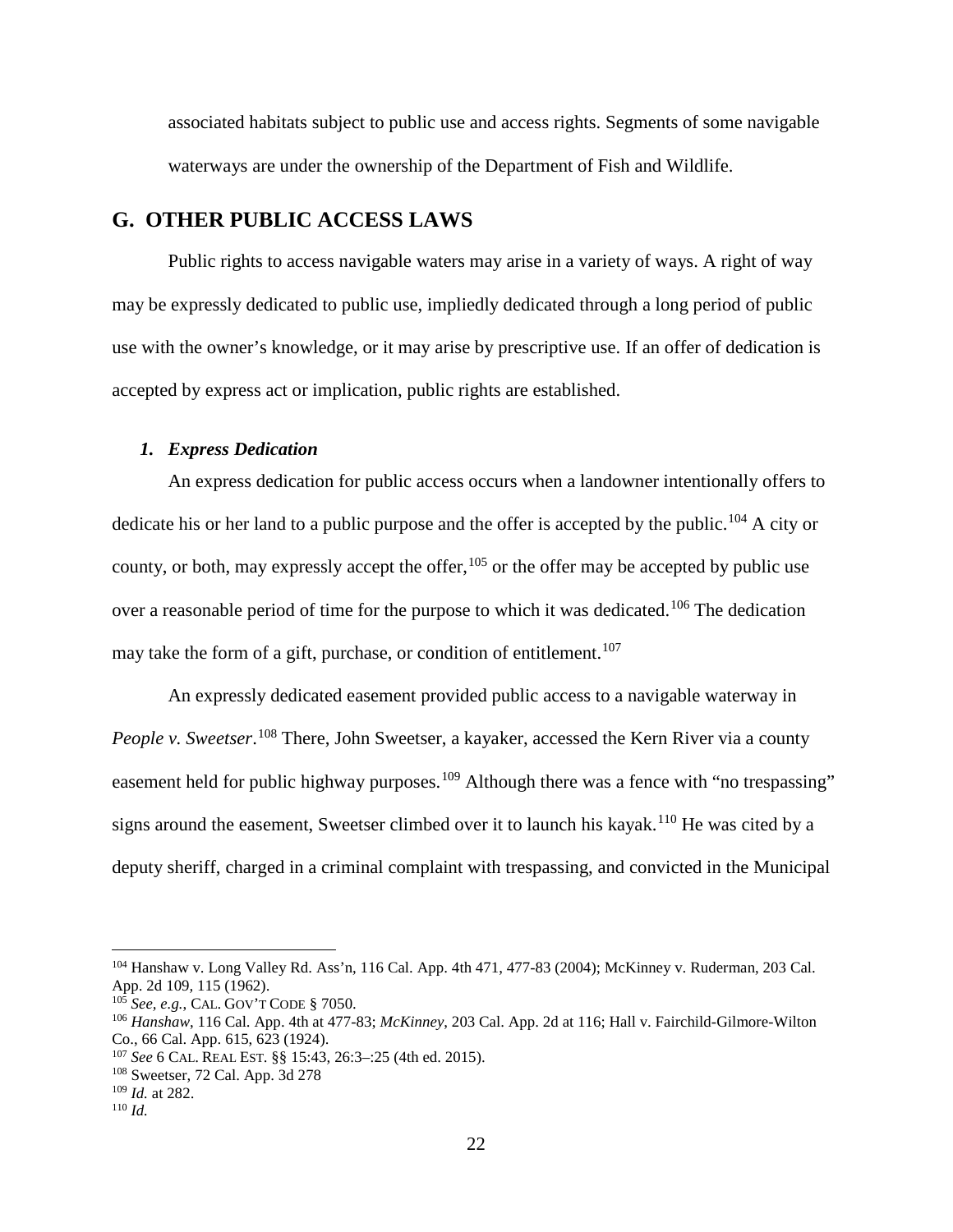Court.<sup>[111](#page-22-1)</sup> However, the Fifth District Court of Appeal reversed his conviction because Sweetser "was walking within the perimeters of a county easement conveyed for 'public highway purposes' and  $\ldots$  was acting within the scope of the easement."<sup>[112](#page-22-2)</sup> Since launching a small craft into the navigable waterway was a permissible use of the easement and there was no evidence that the county had restricted the easement, Sweetser's conviction was reversed.<sup>[113](#page-22-3)</sup> Thus, the public, unless restricted by reasonable government action, may use expressly dedicated road and highway easements to access navigable waters.<sup>[114](#page-22-4)</sup>

### <span id="page-22-0"></span>*2. Implied Dedication*

Under the doctrine of implied dedication, continued public use of private land for more than five years with full knowledge of the owner, without asking or receiving permission, and without objection, gives rise to an easement to navigable waters.<sup>[115](#page-22-5)</sup> The California Supreme Court found that an informal or implied dedication of land may occur by "simply setting it apart or devoting it to that use."[116](#page-22-6) Furthermore, "[t]o constitute a dedication at common law no particular formality of either word or act is required."[117](#page-22-7) Thus, the California Supreme Court in 1982 ruled that the use of a street by the public for a "reasonable length of time, where the intention of the owner to dedicate is clearly shown, is sufficient, without any specific action by the municipal authorities, either by resolution or by repairs or improvements."[118](#page-22-8)

Subsequent decisions held that in dedication by acquiescence of the owner, for a less than five year period, actual intent of the owner must be shown. [119](#page-22-9) However, for periods in excess of

<span id="page-22-1"></span> <sup>111</sup> *Id.* at 282-83

<span id="page-22-2"></span><sup>112</sup> *Id.* at 283, 286.

<span id="page-22-3"></span><sup>113</sup> *Id.* at 283.

<span id="page-22-4"></span><sup>114</sup> *Id.* at 283-84. *See infra* Part III. C. 3 ("Reasonable Time, Place, and Manner Restrictions")*.*

<span id="page-22-5"></span><sup>115</sup> Gion v. City of Santa Cruz, 2 Cal. 3d 29, 38 (1970).

<span id="page-22-6"></span><sup>116</sup> Smith v. City of San Luis Obispo, 95 Cal. 463, 466 (1892).

<span id="page-22-7"></span><sup>117</sup> *Id.*

<span id="page-22-8"></span><sup>118</sup> *Id.* at 470; *see also* Brumbaugh v. Cnty. of Imperial, 134 Cal. App. 3d 556, 563 (1982).

<span id="page-22-9"></span><sup>119</sup> Union Transp. Co. v. Sacramento Cnty., 42 Cal. 2d 235, 240-241(1954),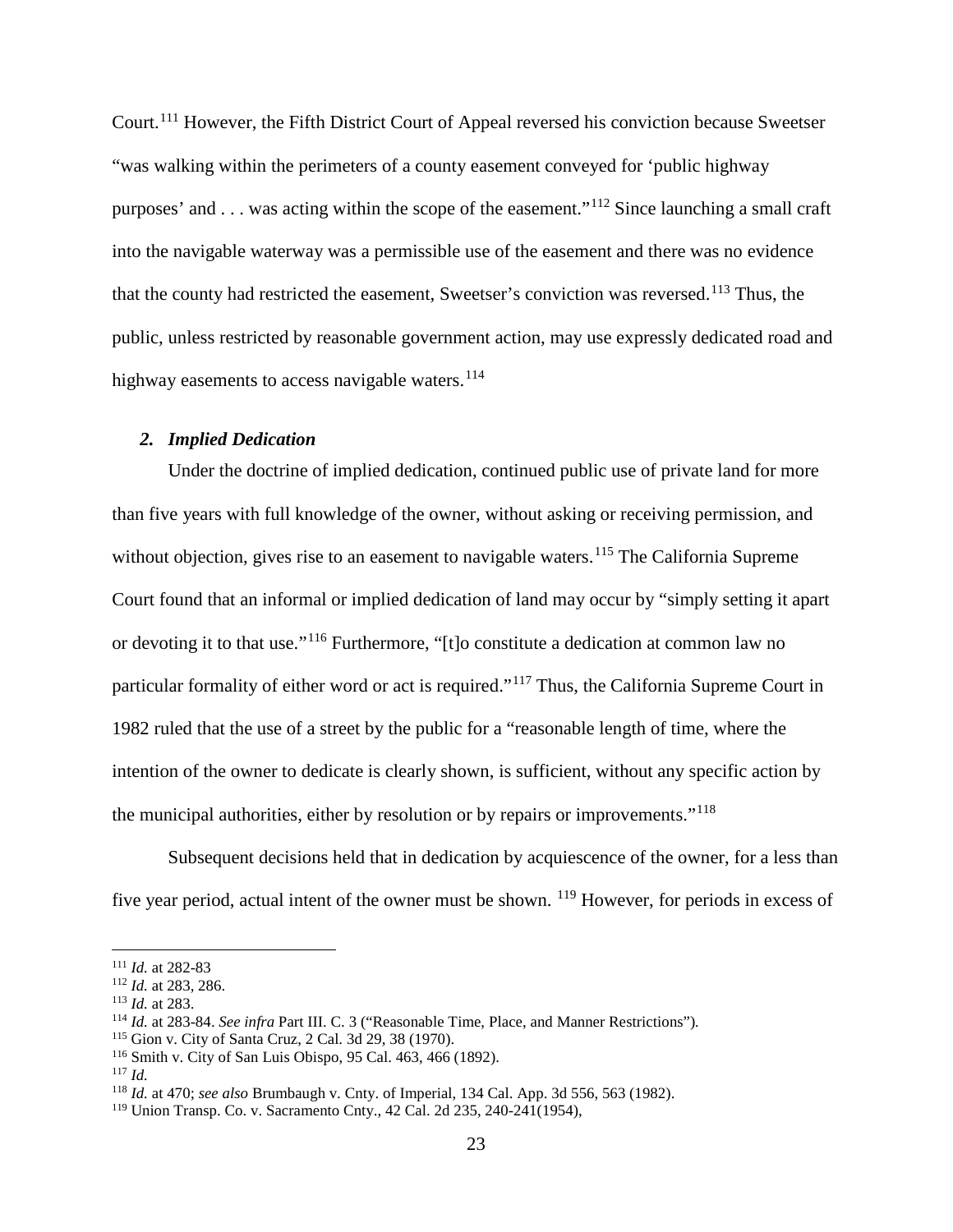five years, if the public has engaged in "long-continued adverse use," the question of intent shifts from the owner to that of the public.<sup>[120](#page-23-0)</sup> Parties seeking to establish that a tract of land has been impliedly dedicated must show that "persons used the property believing the public had a right to such use."<sup>[121](#page-23-1)</sup> The public use need not be "adverse" to the interest of the owner in the same way as the word is used in adverse possession cases.<sup>[122](#page-23-2)</sup> In fact, the landowner's intention is not necessarily relevant as to whether there has been an implied dedication.<sup>[123](#page-23-3)</sup> Litigants need to show only that the land was used as if it were public land.<sup>[124](#page-23-4)</sup>

If a court finds that the public has used land without objection or interference for more than five years, it does not need to make a separate finding of "adversity" to find implied dedication.<sup>[125](#page-23-5)</sup> If the land is a beach or shoreline area, litigants should show that the land was used as if it were a public recreation area.<sup>[126](#page-23-6)</sup> Similarly, if a road is involved, the litigant must show that it was used as if it were a public road.<sup>[127](#page-23-7)</sup> Once a tract of land has been impliedly dedicated for public purposes, the fee owner is precluded from reasserting an exclusive right over the parcel.<sup>[128](#page-23-8)</sup>

Evidence that the users looked to a government agency for maintenance of the land is significant in establishing an implied dedication to the public.<sup>[129](#page-23-9)</sup> For instance, in *Gion v. City of Santa Cruz*, the California Supreme Court held that a parking lot maintained by the city and used by the public for many years had been impliedly dedicated to public use.<sup>[130](#page-23-10)</sup> The evidence in

<span id="page-23-0"></span> <sup>120</sup> *Gion*, 2 Cal. 3d. at 38.

<sup>121</sup> *Gion,* 2 Cal.3d. at 39.

<span id="page-23-2"></span><span id="page-23-1"></span><sup>122</sup> *Id.*

<span id="page-23-3"></span><sup>123</sup> Bess v. Cnty. of Humboldt, 3 Cal. App. 4th 1544, 1551 (1992).

<span id="page-23-4"></span><sup>124</sup> *Gion*, 2 Cal. 3d at 39.

<span id="page-23-5"></span><sup>125</sup> *Id.*

<span id="page-23-7"></span><span id="page-23-6"></span><sup>126</sup> *Id.* <sup>127</sup> *Id.*

<span id="page-23-8"></span><sup>128</sup> Friends of the Trails v. Blasius, 78 Cal. App. 4th 810, 820 (2000).

<span id="page-23-9"></span><sup>129</sup> *Gion*, 2 Cal. 3d at 39.

<span id="page-23-10"></span><sup>130</sup> *See id.* at 34-36.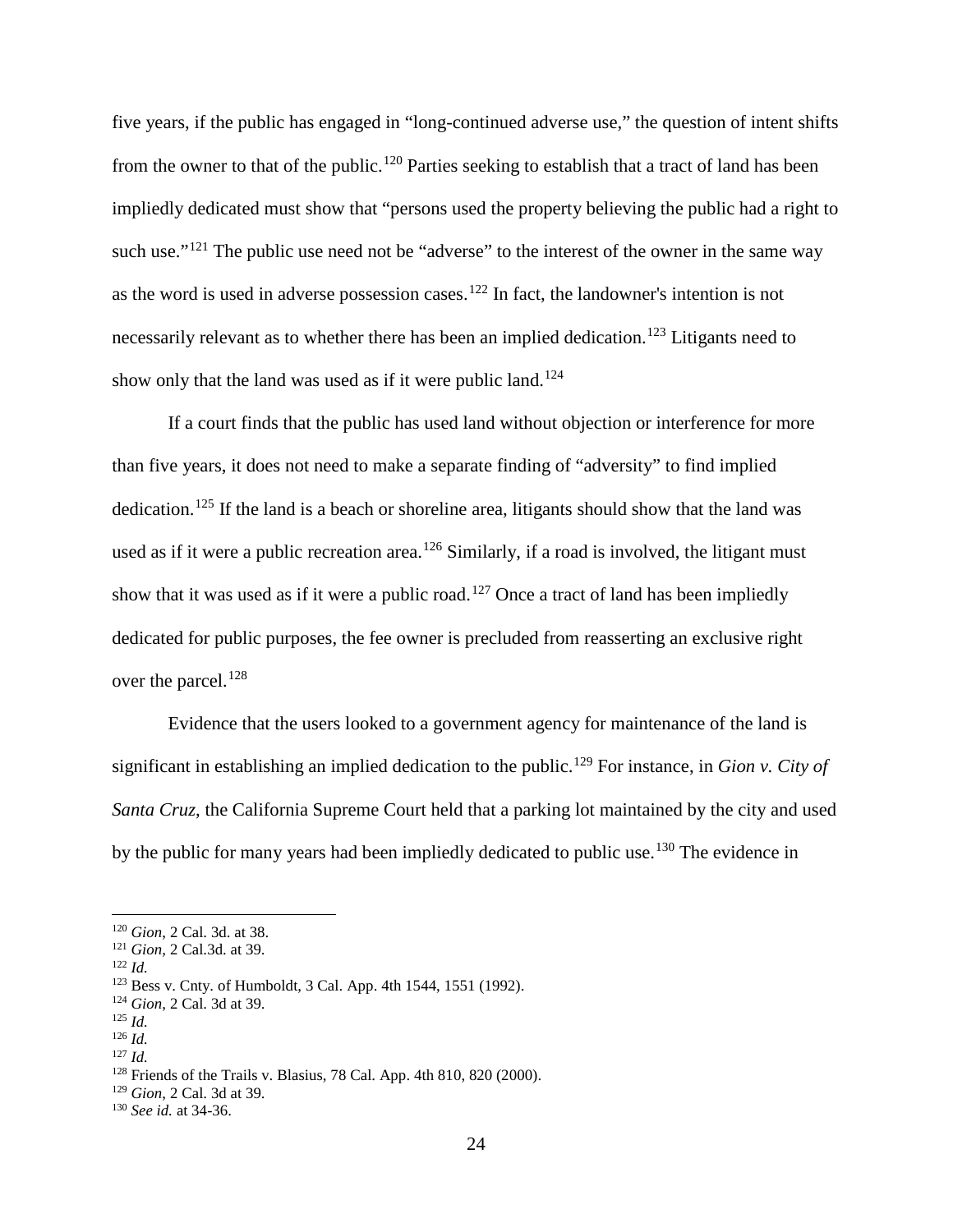*Gion* was that the public had used the lot for parking for 60 years.<sup>[131](#page-24-1)</sup> Furthermore, the city had paved the level area, maintained trash receptacles on the land, and cleaned it after weekends of heavy use.<sup>[132](#page-24-2)</sup>

In the companion case of *Dietz v. King*, the court considered whether a road leading to the beach had been impliedly dedicated.<sup>[133](#page-24-3)</sup> The public had used the road for many years for camping, picnicking, collecting and cutting driftwood, and fishing.[134](#page-24-4) Large groups of Native Americans had used the beach in summer months, camping there for weeks at a time.<sup>[135](#page-24-5)</sup> The owners of the land, for the most part, did not object to public use of it.<sup>[136](#page-24-6)</sup> Therefore, the court held it had been impliedly dedicated to public use.<sup>[137](#page-24-7)</sup>

#### <span id="page-24-0"></span>*3. Implied Dedication in Coastal Areas*

The doctrine of implied dedication has been most effective in coastal areas. In its 1970 *Gion* decision, the state Supreme Court cited numerous cases, the California Constitution (Article X, sec. 4), and statutes that indicate the state's "strong policy . . . of encouraging public use of shoreline recreational areas."[138](#page-24-8) Consequently, the court reasoned that the "intensification of land use combined with the clear public policy in favor of encouraging and expanding public access to and use of shoreline areas" required it to hold that the shoreline area at issue in *Gion* had been impliedly dedicated to public use.<sup>[139](#page-24-9)</sup> Despite the state's strong policy promoting public

<span id="page-24-1"></span>131 *Id.*

<span id="page-24-2"></span><sup>132</sup> *Id.*

<span id="page-24-3"></span><sup>133</sup> *Id.* at 36.

<span id="page-24-4"></span><sup>134</sup> *Id.* at 36-37.

<span id="page-24-5"></span><sup>135</sup> *Id.*

<span id="page-24-6"></span><sup>136</sup> *Id.* at 37.

<span id="page-24-7"></span><sup>137</sup> *Id.* at 43.

<span id="page-24-8"></span><sup>138</sup> *Id.* at 42.

<span id="page-24-9"></span><sup>139</sup> *Id.* at 42-43.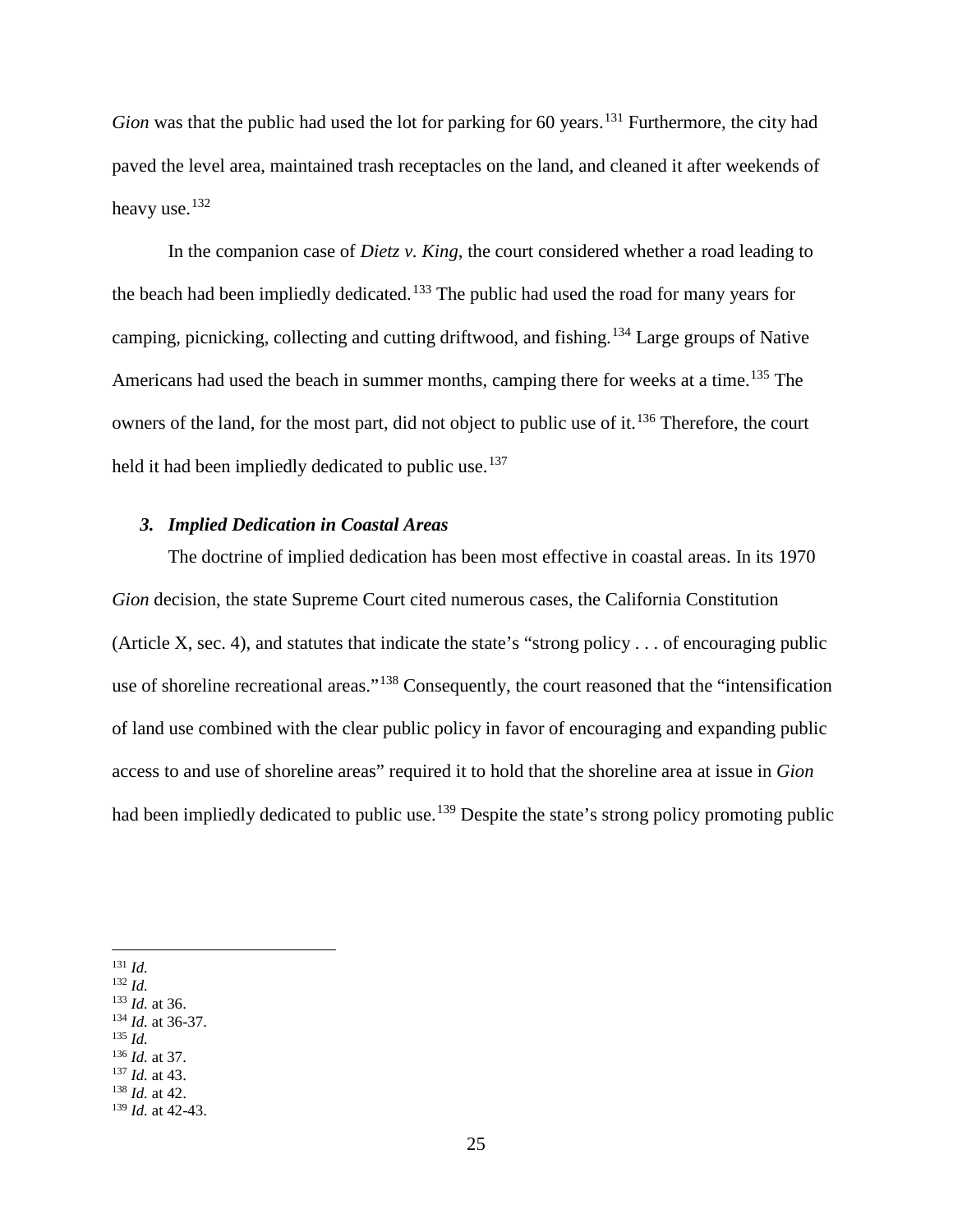access and use of coastal waterways, costly legal disputes between coastal property owners and public access advocates still arise.

#### <span id="page-25-0"></span>*4. Restrictions on Implied Dedication*

In 1972, the Legislature limited the implied dedication doctrine in several ways. It amended Civil Code section 813 to permit landowners to record a notice of consent for public use for a described purpose.<sup>[140](#page-25-1)</sup> Such a notice is conclusive evidence that later uses of the land are permissive, thus precluding the creation of non-revocable public use rights through implied dedication.[141](#page-25-2)

Also in 1972, the Legislature enacted Civil Code section 1009, which states that public use of private property after the section's effective date (March 4, 1972) shall never ripen to confer vested rights under the implied dedication doctrine unless either (1) a government entity expended public funds to improve or maintain the land for public use for at least five years or (2) the land is within 1000 yards of coastal waters.<sup>[142](#page-25-3)</sup> Even then, implied dedication will not be found if the owner posts signs granting the public permission to pass under Civil Code section 1008, records a notice under section 813, or enters into a written agreement with a federal, state, or local agency providing for public use of the land.<sup>[143](#page-25-4)</sup>

Those provisions severely restrict implied dedications for public access to waterways based on public use occurring after March 4, 1972 —section 1009's effective date. Consequently, implied dedication will not be found unless a government entity improved or maintained the alleged public access, and public access to the waterway can be demonstrated by

<span id="page-25-1"></span> <sup>140</sup> *See* CAL. CIV. CODE § 813.

<span id="page-25-2"></span><sup>141</sup> *See id.*

<span id="page-25-3"></span><sup>142</sup> *Id.* § 1009.

<span id="page-25-4"></span><sup>&</sup>lt;sup>143</sup> *Id*.; the California Supreme Court on June 15, 2017 held that Civil Code section 1009 also restricts non-coastal access implied dedication claims for non-recreational road access *(Sher v. Burke,* No. S230104).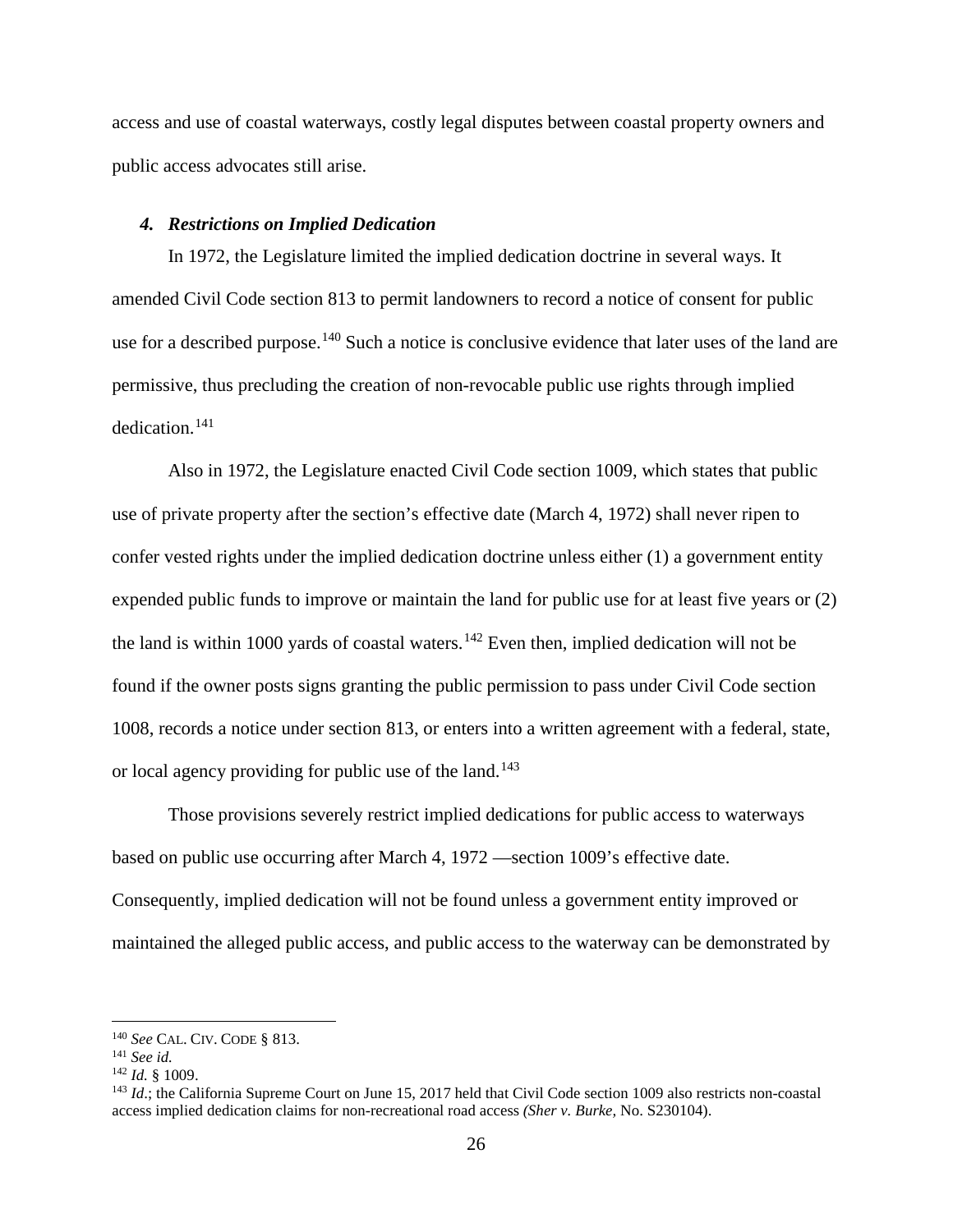evidence of public use and other acts occurring before March 4, 1972. Such evidence may include testimony from members of the public who used the land, from owners during the pertinent period, and perhaps documentary evidence. [144](#page-26-2)

#### <span id="page-26-0"></span>*5. Prescriptive Use*

A prescriptive easement, which is a right to use someone else's private property, can be acquired by using another's property for a prescribed period of time.<sup>[145](#page-26-3)</sup> In order to establish an easement based on prescriptive use, the use must be "consistent and constant . . . for the prescriptive period without material or substantial deviation in the location."[146](#page-26-4) The party seeking to establish an easement by prescription must show continuous, uninterrupted use of the easement for at least five years and that the use has been open, notorious, hostile, and adverse to the owner.<sup>[147](#page-26-5)</sup> A prescriptive right cannot be established on property owned by a federal, state, or local government.<sup>[148](#page-26-6)</sup> While the prescription doctrine most commonly applies to individuals seeking easement rights, it was used in *Fogerty II* to determine the ordinary high water mark of Lake Tahoe.<sup>[149](#page-26-7)</sup>

### <span id="page-26-1"></span>*6. Private Fee Title Owners May Not Prevent Public Access and Use on Lands and Waters Subject to a Public Trust Easement*

In the last half of the 19th Century, the state conveyed its fee title in certain sovereign public trust tidal and non-tidal shore lands lying between the ordinary high and low water marks to private parties, subject to the public trust easement.<sup>[150](#page-26-8)</sup> Owners of such lands may not prevent

<span id="page-26-2"></span> <sup>144</sup> *Gion*, 2 Cal. 3d at 34-35.

<span id="page-26-3"></span><sup>145</sup> 6 CAL. REAL EST. § 16:1 (4th ed. 2015).

<span id="page-26-4"></span><sup>146</sup> *Id.* § 15:53.

<span id="page-26-5"></span><sup>&</sup>lt;sup>147</sup> Fogerty v. State, 187 Cal. App. 3d 224, 238 (1986) ("Fogerty II"); Warsaw v. Chicago Metallic Ceilings, Inc., 35 Cal. 3d 564, 570 (1984); *see also* CAL. CIV. PROC. CODE § 321; 6 CAL. REAL EST. § 15:29 (4th ed. 2015). <sup>148</sup> 6 CAL. REAL EST. § 15:29 (4th ed. 2015).

<span id="page-26-6"></span><sup>149</sup> *Fogerty II*, 187 Cal. App. 3d at 238-42.

<span id="page-26-8"></span><span id="page-26-7"></span><sup>150</sup> *See Land Classifications*, CAL. STATE LANDS COMM'N, http://www.slc.ca.gov/Info/Land\_Class.html (last visited November 17, 2017).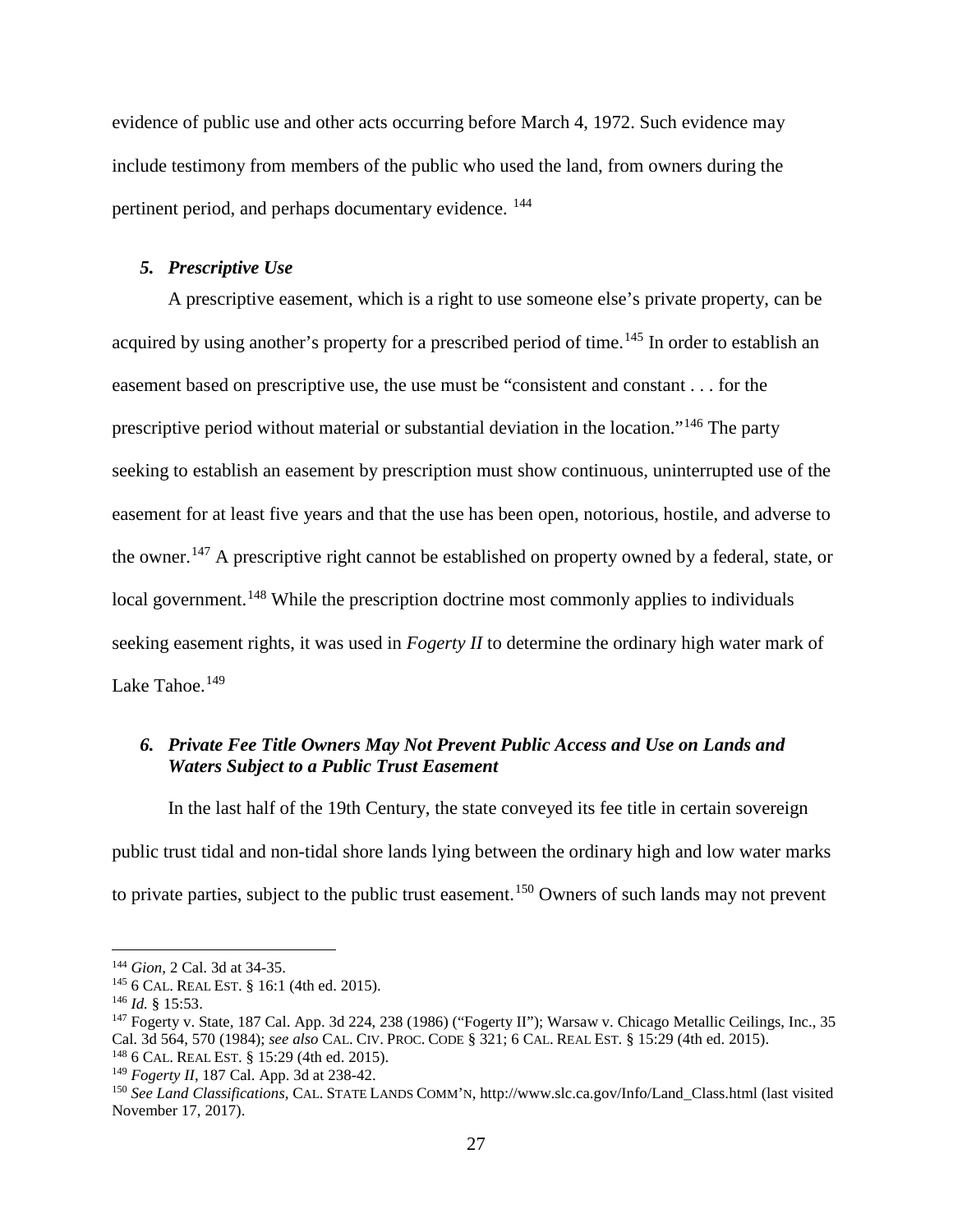the public from using portions of their property that are subject to the public trust easement.<sup>[151](#page-27-0)</sup> Furthermore, the state retains the right to enter upon, possess, and control how those lands are used to ensure the preservation of public trust uses.<sup>[152](#page-27-1)</sup> The state may exercise the easement and take lawful possession of such property, <sup>[153](#page-27-2)</sup> subject to the fee title owner's right to just compensation for lawful improvements taken by the state. [154](#page-27-3)

Fee owners of these tidal and non-tidal shore lands who have lawfully constructed docks, piers, and other structures on their property in areas where the public trust easement exists may continue to use those amenities unless the state determines that their use is inconsistent with the public trust.[155](#page-27-4) The state may make changes and improvements necessary to fulfill public trust purposes even if those actions cause harm to the property.[156](#page-27-5) However, the state must compensate property owners if it removes any lawfully constructed structures or retakes absolute title to the land.<sup>[157](#page-27-6)</sup> In sum, owners of such lands may not impede the public's access or use rights and must yield to the state's efforts to advance public trust purposes and values.<sup>[158](#page-27-7)</sup> The filling of or artificial accretion to these lands does not dispossess the state or public of its property

<span id="page-27-0"></span><sup>&</sup>lt;sup>151</sup> Forestier v. Johnson, 164 Cal. 24, 34 (1912) ("Whenever a navigable channel or navigable water may extend over any tideland granted by the state under these statutes the public right of navigation therein is not destroyed, the purchaser takes subject thereto, and he has no right to enjoin or prevent any citizen from exercising the public rights incident thereto.").

<span id="page-27-1"></span><sup>152</sup> Summa Corp. v. California *ex rel.* State Lands Comm'n, 466 U.S. 198, 205 (1984) ("Through this easement, the State has an overriding power to enter upon the property and possess it, to make physical changes in the property, and to control how the property is used."); *Marks*, 6 Cal. 3d at 259-260; *Cal. Fish Co.*, 166 Cal. at 598 (". . . the patents under which the several defendants claim tidelands are subject to the constitutional restriction, and do not deprive the state of its power as sovereign trustee to adapt and improve these lands for navigation as it may see fit."). <sup>153</sup> *See Cal. Fish Co.*, 166 Cal. at 599; *see also* Newcomb v. City of Newport Beach, 7 Cal. 2d 393, 403 (1936); *Fogerty*, 29 Cal. 3d at 249 (1981

<span id="page-27-3"></span><span id="page-27-2"></span><sup>&</sup>lt;sup>154</sup> CAL. PUB. RES. CODE § 6312 ("Neither the state, nor any political subdivision thereof, shall take possession of lawful improvements on validly granted or patented tidelands or submerged lands without the tender of a fair and just compensation for such lawful improvements as may have been made in good faith by the grantee or patentee or his successors in interest pursuant to any express or implied license contained in the grant or patent.").

<span id="page-27-4"></span><sup>155</sup> *Fogerty*, 29 Cal. 3d at 249; Coburn v. Ames, 52 Cal. 385, 397 (1877).

<span id="page-27-5"></span><sup>156</sup> *Fogerty*, 29 Cal. 3d at 249; Colberg, Inc. v. State *ex rel.* Dep't of Pub. Works, 67 Cal. 2d 408, 420 (1967); *Cal. Fish Co.*, 166 Cal. at 599.

<span id="page-27-6"></span><sup>157</sup> *Fogerty*, 29 Cal. 3d at 249; *Cal. Fish Co.*, 166 Cal. at 612-13; CAL. PUB. RES. CODE § 6312.

<span id="page-27-7"></span><sup>158</sup> State v. Super. Ct. (Lyon), 29 Cal. 3d 210, 232 (1981).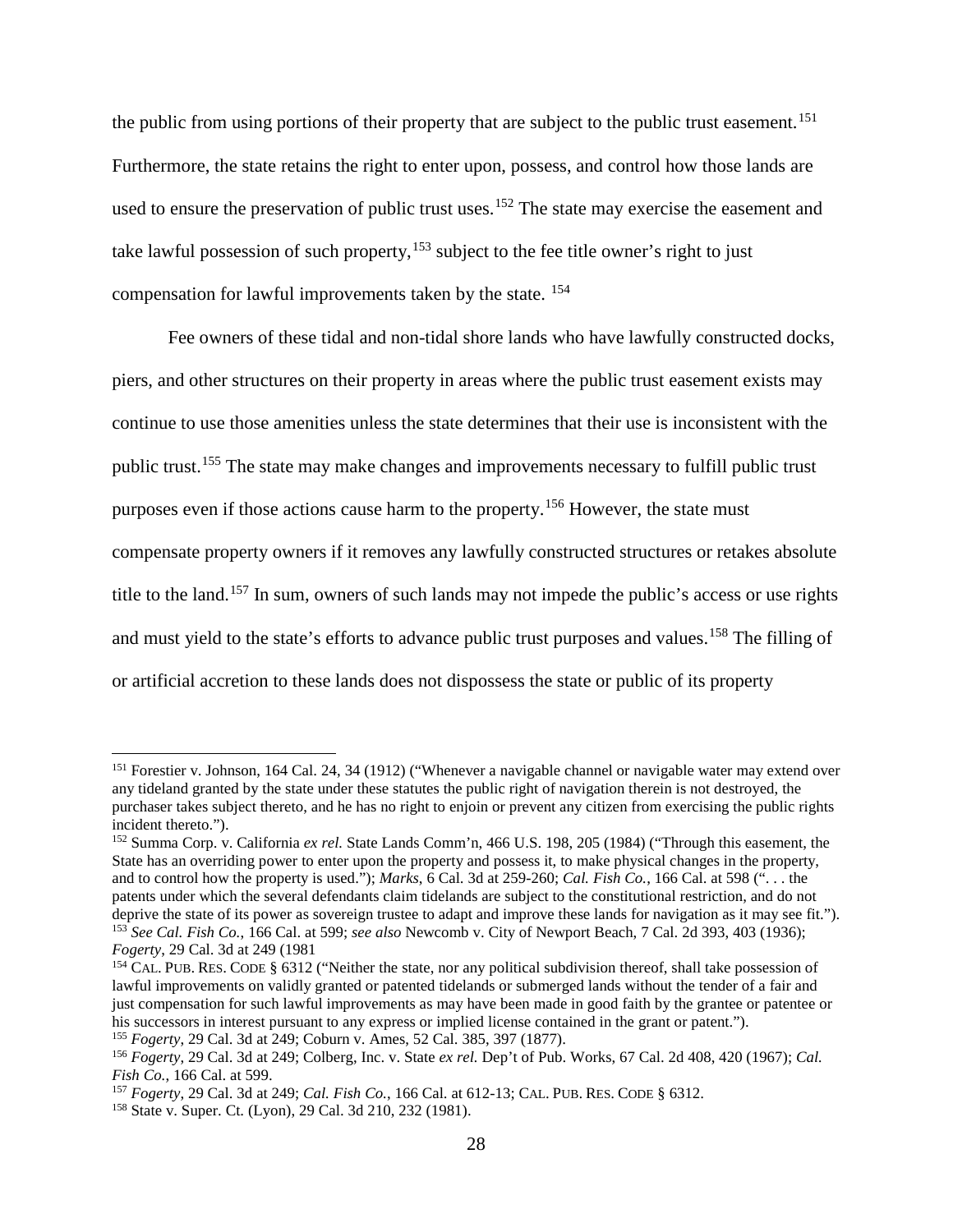interests. [159](#page-28-1) Finally, the state may also use its eminent domain power to acquire access to navigable waters.[160](#page-28-2)

# <span id="page-28-0"></span>**III. NAVIGABLE WATERS**

Under California law, the public has a general legal right to access and enjoy California's navigable waterways at any point below the high water mark.<sup>[161](#page-28-3)</sup> While there are several navigability tests under state and federal laws, a waterway is "navigable" for purposes of the *California public right of navigation* if it is "capable of being navigated by oar or motorpropelled small craft."[162](#page-28-4)

Tidelands, whether or not they can support small craft, and submerged lands, collectively

sometimes referred to as sovereign or public trust lands, are also regarded as navigable.<sup>[163](#page-28-5)</sup>

Generally, the public has a legal right to access and use such waters for commerce, navigation,

fishing, and water-related uses including recreation.<sup>[164](#page-28-6)</sup>

The public's right to access and use California's navigable waters is not, in general,

affected by who owns the waterway's bed and banks, be it a government entity or a private

party.[165](#page-28-7) California's *public right of navigation* applies to waterways where the underlying land

<span id="page-28-1"></span><sup>&</sup>lt;sup>159</sup> State *ex rel.* State Lands Comm'n. v. Superior Court (Lovelace), 11 Cal. 4<sup>th</sup> 50, 66-80 (1995); California ex rel. State Lands Comm'n. v. U.S., 457 U.S. 273, 277 (1982); But see Board of Tide Land Commissioners Lots in San Francisco Bay filled prior to February 22, 1980 - City of Berkeley v. Super. Ct., 26 Cal. 3d 515, 534. (1980). <sup>160</sup> CAL. CONST. art. X, § 1; CAL. PUB. RES. CODE § 6210.9.

<span id="page-28-4"></span><span id="page-28-3"></span><span id="page-28-2"></span><sup>161</sup> *Mack*, 19 Cal. App. 3d at 1050. 162 *Ibid.*

<span id="page-28-5"></span><sup>163</sup> *Cal. Fish Co.*, 166 Cal. at 596; *see also Marks*, 6 Cal. 3d at 259; Phillips Petroleum v. Mississippi, 484 U.S.469 (1988) CAL. PUB. RES. CODE § 6301 and *infra* Part III. C. 1.

<span id="page-28-7"></span><span id="page-28-6"></span><sup>&</sup>lt;sup>165</sup> See Bohn v. Albertson, 107 Cal. App. 2d 738 (1951); *Mack*, 19 Cal. App. 3d at 1050 (the question of title to the riverbed is not relevant); *see also Hitchings*, 55 Cal. App. 3d at 571 ("The ownership of the bed is not determinative of public navigational rights, nor vice-versa."); Forestier v. Johnson, 164 Cal. 24, 34 (1912) ("Whenever a navigable channel or navigable water may extend over any tideland granted by the state under these statutes the public right of navigation therein is not destroyed, the purchaser takes subject thereto, and he has no right to enjoin or prevent any citizen from exercising the public rights incident thereto.").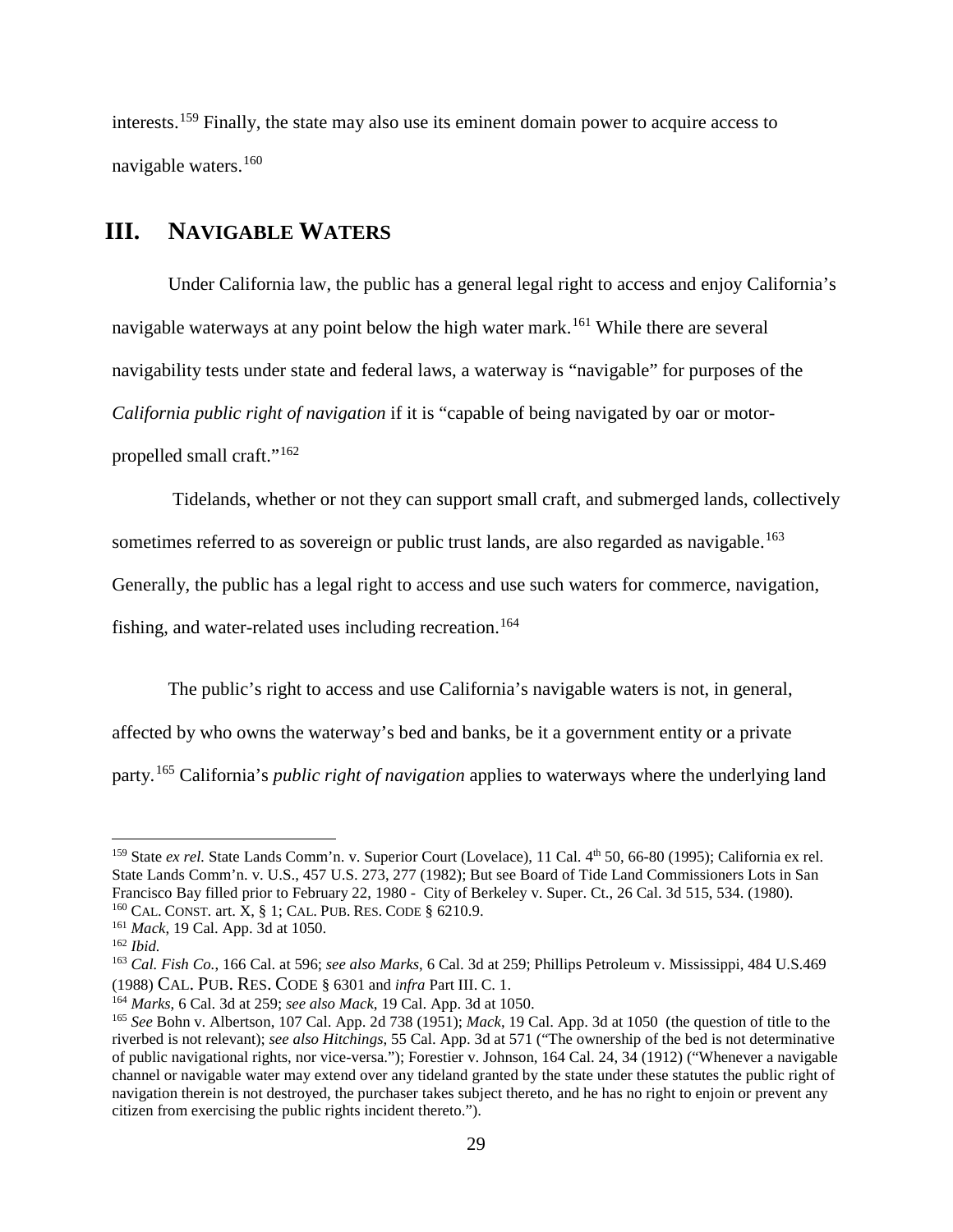is currently or was formerly state-owned and also to waterways where the underlying land is privately owned and has never been state owned. [166](#page-29-1) In fact, private landowners may not interfere with the public use of recreationally navigable waters on their property.<sup>[167](#page-29-2)</sup> The unlawful obstruction of a navigable waterway is a public nuisance that may be enjoined by a court.<sup>[168](#page-29-3)</sup>

### <span id="page-29-0"></span>**A. Navigable Waters: What Is a Navigable Waterway?**

The word "navigable" is a legal term of art with multiple definitions under federal and state law, including the federal test for state title, federal regulatory authority, and California public right of navigation definitions.[169](#page-29-4) Courts apply these three definitions of "navigability" in different contexts: (1) courts use the *federal test for state title* definition of navigability to determine whether California or other states gained title to certain lands at statehood; (2) courts use the *federal regulatory authority* definition to determine whether the federal government can exercise its Commerce Clause powers<sup>[170](#page-29-5)</sup> to regulate waters of the United States; and (3) courts use the *California public right of navigation* definition to determine, as a matter of state law, whether the public has a right to access and use a state waterway for water-related and water-dependent activities.<sup>[171](#page-29-6)</sup> While the public has a broad right to access and use any waterway that meets the *California public right of navigation* definition of navigability, the public has more

<span id="page-29-1"></span> <sup>166</sup> *See Id.*

<span id="page-29-2"></span><sup>167</sup> *See Hitchings*, 55 Cal. App. 3d at 568 ("In California, if a stream is navigable under the state definition, 'a public right of navigation exists and any obstruction of a navigable stream is a public nuisance,'" citing CAL. CIV. CODE § 3479).

<span id="page-29-3"></span><sup>168</sup> CAL. CONST. art. X, § 4; *see also* CAL. CIV. CODE § 3479 (unlawful obstruction of a navigable waterway is a nuisance); CAL. PENAL CODE § 370; CAL. HARB. & NAV. CODE § 131 (unlawful obstruction of navigable waterway is a misdemeanor); *Mack*, 19 Cal. App. 3d 1040.

<span id="page-29-4"></span><sup>169</sup> Richard M. Frank, *Forever Free: Navigability, Inland Waterways, and the Expanding Public Interest*, 16 UC DAVIS L. REV. 579, 583-90 (1983) [hereinafter *Forever Free*]. 170 U.S. CONST. art. I, Sec. 8, clause 3.

<span id="page-29-6"></span><span id="page-29-5"></span><sup>171</sup> *See* Frank, *Forever Free*, *supra* at 589-590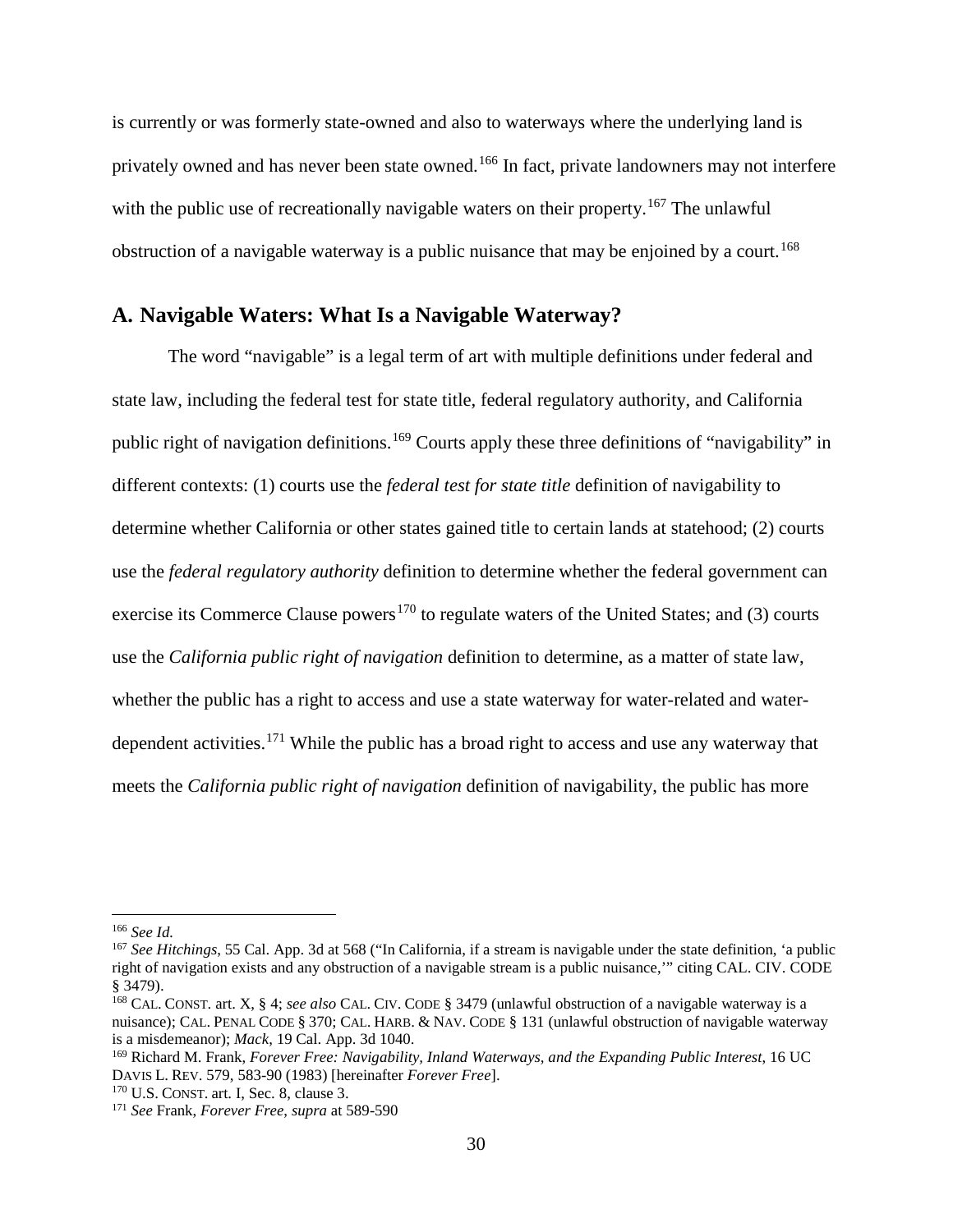extensive rights and interests on waterways that also meet the *federal test for state title* definition of navigability since the lands involved are subject to a state-owned property interest.<sup>[172](#page-30-1)</sup>

Overall, the *California public right of navigation* definition of navigability is broader in its area of impact, although not broader in the public rights it protects, than the federal definitions; a waterway that is non-navigable under either of the federal definitions can nevertheless be navigable under the California definition.<sup>[173](#page-30-2)</sup> By using criteria less restrictive than those applied under the federal tests, the California definition of navigability embraces a broader scope of waterways, including minor lakes and streams as well as artificially created waterways.<sup>[174](#page-30-3)</sup> Under the California definition, a waterway is navigable if it is "capable of being navigated by oar or motor-propelled small craft."<sup>[175](#page-30-4)</sup>

Courts and attorneys have, at times, conflated the *federal test for state title*, *federal regulatory authority,* and *California public right of navigation* definitions of navigability. Although this guide deals primarily with the *California public right of navigation* definition, it provides a brief discussion of the three definitions of navigability to explain the differences between each one.

### <span id="page-30-0"></span>*1. The Federal Test for State Title Definition of Navigability*

Under the *federal test for state title* definition of navigability, a waterway is navigable if it was susceptible to commercial navigation when California became a state. [176](#page-30-5)

<span id="page-30-1"></span> <sup>172</sup> *See Marks*, 6 Cal. 3d at 259-61; *see also Mack*, 19 Cal. App. 3d at 1050; *Cal. Fish Co*., 166 Cal. at 588; *Summa,* 466 U.S. at 204-05.

<span id="page-30-2"></span><sup>173</sup> *See Mack,* 19 Cal. App. 3d at 1045; *see also* Shively v. Bowlby, 152 U.S. 1, 26 (1894).

<span id="page-30-3"></span><sup>174</sup> *See* Frank, *Forever Free*, *supra* at 589-590.

<span id="page-30-5"></span><span id="page-30-4"></span><sup>175</sup> *Mack*, 19 Cal. App. 3d at 1050; See *infra* comparison of different legal tests of navigability below. 176 *Id.*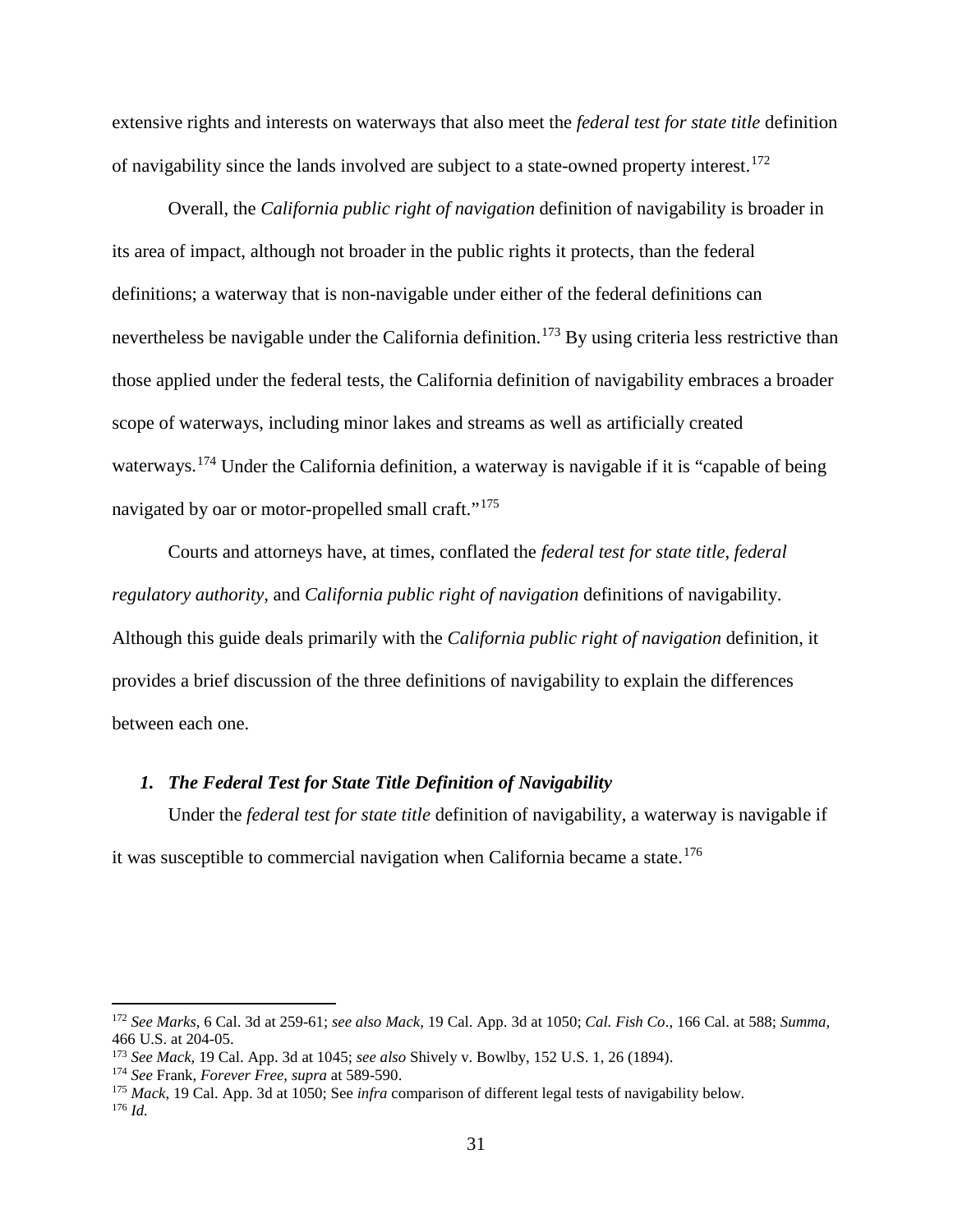Upon admission to the Union in 1850, California gained the same rights, sovereignty, and

jurisdiction as the original thirteen states pursuant to the Equal Footing Doctrine.<sup>[177](#page-31-0)</sup> These rights

included ownership of the bed and banks of its tidal and "navigable" waters.<sup>[178](#page-31-1)</sup> The U.S.

Supreme Court first articulated the *federal title* definition in *The Daniel Ball*:

Those rivers must be regarded as public navigable rivers in law which are navigable in fact. And they are navigable in fact when they are used, or susceptible of being used, in their ordinary condition, as highways for commerce, over which trade and travel are or may be conducted in the customary modes of trade and travel on water.<sup>[179](#page-31-2)</sup>

Under the *federal test for state title* definition, navigability depends on susceptibility for use, not on actual historical use.[180](#page-31-3) The susceptibility for use did not need to be year-round or continuous, as seasonal impediments occur in many state-owned navigable waterways.<sup>[181](#page-31-4)</sup> As a result,

substantial historical investigation of the waterway is often helpful to determine whether it was

<span id="page-31-0"></span><sup>&</sup>lt;sup>177</sup> See Montana v. United States, 450 U.S. 544, 551 (1981) ("As a general principle, the Federal Government holds [land under navigable water] in trust for future States, to be granted to such States when they enter the Union and assume sovereignty on an "equal footing" with the established States."); *see also* Utah v. United States, 403 U.S. 9, 10 (1971) ("The operation of the 'equal footing' principle has accorded newly admitted State the same property interests in submerged lands as was enjoyed by the Thirteen Original States as successors to the British Crown."); Mumford v. Wardwell, 73 U.S. 423, 436 (1867) (Under the Equal Footing Doctrine "the new states since admitted have the same rights, sovereignty and jurisdiction...as the original states possess within their respective borders"). <sup>178</sup> *See Cal. Fish Co.*, 166 Cal. at 584 ("When the revolution took place, the people of each state became themselves sovereign, and . . . hold the absolute right to all their navigable waters . . . for their common use.'"); *see also* Pollard's lessee v. Hagan, 44 U.S. 212, 229 (1845) ("Then to Alabama belong the navigable waters, and soils under them, in controversy in this case, subject to the rights surrendered by the Constitution to the United States; and no compact that might be made between her and the United States could diminish or enlarge these rights."). <sup>179</sup> The Daniel Ball, 77 U.S. 557, 563 (1870). *see also* PPL Mont., LLC v. Montana, 132 S.Ct. 1215, 1228 (2012) ("The *Daniel Ball* formulation has been invoked in considering the navigability of waters for purposes of assessing

<span id="page-31-2"></span><span id="page-31-1"></span>federal regulatory authority under the Constitution, and the application of specific federal statutes, as to the waters and their beds.").

<span id="page-31-3"></span><sup>180</sup> *See* United States v. Utah, 283 U.S. 64, 82, 86-87 (1931) ("The question of that susceptibility in the ordinary condition of the rivers, rather than of the mere manner or extent of actual use, is the crucial question."); *see also* United States v. Holt State Bank, 270 U.S. 49, 56 (1926) (". . . navigability does not depend on the particular mode in which such use is or may be had—whether by steamboats, sailing vessels or flatboats—nor on an absence of occasional difficulties in navigation, but on the fact, if it be a fact, that the stream in its natural and ordinary condition affords a channel for useful commerce."); The Montello, 87 U.S. 430, 441 (1874) ("The capability of use by the public for purposes of transportation and commerce affords the true criterion of the navigability of a river, rather than the extent and manner of that use."): *The Daniel Ball*, 77 U.S. at 563.

<span id="page-31-4"></span><sup>&</sup>lt;sup>181</sup> Utah, 283 U.S. at 84-87 A particular waterway may be navigable for title purposes despite occasional impediments such as sand or gravel bars, riffles, or occasional log jams. *But see* PPL Mont., LLC v. Montana, 132 S. Ct. 1215 (2012), where the Great Falls and other falls were a substantial impediment to navigation and therefore those segments of the rivers being litigated were not navigable for state title purposes.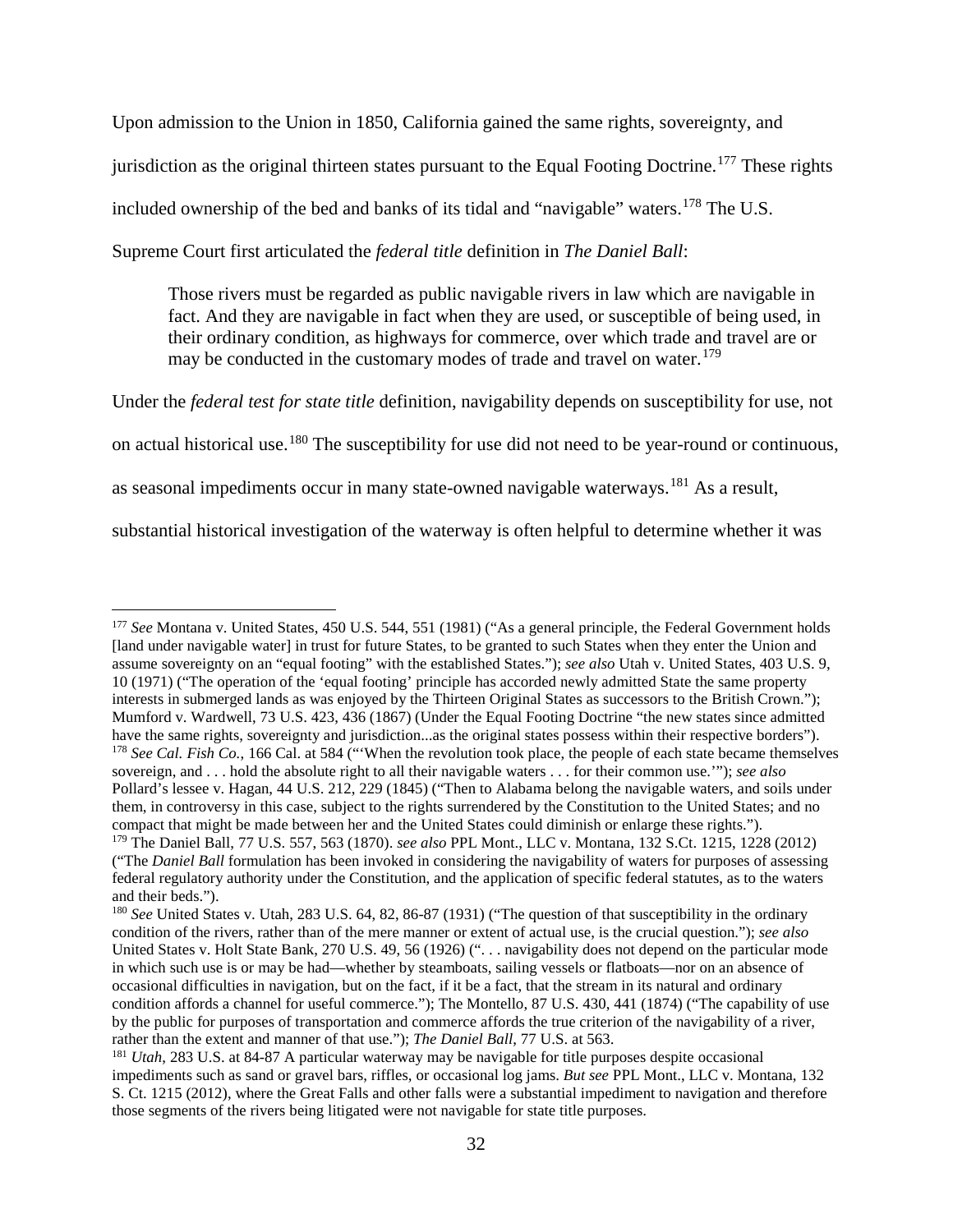susceptible to commercial navigation at statehood.<sup>[182](#page-32-1)</sup> Note, however, that navigability is determined on a segment-by-segment basis. One navigable segment of a waterway does not render the entire waterway navigable. Some of California's rivers, for example, are navigable far downstream but are not navigable at the rivers' origins.<sup>[183](#page-32-2)</sup>

As noted above, the public, as beneficial holder of a property interest, has additional rights and protections on waterways and over lands that meet the *federal test for state title* definitions of navigability than on waterways that are in private ownership and meet only the *California public right of navigation* test.<sup>[184](#page-32-3)</sup> Since California holds title or reserved property rights to waterways that were susceptible to commercial navigation at statehood, the state government has more power to control those waterways and lands. [185](#page-32-4) In *Marks v. Whitney*, the California Supreme Court noted that the state holds the power to possess and improve waterways that were commercially navigable when California joined the Union in 1850, whether or not title has since passed to a private party.<sup>[186](#page-32-5)</sup> According to the court, the state may possess and improve these waters for the "preservation and advancement of public uses."<sup>[187](#page-32-6)</sup>

#### <span id="page-32-0"></span>*2. The Federal Regulatory Authority (Commerce Clause) Definition of Navigability*

Courts use the *federal regulatory authority* definition of navigability to determine

whether the federal government has authority under the Commerce Clause of the United States

<span id="page-32-1"></span> <sup>182</sup> *See* Utah v. United States, 403 U.S. 9, 11 (1971) ("There were, for example, nine boats used from time to time to haul cattle and sheep from the mainland to one of the islands . . . . The lake was used as a highway and that is the gist of the federal test."); *see also Utah*, 283 U.S. at 82.

<span id="page-32-2"></span><sup>&</sup>lt;sup>183</sup> PPL Mont., LLC v. Montana, 132 S.Ct. at 1229-33.

<span id="page-32-3"></span><sup>184</sup> *See Marks*, 6 Cal. 3d at 259-61; *see also Mack*, 19 Cal. App. 3d at 1050; *Cal. Fish Co*., 166 Cal. at 588.

<span id="page-32-4"></span><sup>185</sup> *See Marks*, 6 Cal. 3d at 259-60; *see also Mack*, 19 Cal. App. 3d at 1050; *Cal. Fish Co.*, 166 Cal. at 588.

<span id="page-32-6"></span><span id="page-32-5"></span><sup>186</sup> *See Marks*, 6 Cal. 3d at 260-61 ("The power of the state to control, regulate, and utilize its navigable waterways and the lands lying beneath them, when acting within the terms of the trust, is absolute."); *see also Cal. Fish Co.*, 166 Cal. 588 ("The state has power to enter upon waterways that were commercially navigable at statehood "and make such erections thereon, or changes therein, as it may find necessary or advisable to adapt the premises for use in navigation, and provide access thereto for that purpose, or in furtherance thereof.") <sup>187</sup> *Marks*, 6 Cal. 3d at 261.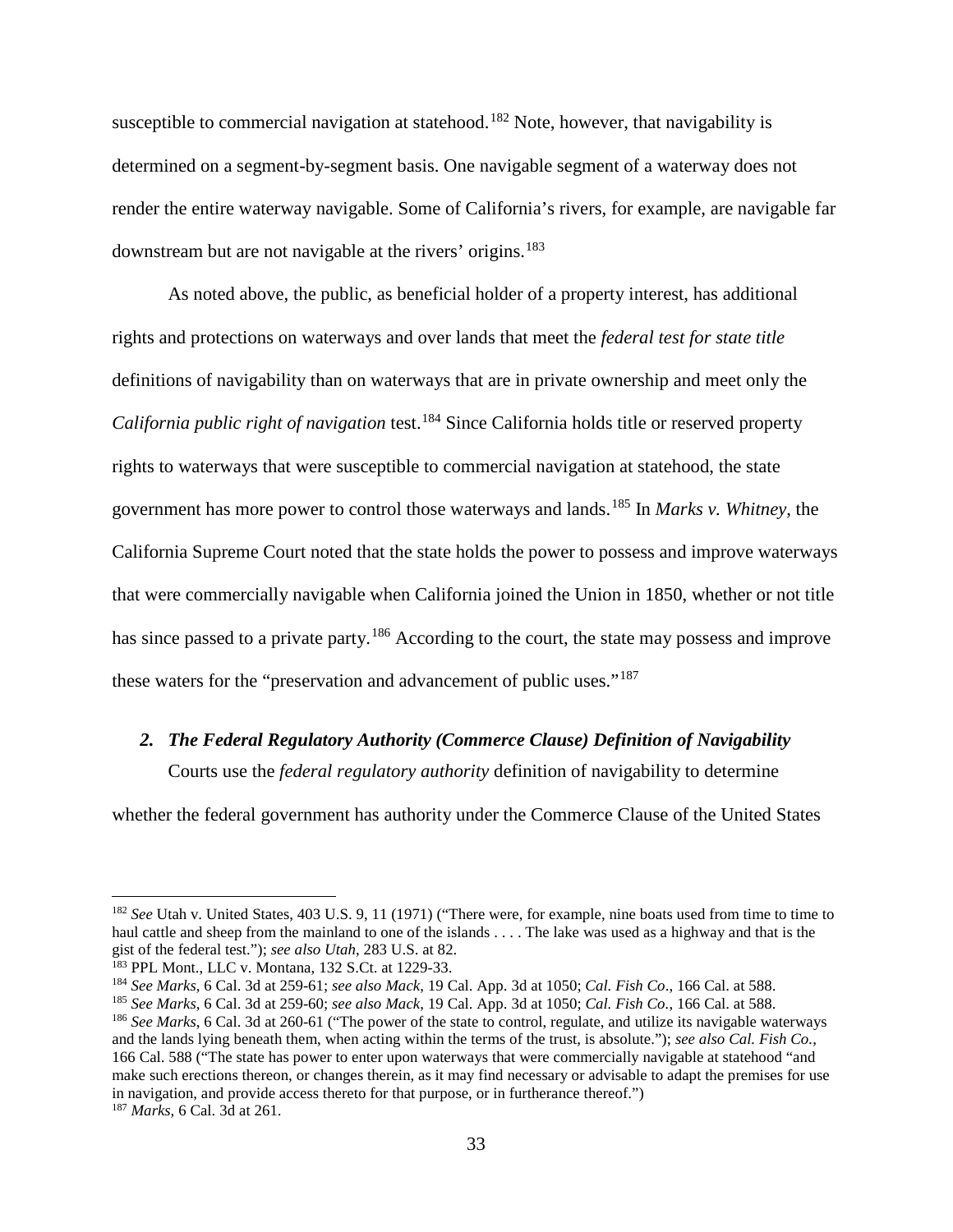Constitution to regulate the commercial use of a California waterway.[188](#page-33-1) California courts do not use the *federal regulatory authority* definition of navigability to determine whether the public has a right to access and use a California waterway for recreation.<sup>189</sup>

The *federal regulatory authority* definition of navigability is similar to the *federal test for state title* definition of navigability, with three exceptions. First, navigability for regulatory purposes can arise after statehood.<sup>[190](#page-33-3)</sup> Second, reasonable improvements to enhance navigation in the waterway may be considered in determining navigability.<sup>[191](#page-33-4)</sup> Third, the waterway must serve as a link in interstate or foreign commerce to be navigable.<sup>[192](#page-33-5)</sup> The Rivers and Harbors Act of 1899 is an example of the federal government exercising this authority.[193](#page-33-6)

### <span id="page-33-0"></span>*3. The California Public Right of Navigation Definition of Navigability*

A waterway is "navigable" for purposes of the *California public right of navigation* test if

it is "capable of being navigated by oar or motor-propelled small craft."[194](#page-33-7) The California Court

of Appeal explained this test in *People ex rel. Baker v. Mack*:

The streams of California are a vital recreational resource of the state. The modern determinations of the California courts, as well as those of several of the states, as to the test of navigability can well be restated as follows: members of the public have the right to navigate and to exercise the incidents of navigation in a lawful manner at any point below high water mark on waters of this state which are capable of being navigated by oar or motor-propelled small craft.<sup>[195](#page-33-8)</sup>

<span id="page-33-1"></span> <sup>188</sup> *See* Frank, *Forever Free* at 587-88; *see also* U.S. CONST. art. I, § 8, cl. 3 (Congress shall have power "to regulate Commerce with foreign Nations, and among the several States, and with the Indian Tribes.").

<span id="page-33-2"></span><sup>189</sup> *See* Frank, *Forever Free* at 591.

<span id="page-33-3"></span><sup>190</sup> *See* United States v. Appalachian Elec. Power Co., 311 U.S. 377, 407 (1940) (overruled on other grounds by *Rapanos v. U.S.*, 547 U.S. 715 (2006)); *see also* Frank, *Forever Free* at 587-88.

<span id="page-33-4"></span><sup>191</sup> *Appalachian Elec. Power Co.*, 311 U.S. at 407.

<span id="page-33-5"></span><sup>192</sup> *Id.* at 404, 407-09.

<span id="page-33-6"></span><sup>193</sup> Act of March 3, 1899, ch. 425, § 9, 30 Stat. 1151; *see also* 33 U.S.C. § [407](http://www.law.cornell.edu/uscode/33/407.html) (2012).

<span id="page-33-7"></span><sup>194</sup> *Mack*, 19 Cal. App. 3d at 1050.

<span id="page-33-8"></span><sup>195</sup> *Id.*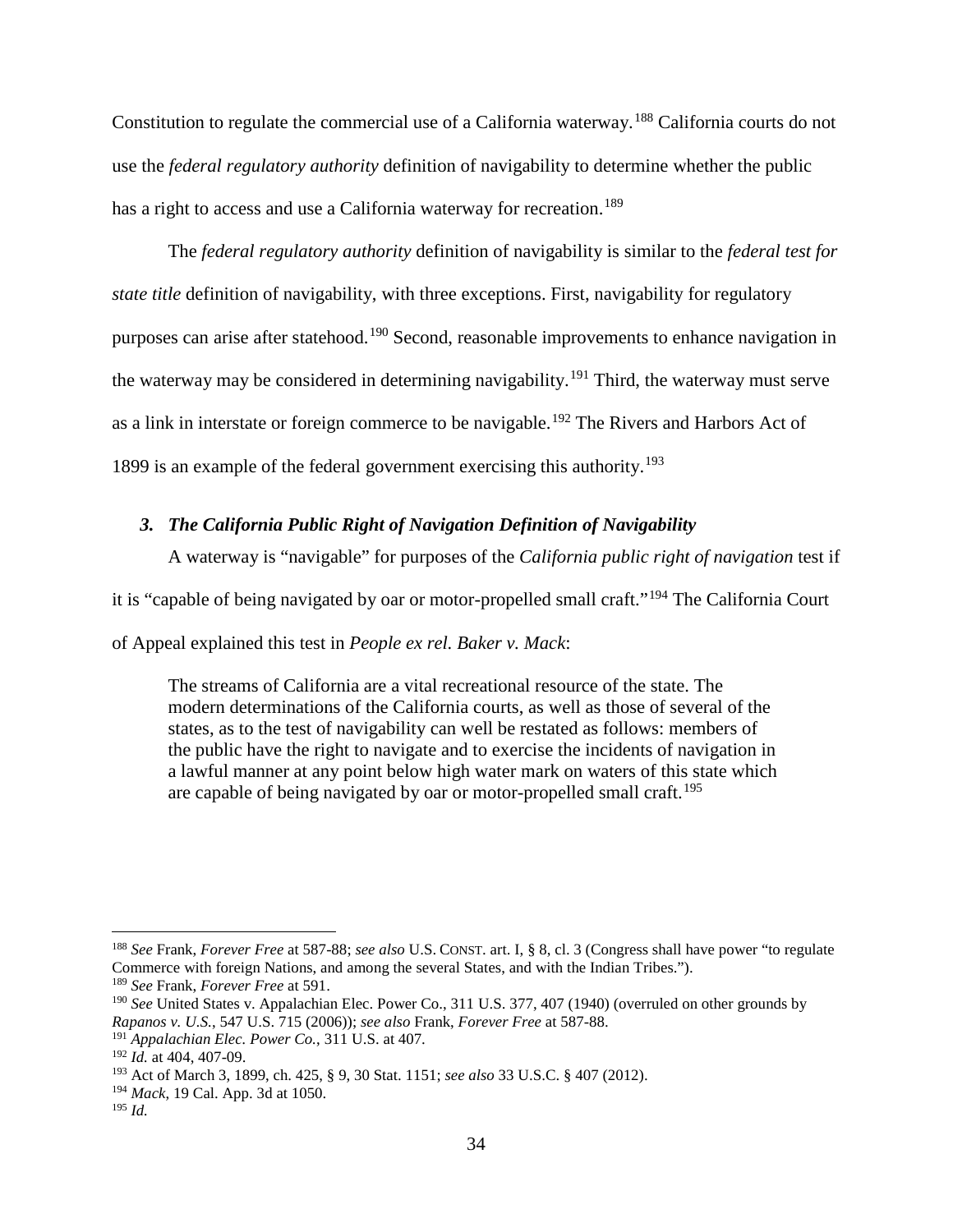California waters suitable for navigation by small craft can include rivers, streams, sloughs, lakes, and artificial waterways.<sup>[196](#page-34-0)</sup>

In 1971, the state's Third District Court of Appeal reaffirmed in *Baker v. Mack* that the public has a specific right to use California waterways that meet the *California public right of navigation* definition even if those waterways do not meet the *federal test for state title* definition of navigability.<sup>[197](#page-34-1)</sup> For example, the public has a legal right to access and use a currently flooded tract of land that is capable of supporting small craft today, even if that land was not flooded and not commercially navigable at statehood. [198](#page-34-2)

Under the *California public right of navigation* definition, navigability is a contextspecific question of fact.[199](#page-34-3) The duration of navigability *in fact* required to make a waterway navigable *in law* cannot be stated with precision.<sup>[200](#page-34-4)</sup> Waters need not be navigable year-round to be navigable for public use or access purposes.[201](#page-34-5) For instance, in *Hitchings v. Del Rio Woods Recreation & Park District*, a stretch of the Russian River that was navigable in fact for nine months of the year was deemed navigable in law.<sup>[202](#page-34-6)</sup> The court's rationale was to uphold any period sufficient to make the river "suitable, useful, and valuable as a public recreational

<span id="page-34-0"></span> <sup>196</sup> *Pacific Gas & Electric Co. v. Superior Court, 145 Cal. App. 3d 253 (1983)*; 68 Op. Cal. Att'y. Gen. 268 (1985); *see also infra* Part III.A.6 (discussing artificial waters).

<span id="page-34-1"></span><sup>197</sup> *Mack*, 19 Cal. App. 3d at 1045, 1051.

<span id="page-34-2"></span><sup>198</sup> *See Bohn*, 107 Cal. App. 2d at 749 (In California, the public can legally use navigable floodwaters on private lands unless and until the flooded land is reclaimed by the landowner, provided the public can access the floodwaters without trespassing on private property).

<span id="page-34-3"></span><sup>&</sup>lt;sup>199</sup> Hitchings, 55 Cal. App. 3d at 565 ("Navigability is essentially a question of fact, and must in each case be determined on the factual circumstances of the particular waterway.").

<span id="page-34-4"></span><sup>&</sup>lt;sup>200</sup> *Id.* at 570 ("The duration of navigability in fact required to make a stream navigable in law cannot be stated with precision; the characteristics of the stream and circumstances of its suitability for public use will vary from case to case, and remain a factual question,"); see also 68 Op. Cal. Att'y Gen. 268 (1985).

<span id="page-34-5"></span><sup>&</sup>lt;sup>201</sup> Hitchings, 55 Cal. App. 3d at 571; *see also* Bess v. Cnty. of Humboldt, 3 Cal. App. 4th 1544, 1549 n2 (1992) (explaining that the fact that river is only navigable during certain seasons does not make it non-navigable); *Bohn*, 107 Cal. App. 2d at 749 (floodwaters can be legally navigable); *see also* Chowchilla Farms v. Martin, 219 Cal. 1, 36-38 (1933); Miller & Lux v. Madera Canal and Irrigation Co., 155 Cal. 59, 76 (1909); Mammoth Gold Dredging Co. v. Forbes, 39 Cal. App. 2d 739, 752 (1940).

<span id="page-34-6"></span><sup>202</sup> *Hitchings*, 55 Cal. App. 3d at 570-71.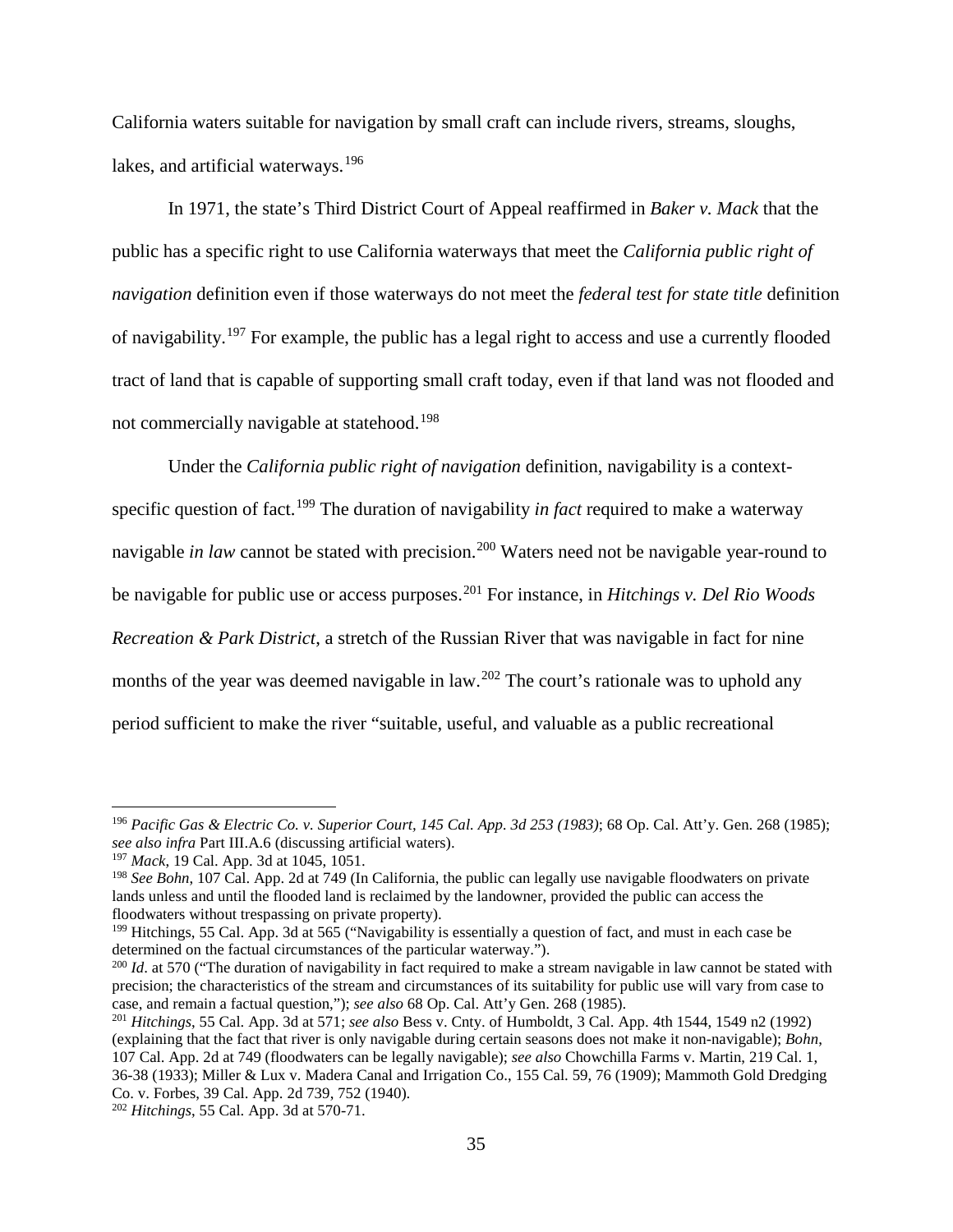highway."<sup>[203](#page-35-1)</sup> The duration of navigability required to make a waterway suitable, useful, and valuable as a public recreational highway depends on the unique circumstances of each case.<sup>204</sup>

Waterways containing natural and artificial obstructions may be navigable under the *California public right of navigation* definition of navigability.[205](#page-35-3) In *Bohn v. Albertson,* the court held that a waterway was navigable despite the fact that it contained obstructions such as tree trunks, farm machinery, and shallow areas.<sup>[206](#page-35-4)</sup>

#### <span id="page-35-0"></span>*4. Legislative Findings Not Conclusive on State Title or Public Right of Navigation*

In 1894, Congress adopted provisions that regulated the use of drawbridges over navigable waters.<sup>[207](#page-35-5)</sup> Prior to that Congressional action, numerous rail lines were built across California's waterways in the 1860s and 1870s. However, sailboat and steamboat traffic required bridges that would not obstruct navigation.<sup>[208](#page-35-6)</sup> In its first set of codified laws enacted in 1872, California established the "head of navigation" on numerous waterways to identify locations where drawbridges would be required and to allow fixed structures above certain described

<span id="page-35-1"></span> <sup>203</sup> *Id*.

<span id="page-35-2"></span><sup>204</sup> *Id*. at 570; *see also California Whitewater Guide to Rafting and Kayaking*, CALIFORNIAWHITEWATER.COM, <http://www.californiawhitewater.com/rivers/> (last visited November 17, 2017) (providing seasonal flow information for California rivers).

<span id="page-35-3"></span><sup>205</sup> *Bohn*, 107 Cal. App. 2d at 746-47 ("It is clear that in spite of obstructions such as tree trunks, farm machinery and low spots, the waters are navigable.")

<span id="page-35-4"></span><sup>206</sup> *Id*.

<span id="page-35-5"></span><sup>207</sup> 33 U.S.C. § 499 (2012).

<span id="page-35-6"></span><sup>208</sup> 1872 CAL. POLITICAL CODE §§ 2872, 2875, 2877; *see also* Cardwell v. American River Bridge Co., 113 U.S. 205 (1885) and Cardwell v. Sacramento Cnty., 79 Cal. 347, 348-49 (1889) ("[S]ection 2875 of the Political Code expressly prohibits the construction of bridges across navigable streams without draws, or so as to obstruct navigation, and section 3479 of the Civil Code provides that anything which obstructs the free passage or use in the customary manner of any navigable river or stream is a nuisance. . . .") The United States Supreme Court decision stated the American River was navigable by small steamers to the city of Folsom, but the Act of Admission did not prevent the State from determining where fixed bridges were authorized; the subsequent California Supreme Court case held that the river was not listed by the Legislature as navigable and therefore bridges without draws could be constructed.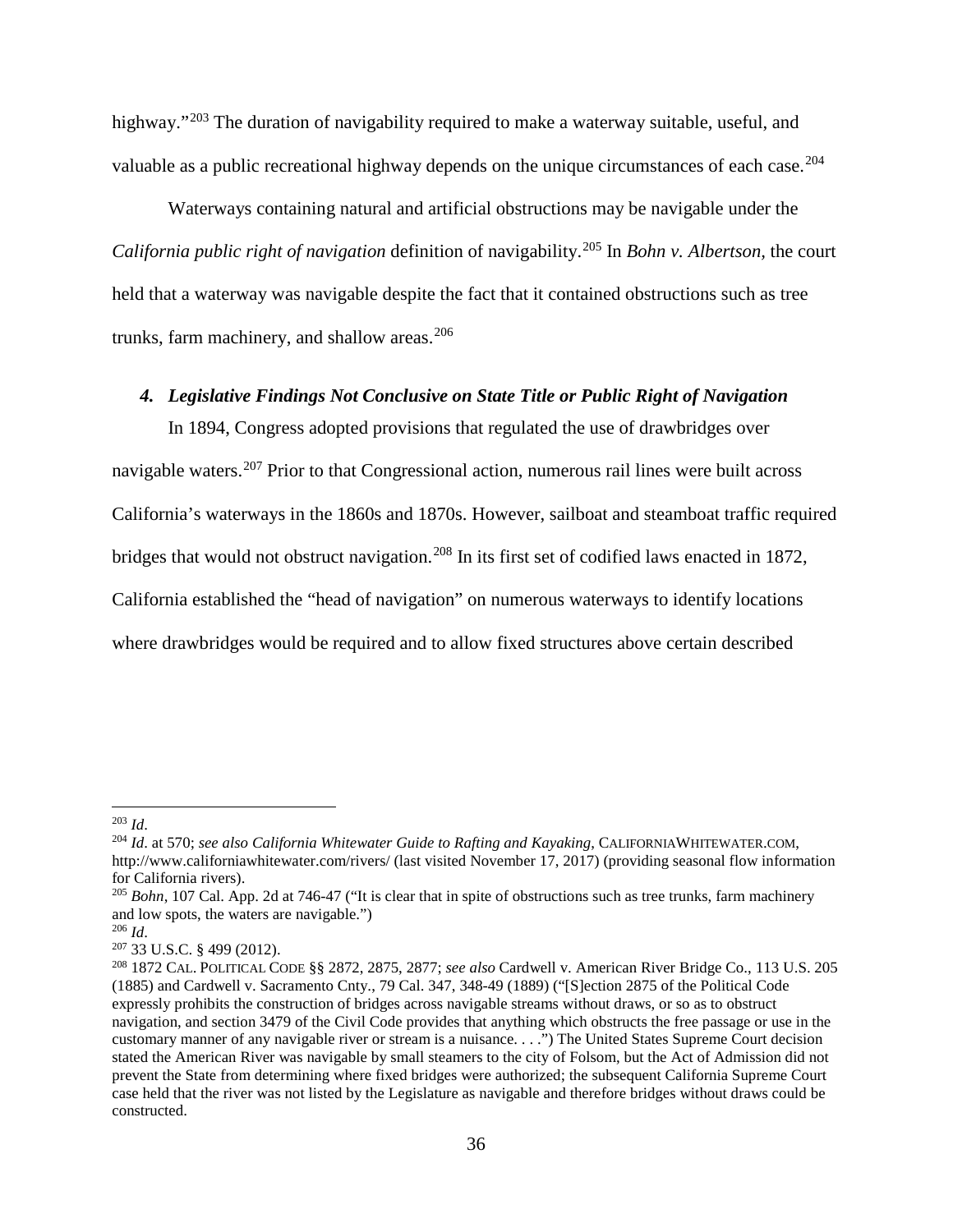locations.[209](#page-36-1) Those laws have been amended from time to time and are now found in the California Harbors and Navigation Code.<sup>[210](#page-36-2)</sup>

However, the legislature need not designate a waterway as navigable for the waterway to be legally "navigable" under the *federal test for state title*, *federal regulatory authority* test, or *California public right of navigation* test.<sup>[211](#page-36-3)</sup> The test for public recreational navigability in California is not whether a waterway is *designated* as navigable but whether the waterway is *navigable in fact by small craft.*<sup>[212](#page-36-4)</sup> The *Baker* court held that "the failure of the legislature to designate Fall River in the list of navigable waters in Harbors and Navigation Code sections 101–106, is of no consequence."<sup>[213](#page-36-5)</sup> As the Indiana Supreme Court recognized, "nature is competent  $\dots$  to make a navigable river without the help of the legislature."<sup>214</sup>

#### <span id="page-36-0"></span>*5. Floodwaters*

In California, the public can legally use navigable floodwaters on private lands until the flooded land is reclaimed by the landowner, provided the public accesses the floodwaters without trespassing.<sup>[215](#page-36-7)</sup> While flooded land is navigable, the public has a right to fish and navigate over it.<sup>[216](#page-36-8)</sup> Landowners who wish to reclaim flooded land on their property must abide by pertinent federal, state, and local regulations.

<span id="page-36-1"></span><sup>&</sup>lt;sup>209</sup> 1872 Cal. Political Code §§ 2872, 2875, 2877.<br><sup>210</sup> See CAL. HARB. & NAV. CODE § 101.

<span id="page-36-3"></span><span id="page-36-2"></span><sup>&</sup>lt;sup>211</sup> *See Mack*, 19 Cal. App. 3d at 1048-49; *see also* Newcomb v. City of Newport Beach, 7 Cal. 2d 393, 399 (1936) (Newport Bay was a navigable waterway even though it was not so designated in the code); People v. Gold Run Ditch & Mining Co., 66 Cal. 138, 151 (1884) (state legislature may not divest the people of their rights in the state's navigable waters); 68 Op. Cal. Att'y Gen. 268 (1985) ("In Harbors and Navigation Code sections 101–106, the Legislature has designated certain waterways as being navigable . . . [this] does not, however, preclude other waters from being found to be navigable in law or in fact.").<br> $\frac{212}{4} \text{Mack}$ , 19 Cal. App. 3d at 1048-49.

<span id="page-36-5"></span><span id="page-36-4"></span><sup>&</sup>lt;sup>213</sup> *Id.* at 1048-49. <sup>214</sup> Martin v. Bliss, 5 Blackf. 35, 35 (1838).

<span id="page-36-7"></span><span id="page-36-6"></span><sup>215</sup> *Bohn*, 107 Cal. App. 2d at 749 (1951); *see also* CAL. CIVIL CODE § 1015.

<span id="page-36-8"></span><sup>216</sup> *Id*.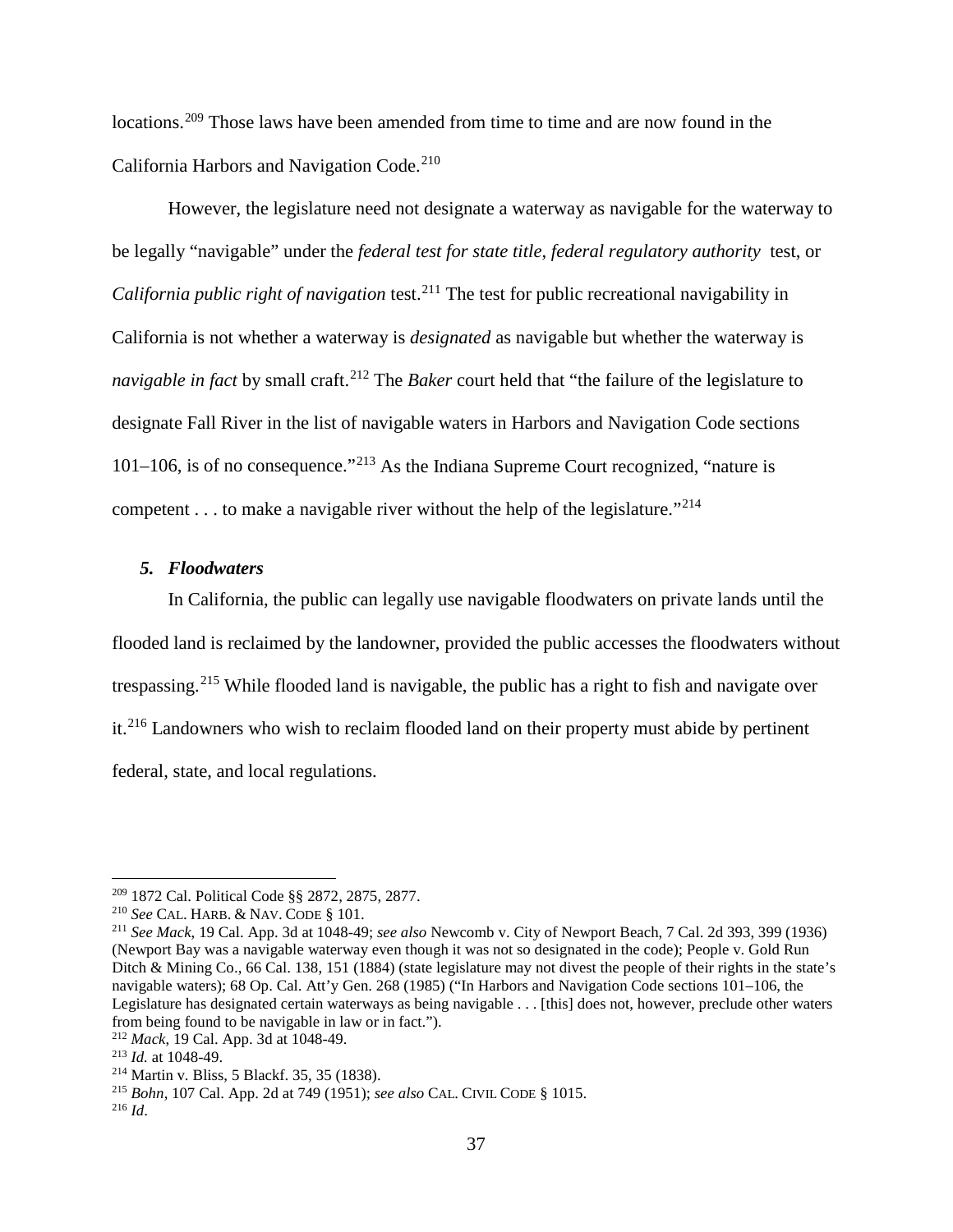#### <span id="page-37-0"></span>*6. Artificial Waters*

The public has a right to use artificially created waters that can support a small craft and be accessed legally. [217](#page-37-2) In *Golden Feather Community Association v. Thermalito Irrigation District*, the court noted that artificial waters can be navigable under California's small craft test because "a waterway need only be usable for pleasure boating to be considered navigable" for purposes of public access.[218](#page-37-3) Dredged lands may also be subject to the public right of navigation.[219](#page-37-4)

# <span id="page-37-1"></span>**B. Physical Reach of Public Access and Use Rights: Where Can the Public Go on a Waterway?**

Generally, the state holds in trust "all land below tide water, and below [the] ordinary

high-water mark" on tidal lands.[220](#page-37-5) On non-tidal waters that meet the *federal test for state title*,

private parties who own land abutting a navigable waterway generally hold title to the ordinary

low water mark, and the state holds title to the beds and banks below the low water mark.<sup>[221](#page-37-6)</sup>

However, the state retains a public trust easement over the lands lying between the ordinary high

and low water marks on waterways that satisfy the *title* test, and riparian owners may not utilize

those lands in any manner that is "incompatible with the public's interest in the property."[222](#page-37-7) The

<span id="page-37-2"></span> <sup>217</sup> *See Pacific Gas & Electric,* 145 Cal. App. 3d 253 at 258 ("The public right of access to navigable streams is of constitutional origin.")

<span id="page-37-3"></span><sup>218</sup> Golden Feather Comty. Ass'n v. Thermalito Irrigation Dist., 209 Cal. App. 3d 1276, 1281 n.2 (1989) ("In their letters to the court following publication of our original opinion, the Attorney General's Office and the State Water Resources Control Board point out that a waterway need only be usable for pleasure boating to be considered navigable for purposes of the public trust doctrine, and they assert that it is highly unlikely that the reservoir behind Concow Dam is not navigable in this sense. Nevertheless, the question of navigability is a factual question. The parties to this litigation agreed that the case does not involve a navigable waterway. Naturally, such a concession binds only the parties to this litigation and those in privity with them. But in resolving the dispute between the parties we are not free to disregard their concessions.")

<span id="page-37-4"></span><sup>219</sup> CAL. PUB. RES. CODE § 7552.5.

<span id="page-37-5"></span><sup>220</sup> *See* CAL. CIV. CODE § 670.

<span id="page-37-6"></span><sup>221</sup> *See id.* § 830.

<span id="page-37-7"></span><sup>222</sup> *See* State v. Super. Ct. (Lyon), 29 Cal. 3d 210, 226, 232 (1981); *Fogerty*, 29 Cal. 3d at 249 (1981); *Marks*, 6 Cal. 3d at 259.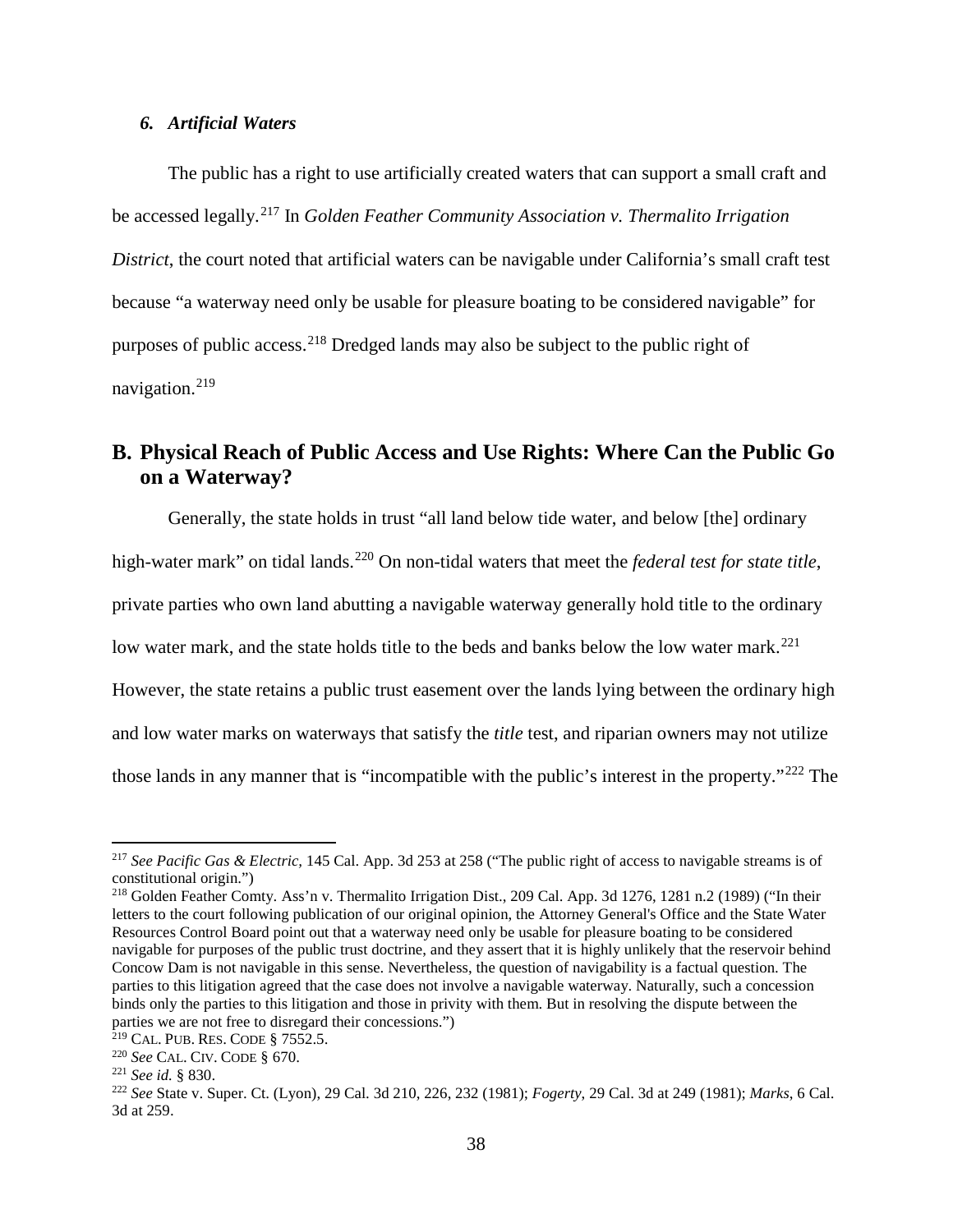State Lands Commission is authorized to establish the ordinary high and low water marks of any swamp, overflowed, marsh, tide, or submerged lands of this State by agreement or action to quiet title*.* [223](#page-38-1)

Boundary determination is complex, due to the changing dynamics of the water-land interface, the supporting issues of fact necessary to establish a boundary, and whether that boundary will continue to change. The consequence is that few boundaries have been legally established and fixed along the state's navigable waterways. Given the value of California's waterfront property, legal disputes occasionally arise over boundary locations.<sup>[224](#page-38-2)</sup> The following sections outline how certain boundaries are determined and the rules that riparian owners must adhere to if a public access easement runs through a portion of their property. Some of the ways in which easements may be established are set forth in Section E 5.

#### <span id="page-38-0"></span>*1. Ordinary High Water Mark Determination*

In 1935, the U.S. Supreme Court, in a case involving the boundary of an island in Los Angeles Harbor, adopted a method for determining the ordinary high water mark of tidal waters by averaging all of the two daily high tides occurring over an 18.6-year cycle, which are influenced primarily by the gravitational effects of the sun and the moon.<sup>[225](#page-38-3)</sup> However, courts have not developed a universal test for determining the ordinary high water marks of non-tidal navigable waterways. Non-tidal waters, and waters impounded behind a dam, are not influenced by the same tidal rhythm.<sup>[226](#page-38-4)</sup> Water stored in reservoirs fluctuates with the weather, and its levels can be artificially manipulated.<sup>[227](#page-38-5)</sup> Additionally, the unique features of each non-tidal navigable

<span id="page-38-1"></span> <sup>223</sup> CAL. PUB. RES. CODE § 6357; *Marks*, 6 Cal. 3d at 264.

<span id="page-38-2"></span><sup>224</sup> *See, e.g.*, Borax Consol., Ltd. v. City of Los Angeles, 296 U.S. 10 (1935); Lechuza Villas W. v. Cal. Coastal Comm'n, 60 Cal. App. 4th 218 (1997); *Fogerty II*, 187 Cal. App. 3d 224.

<span id="page-38-3"></span><sup>225</sup> *Borax Consolidated, Ltd.*, 296 U.S. at 26-27; *see also Fogerty II*, 187 Cal. App. 3d at 241 n.12.

<span id="page-38-4"></span><sup>226</sup> *Fogerty II*, 187 Cal. App. 3d at 241 n.12.

<span id="page-38-5"></span><sup>227</sup> *Id.*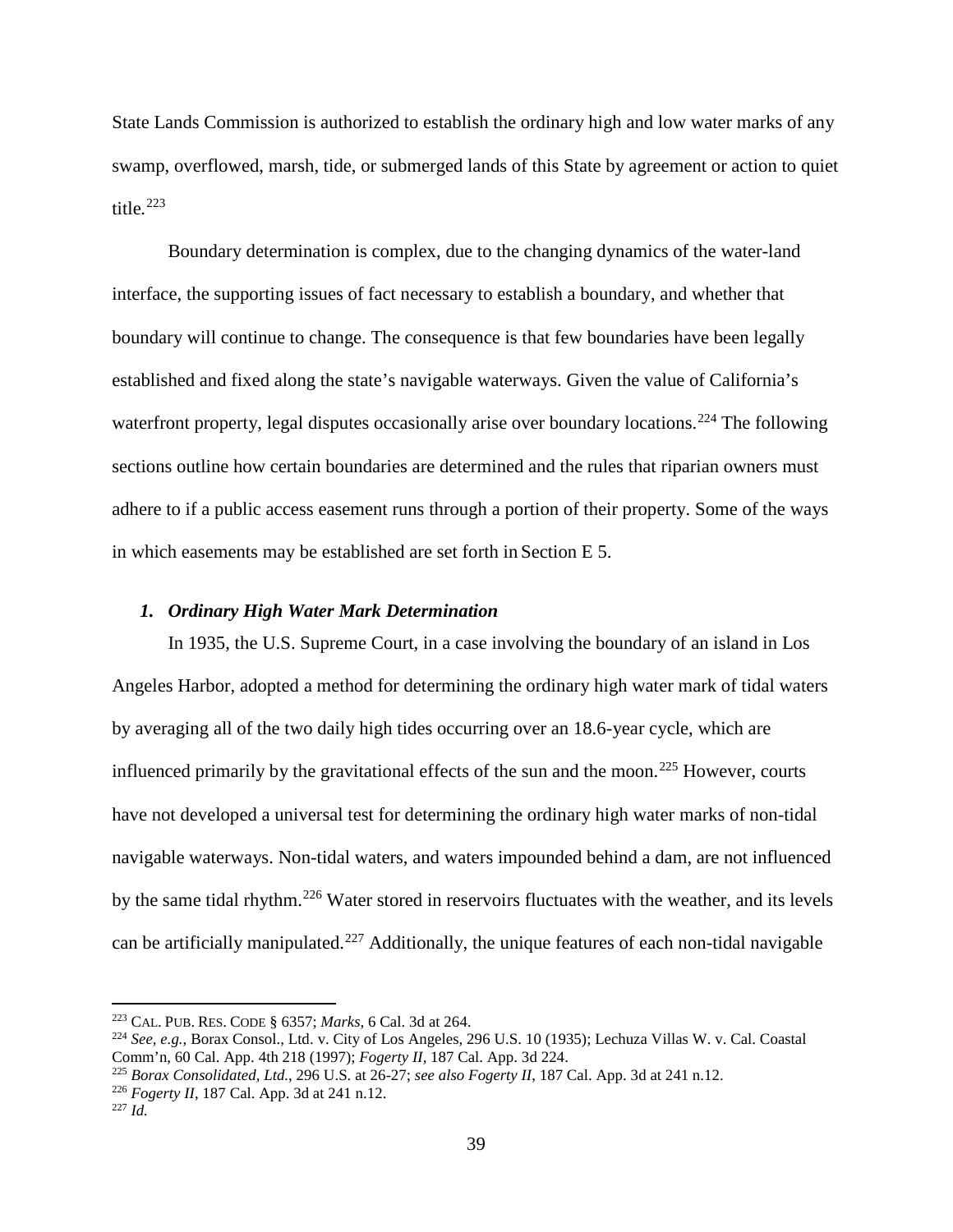waterway raise questions about the practicality of a universal test to determine the ordinary high water mark. Thus, courts must engage in a fact-specific inquiry when attempting to determine the ordinary high water mark of a non-tidal navigable waterway.<sup>[228](#page-39-0)</sup>

The challenges associated with determining the boundaries of non-tidal shore zones, have resulted in courts using a variety of tests to resolve ordinary high water mark disputes. Any one of these tests may be employed, subject to its relevance and practicability. There is no one standard adopted by the courts to determine this natural monument.<sup>[229](#page-39-1)</sup> In a 1906 case from Arkansas, the U.S. Court of Appeals for the Eighth Circuit held that the ordinary high water mark is the highest point where the water's flows have prevented the growth of vegetation.<sup>[230](#page-39-2)</sup> However, California's Third District Court of Appeal rejected the "vegetation" test for Lake Tahoe in *Fogerty v. State of California* (*Fogerty II*) because it was considered inaccurate. [231](#page-39-3) The *Fogerty II* court also rejected a "mathematical averaging test," adopted by a federal district court in Virginia in 1943, for similar reasons. [232](#page-39-4) Ultimately, the *Fogerty II* court based its ordinary high water mark determination on a prescriptive five-year period, where the lowest annual high level reached during the highest five-year period established the high water boundary.<sup>[233](#page-39-5)</sup> The *Fogerty II* court used prescription to establish the Lake Tahoe's high water mark because it reflected the continuous "actual incursion of dam waters upon the shore," rather than a "paper" mark that did not reflect the "ordinary" lake level.<sup>[234](#page-39-6)</sup> This level is actually lower than that used

<span id="page-39-0"></span> <sup>228</sup> *Id.*

<span id="page-39-1"></span><sup>229</sup> Bruce S. Flushman, *Water Boundaries: Demystifying Land Boundaries Adjacent to Tidal or Navigable Water,*   $§7.3 - 7.12$ . 12.3 (pp.246-281), John Wiley & Sons Inc. (2002).

<span id="page-39-2"></span><sup>230</sup> Harrison v. Fite, 148 F. 781, 783 (8th Cir. 1906); *see also* Howard v. Ingersoll, 54 U.S. 381, 427 (1851).

<span id="page-39-3"></span><sup>231</sup> *Fogerty II*, 187 Cal. App. 3d at 240 n.12.

<span id="page-39-4"></span><sup>232</sup> *Id.*

<span id="page-39-5"></span><sup>&</sup>lt;sup>233</sup> *Id.* The ordinary high water mark level established by *Fogerty II* is 6,228.75' above sea level.

<span id="page-39-6"></span><sup>234</sup> *Id.* at 238-42.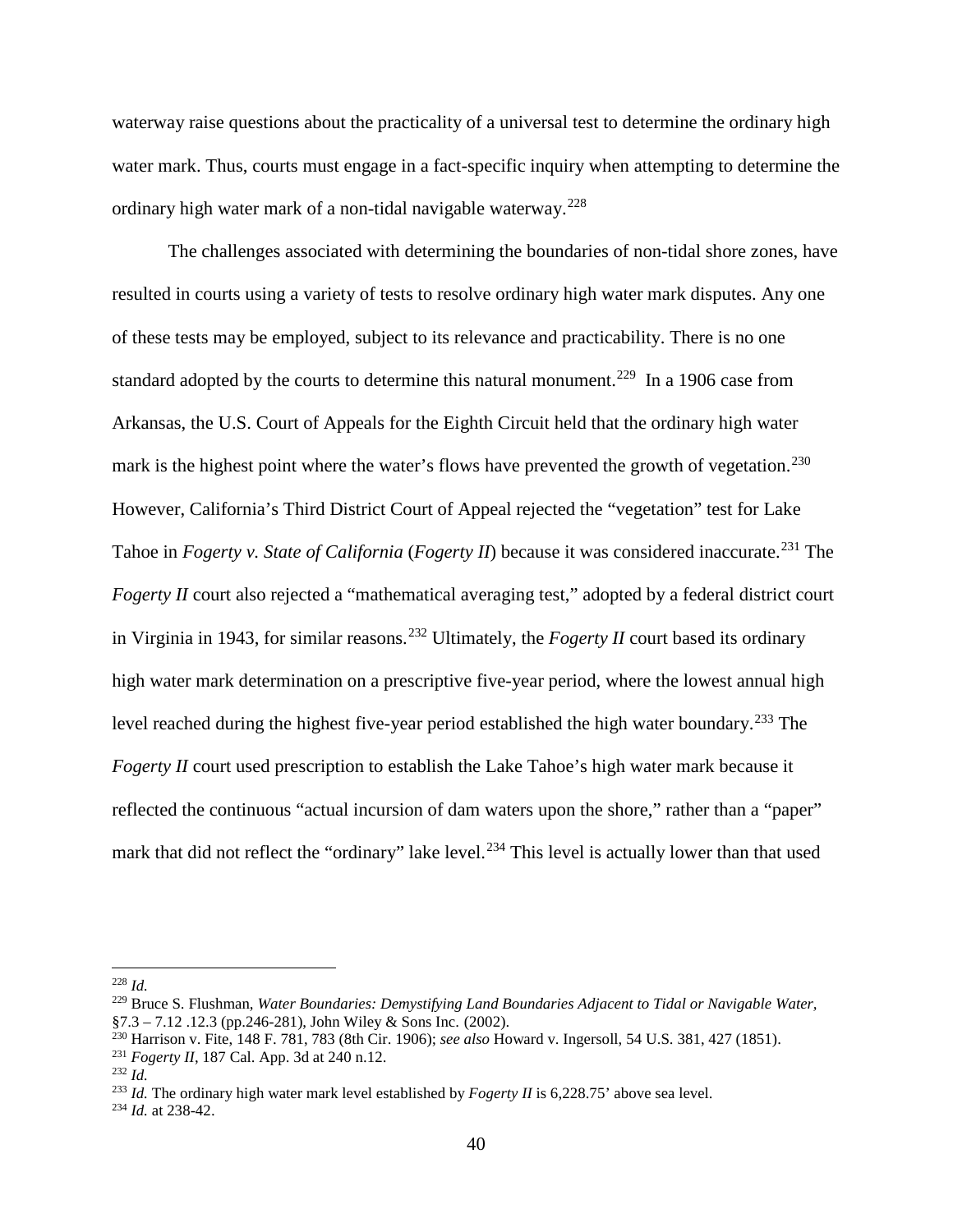by the Tahoe Regional Planning Agency and the United States Army Corps of Engineers for regulatory purposes.<sup>[235](#page-40-1)</sup>

Given the difficulty associated with determining the ordinary high water mark of a nontidal navigable waterway, some legal disputes over the boundary have been resolved through settlements between the state and adjacent owner. Since it is often unclear where the ordinary high and low water marks lie, owners and local governments may ask the State Lands Commission to help determine the boundaries along their navigable waterways.<sup>[236](#page-40-2)</sup> Furthermore, owners and local governments can help prevent accidental trespass on private property by informing the public about the locations of public access easements to and around navigable waterways. By taking proactive steps, owners can accurately determine the portions of their riparian property that are "impressed with the public trust" easement, prevent trespassing on their land, and avoid potentially costly litigation in the future. <sup>[237](#page-40-3)</sup>

### <span id="page-40-0"></span>*2. Accretion, Erosion, Submergence, Reliction, and Avulsion – Reach of Access Rights is Subject to Change*

It is a geological phenomenon that water erodes land and that land (rock, sand, or soil) is deposited elsewhere by water or wind. The result is that the intersection of water and shorelines of all waterways move and change over time. The upland shore can grow by accretion, the gradual and imperceptible accumulation of land<sup>[238](#page-40-4)</sup> or reliction, the slow and imperceptible and

<span id="page-40-1"></span><sup>&</sup>lt;sup>235</sup> *Id.* at 231. The high water level for the lake was established at 6229.1' above sea level by the Truckee River Agreement in 1935 and adopted by a final decree in the United States v. Orr Water Ditch Co. in 1944.

<span id="page-40-2"></span><sup>236</sup> *Water Boundaries*, CAL. STATE LANDS COMM'N, http://www.slc.ca.gov/Info/Water\_Boundaries.html (last visited November 17, 2017).

<span id="page-40-3"></span><sup>237</sup> State v. Super. Ct. (Lyon), 29 Cal. 3d 210, 231 (1981).

<span id="page-40-4"></span><sup>238</sup> 3 CAL. REAL EST. § 8:69 (4th ed. 2015).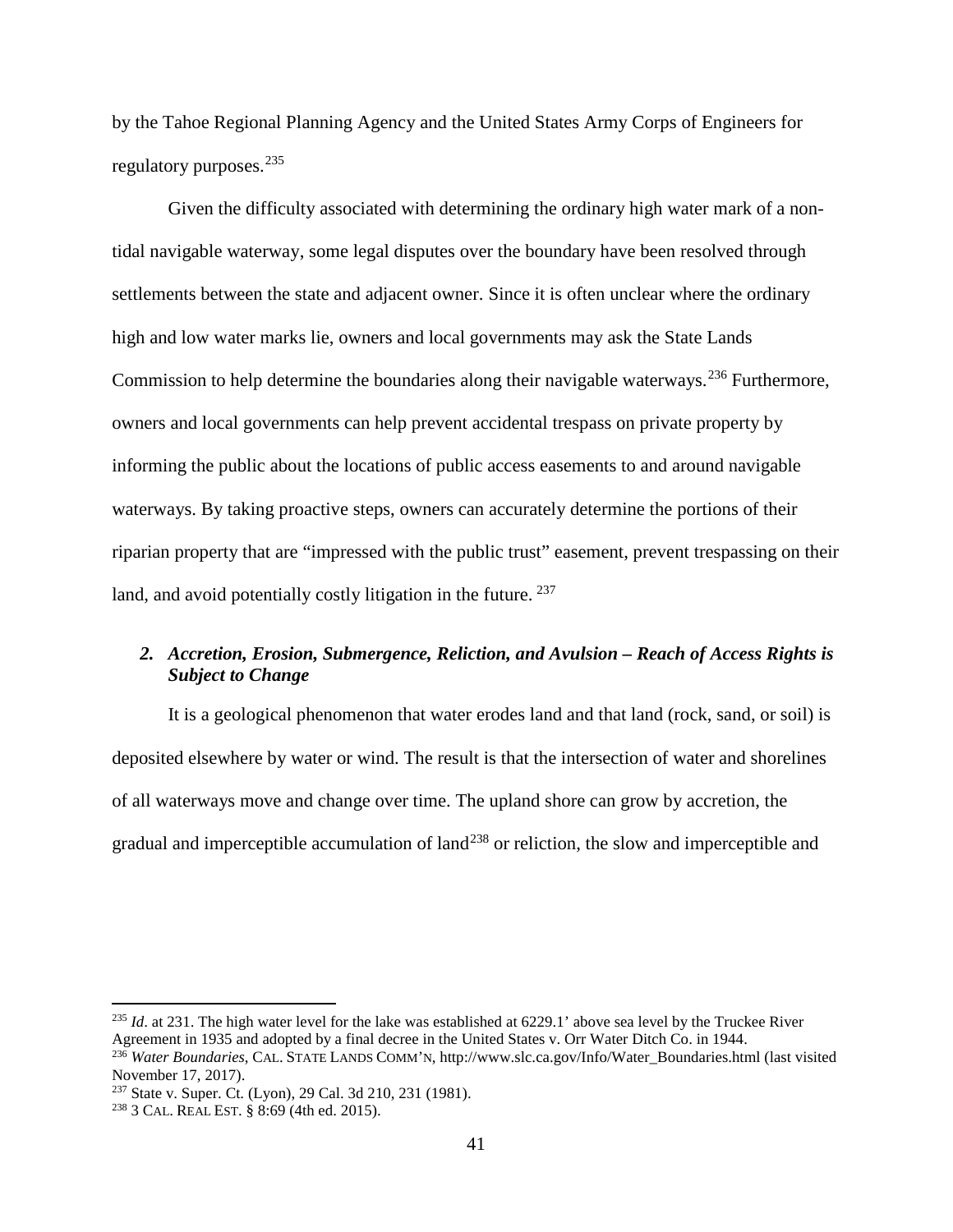permanent lowering of a body of water.<sup>[239](#page-41-0)</sup> It can also be lost to submergence, the gradual and imperceptible rise of the body of water<sup>[240](#page-41-1)</sup> or by erosion, the wearing away of the land.<sup>[241](#page-41-2)</sup>

When land adjacent to a waterway grows "from natural causes," upland owners can gain title to the new shore land.<sup>[242](#page-41-3)</sup> However, Civil Code section 1014 provides that even when an upland owner gains title to new land by natural accretion, the land remains subject to any existing right of way over the bank.<sup>[243](#page-41-4)</sup> When a waterway's shore grows, or is filled, by artificial means, the state retains title to the land.<sup>[244](#page-41-5)</sup> Accretion is artificial if directly caused by human activities, such as filling, local dredging, or construction of wing dams and levees in the immediate vicinity of the accreted land.<sup>[245](#page-41-6)</sup> Accretion is not artificial merely because human activities far away and long ago contributed to it.<sup>[246](#page-41-7)</sup> Lastly, the physical shore, but not necessarily the boundary, can change by avulsion—a sudden and perceptible change in the location of a body of water.<sup>[247](#page-41-8)</sup> If a riparian owner's land is lost by avulsion and becomes

<span id="page-41-0"></span><sup>&</sup>lt;sup>239</sup> For a boundary case involving the term "slow and imperceptible," see State *ex rel*. State Lands Comm'n. v. U. S., 805 F. 2d 857 (1986). In that case, the court held that the 37 foot change in elevation of the lake over a 34 year period, moving the boundary 110 feet per year and exposing approximately 12,000 acres of land was slow and imperceptible.

<span id="page-41-1"></span><sup>240</sup> Bruce S. Flushman, *Water Boundaries: Demystifying Land Boundaries Adjacent to Tidal or Navigable Water,*  §3.12.3 (p.97), John Wiley & Sons Inc. (2002); United States v. Milner, 583 F.3d 1174, 1187-88 (9th Cir. 2009); *Lechuza Villas W.*, 60 Cal. App. 4th at 235-43.

<span id="page-41-2"></span><sup>241</sup> *Id.*

<span id="page-41-3"></span><sup>242</sup> CAL. CIV. CODE § 1014; State *ex rel.* State Lands Comm'n v. Super. Ct., 11 Cal. 4th 50, 64-65 (1995).

<span id="page-41-4"></span><sup>&</sup>lt;sup>243</sup> CAL. CIV. CODE § 1014 ("Where, from natural causes, land forms by imperceptible degrees upon the bank of a river or stream, navigable or not navigable, either by accumulation of material or by the recession of the stream, such land belongs to the owner of the bank, subject to any existing right of way over the bank."); *see also id.* § 1017 ("An island, or an accumulation of land, formed in a stream which is not navigable, belongs to the owner of the shore on that side where the island or accumulation is formed; or, if not formed on one side only, to the owners of the shore on the two sides, divided by an imaginary line drawn through the middle of the river."); *id.* § 1016 ("Islands and accumulations of land, formed in the beds of streams which are navigable, belong to the State, if there is no title or prescription to the contrary.").

<span id="page-41-5"></span><sup>244</sup> *State ex rel. State Lands Comm'n*, 11 Cal. 4th at 56; City of Long Beach v. Mansell, 3 Cal. 3d 462, 469 (1970). <sup>245</sup> *Id.*

<span id="page-41-7"></span><span id="page-41-6"></span><sup>246</sup> *Id.*

<span id="page-41-8"></span><sup>247</sup> 3 CAL. REAL EST. § 8:70 (4th ed. 2015).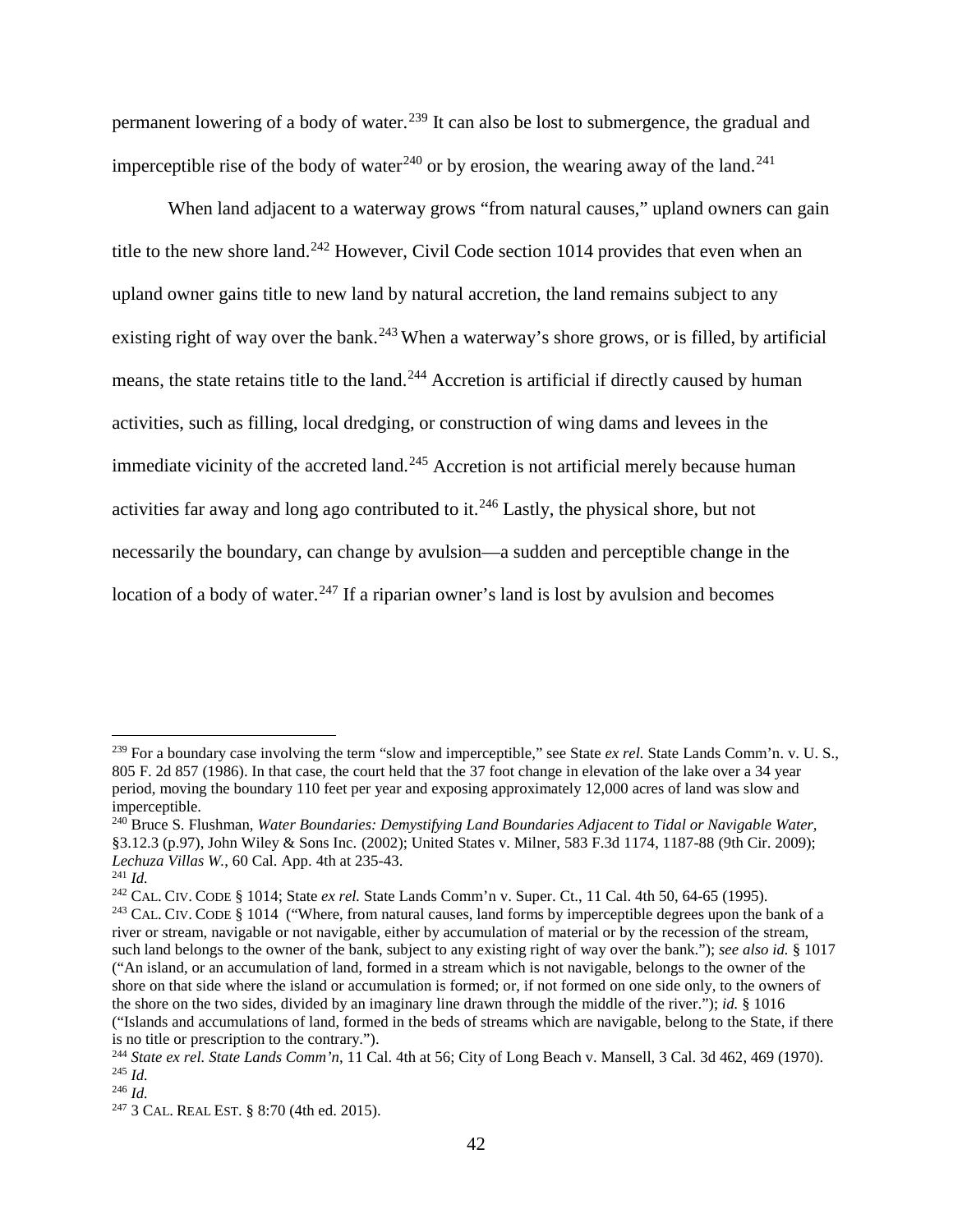attached to the opposite bank, "the owner of the part carried away may reclaim it within a year after the owner of the land to which it has been united takes possession thereof."[248](#page-42-1)

#### <span id="page-42-0"></span>*3. Trespass*

The public does not have a right to enter private property where no right of access exists and where signs forbidding trespass are displayed, without the license of the owner or legal occupant.<sup>[249](#page-42-2)</sup> Trespassers may be subject to civil penalties or criminal sanctions for entering private property without the owner's consent.<sup>[250](#page-42-3)</sup> However, courts have held that the doctrine of necessity generally protects people, like boaters, who are forced to go onto private property in an emergency.<sup>[251](#page-42-4)</sup> The doctrine has also been held to protect boaters whose way is obstructed by a sudden and temporary cause.<sup>[252](#page-42-5)</sup> If an alleged trespasser can establish beyond a reasonable doubt the necessity to enter private property, a court may find the offense justified.<sup>[253](#page-42-6)</sup> However, the defendant must show that he or she faced imminent harm and had no alternative routes available.[254](#page-42-7) Additionally, members of the public who exercise the privilege of necessity are responsible for any damage they cause.<sup>[255](#page-42-8)</sup>

<span id="page-42-1"></span> <sup>248</sup> CAL. CIV. CODE § 1015.

<span id="page-42-2"></span><sup>249</sup> *See* CAL. PENAL CODE §§ 552–555, 602–607; *see also* Bolsa Land Co. v. Burdick, 151 Cal. 254, 260 (1907); *but see* People v. Wilkinson, 248 Cal. App. 2d Supp. 906 (1967) where the Court of Appeal found that it was not a violation of Pen. Code § 602, subd. (*l*) by holding that transient overnight camping by four individuals on a large ranch did not constitute occupation.

<span id="page-42-3"></span><sup>250</sup> CAL. PENAL CODE §§ 555.3, 602.5; *see also* CAL. FISH & GAME CODE § 2016.

<span id="page-42-4"></span><sup>&</sup>lt;sup>251</sup> RESTATEMENT (SECOND) OF TORTS  $§$  195 (1965).

<span id="page-42-5"></span><sup>252</sup> *Id.*

<span id="page-42-6"></span><sup>253</sup> *See* The Diana, 74 U.S. 354, 360-61 (1868).

<span id="page-42-7"></span><sup>254</sup> *See id.* at 361.

<span id="page-42-8"></span><sup>255</sup> RESTATEMENT (SECOND) OF TORTS § 195 (1965).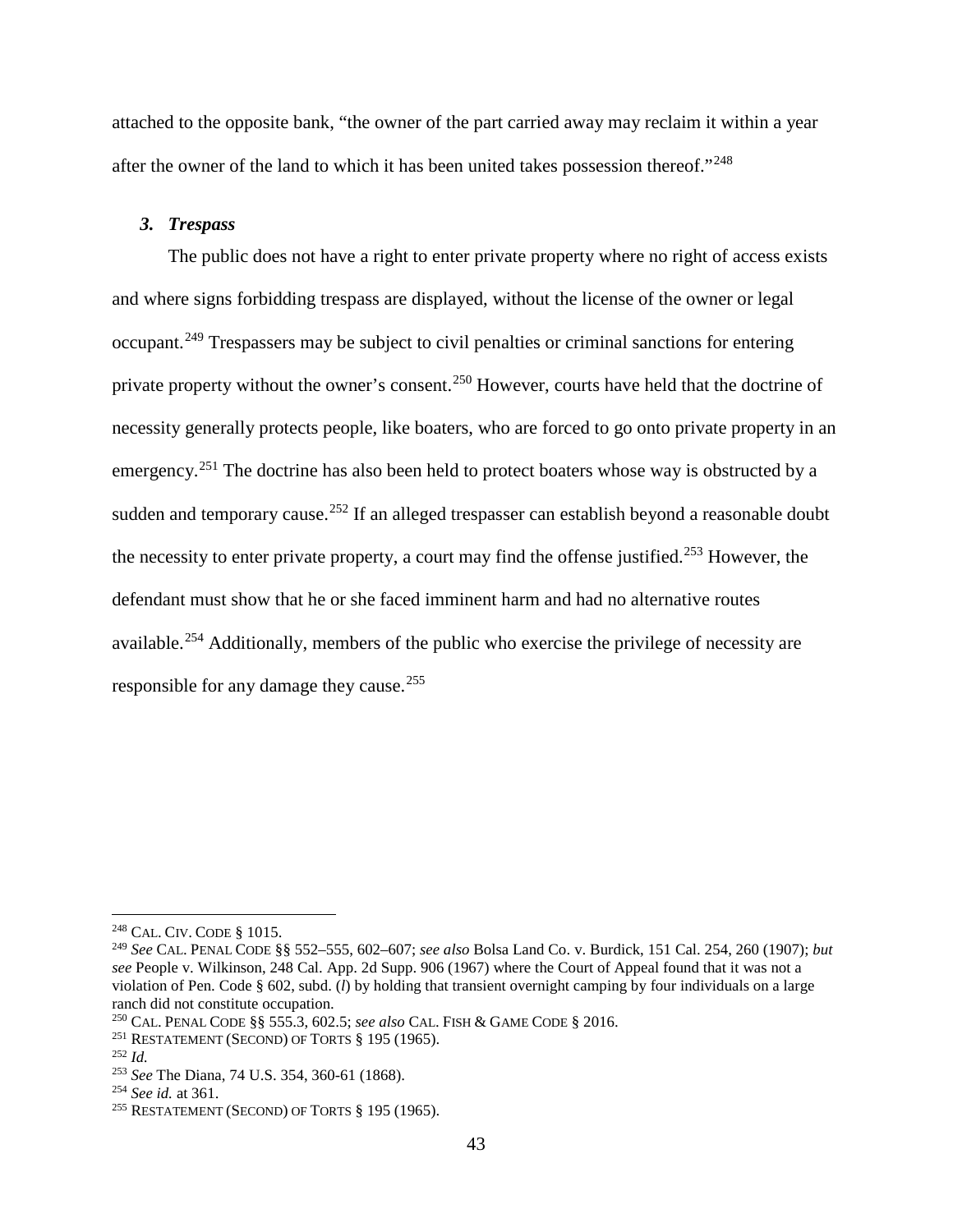# <span id="page-43-0"></span>**C. Permissible Uses of California's Navigable Waters: What Can the Public Do on These Waterways?**

### <span id="page-43-1"></span>*1. Waterways that Meet the Federal Title Definition*

The public has a broad right to access, use, and enjoy waterways that meet the *federal* 

*title* definition of navigability. Traditionally, the scope of the public's right to use such waters

extended to commerce, navigation, and fishing.<sup>[256](#page-43-2)</sup> In 1913, for instance, the California Supreme

Court wrote that "lands lying between the lines of ordinary high and low tide . . . are held in trust

for the public purposes of navigation and fishery."[257](#page-43-3) 

However, by 1971, courts had expanded the scope of the public use rights on such waters

to include environmental preservation and water-related recreational activities.<sup>[258](#page-43-4)</sup> The California

Supreme Court described this expansion in *Marks v. Whitney*:

Public trust easements are traditionally defined in terms of navigation, commerce and fisheries. They have been held to include the right to fish, hunt, bathe, swim, to use for boating and general recreation purposes the navigable waters of the state, and to use the bottom of the navigable waters for anchoring, standing, or other purposes. [Citations.] The public has the same rights in and to tidelands.<sup>[259](#page-43-5)</sup>

The California courts' expression in 1971 of these common law public rights in waterways in

both the *Marks* decision dealing with the California's public trust easement property right and

the *Mack* decision dealing with *California's public right of navigation* may be attributed at least

<span id="page-43-2"></span> <sup>256</sup> *See* Ill. Cent. R.R. Co. v. Illinois, 146 U.S. 387, 452 (1892) ("It is a title held in trust for the people of the state, that they may enjoy the navigation of the waters, carry on commerce over them, and have liberty of fishing therein, freed from the obstruction or interference of private parties.").

<span id="page-43-3"></span><sup>257</sup> *Cal. Fish Co.*, 166 Cal. at 584.

<span id="page-43-5"></span><span id="page-43-4"></span><sup>&</sup>lt;sup>259</sup> See Marks, 6 Cal. 3d at 259; see also Cal. Fish Co., 166 Cal. at 596; Bohn, 107 Cal. App. 2d at 749; Forestier v. Johnson, 164 Cal. 24, 39 (1912); *see also* Munninghoff v. Wis. Conservation Comm'n, 255 Wis. 252, 259 (1949); Jackvony v. Powel, 21 A.2d 554, 556 (1941) ("Among the common-law rights of the public in the shore, which have been frequently claimed by the public or have been described by authors who have discussed the law pertaining to rights in the shore, are rights of fishing from the shore, taking seaweed and drift-stuff therefrom, going therefrom into the sea for bathing, and also, as necessary for the enjoyment of any of these rights, and perhaps as a separate and independent right, that of passing along the shore"); Nelson v. De Long, 213 Minn. 425, 431 (1942) ("Public use comprehends not only navigation by watercraft for commercial purposes, but the use also for the ordinary purposes of life such as boating, fowling, skating, bathing, taking water for domestic or agricultural purposes, and cutting ice.").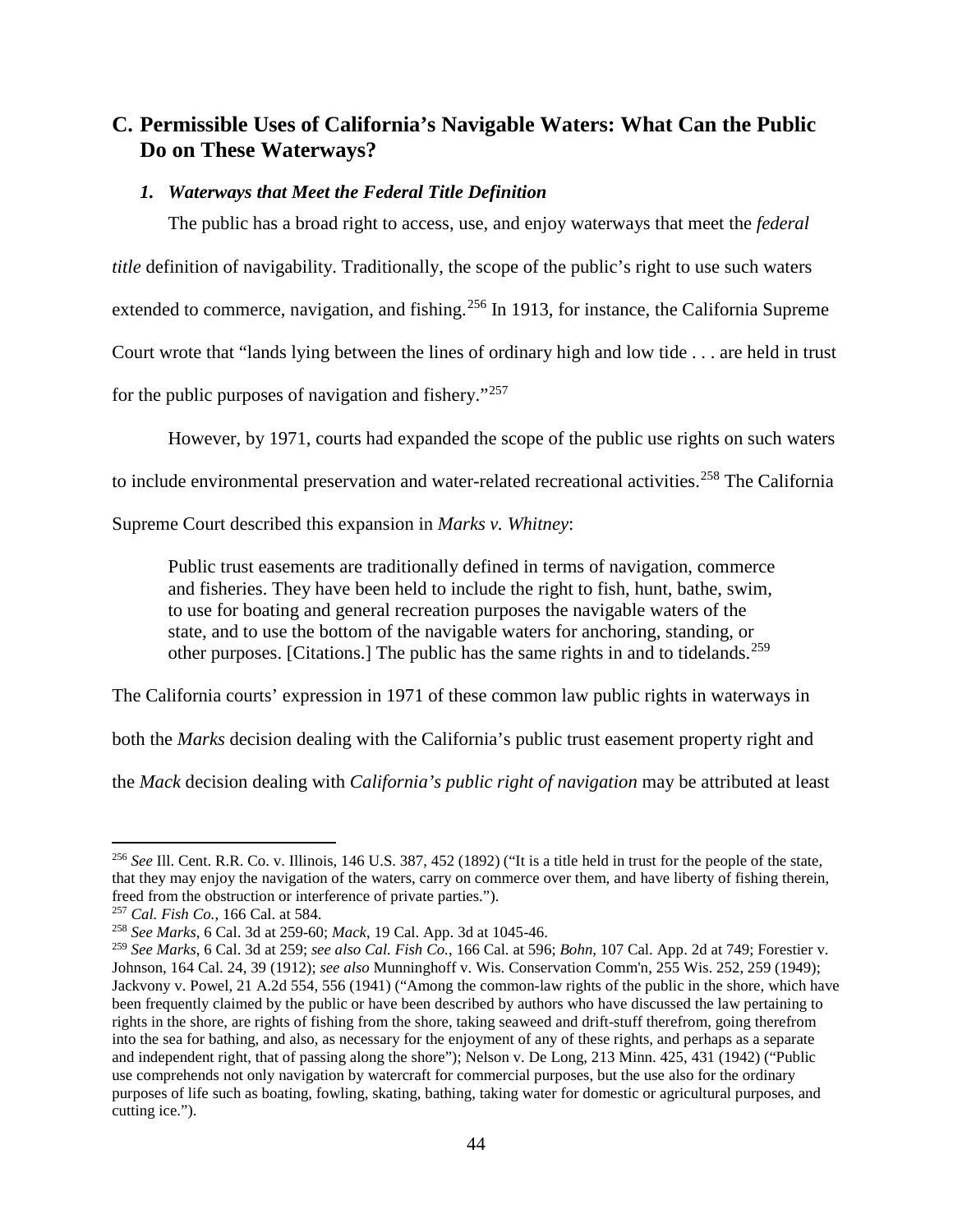in part to California's need to address both the recreational needs of a rapidly growing population and the environmental consequences of this rapid population growth.<sup>260</sup>

With respect to public trust lands, California courts have held that the list of permissible uses can expand to encompass changing public needs.[261](#page-44-2) Under the *Marks v. Whitney* decision, the state is not burdened with an outmoded classification favoring one mode of utilization over another.<sup>[262](#page-44-3)</sup> The court identified environmental preservation as a legitimate "public use" of tidelands in response to a "growing public recognition that one of the most important public uses of the tidelands—a use encompassed within the tidelands trust—is the preservation of those lands in their natural state, so that they may serve as ecological units for scientific study, as open space, and as environments which provide food and habitat for birds and marine life, and which favorably affect the scenery and climate of the area."<sup>[263](#page-44-4)</sup>

#### <span id="page-44-0"></span>*2. Waterways that Satisfy the California Public Right of Navigation Test*

With respect to waterways that meet the *California public right of navigation* definition of navigability, the public may use them for recreational activities such as boating, fishing, hunting, swimming, bathing, standing, wading along the waterfront, anchoring, picnicking, bird watching, and nature study, citing court decisions from California and many other states. <sup>[264](#page-44-5)</sup>

<span id="page-44-1"></span> <sup>260</sup> *See Mack*, 19 Cal. App. 3d at 1045 ("With our ever-increasing population, its ever-increasing leisure time (witness the four and five day week), and the ever-increasing need for recreational areas (witness the hundreds of camper vehicles carrying people to areas where boating, fishing, swimming and other water sports are available), it is extremely important that the public not be denied use of recreational water by applying the narrow and outmoded interpretation of 'navigability.'"); *see also Marks*, 6 Cal. 3d at 257 ("This matter is of great public importance, particularly in view of population pressures, demands for recreational property, and the increasing development of seashore and waterfront property.").

<span id="page-44-2"></span><sup>261</sup> *Marks*, 6 Cal. 3d at 259-60; Colberg, Inc. v. State *ex rel.* Dep't Pub. Work, 67 Cal. 2d 408, 421-422 (1967) ("The limitation of the servitude to cases involving a strict navigational purpose stems from a time when the sole use of navigable waterways for purposes of commerce was that of surface water transport. That time is no longer with us.") (Internal citation omitted).

<span id="page-44-3"></span><sup>262</sup> *See Marks*, 6 Cal. 3d at 259-60.

<span id="page-44-4"></span><sup>263</sup> *Id.* at 259-60.

<span id="page-44-5"></span><sup>264</sup> *See Mack,* 19 Cal. App. 3d at 1045; *see also* Munninghoff v. Wis. Conservation Comm'n, 255 Wis. 252, 259 (1949); *Jackvony*, 21 A.2d. at 556; Lamprey v. Metcalf, 52 Minn. 181, 199-200 (1893) ("But if, under present conditions of society, bodies of water are used for public uses other than mere commercial navigation, in its ordinary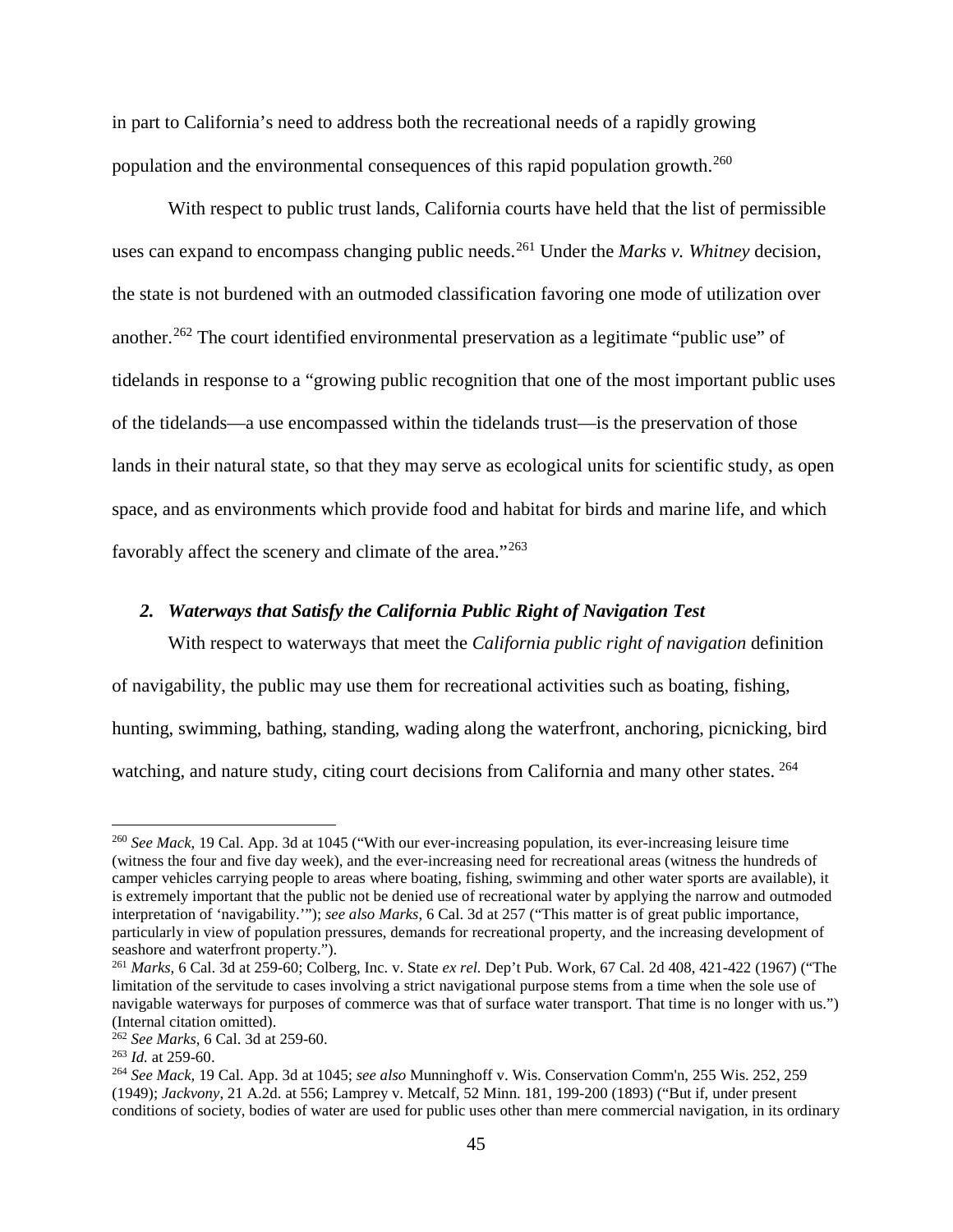On such waters, California boaters have a legal right to exercise the incidents of navigation, such as anchoring, landing and portage—to carry their boats overland around obstacles like rapids, provided they remain below the high water mark. The only California case to sanction portage above the high water mark involved passage over land owned by a park district.<sup>[265](#page-45-1)</sup> At this time, neither California courts nor the California legislature has addressed whether boaters may portage across private property above the high water mark. Nonetheless, California courts may find that portage across private property is reasonable in an emergency.<sup>[266](#page-45-2)</sup> The two states that have expressly addressed this issue both concluded that portage above high water mark is a legal incident of navigation, provided boaters act reasonably.<sup>[267](#page-45-3)</sup>

#### <span id="page-45-0"></span>*3. Reasonable Time, Place, and Manner Restrictions*

The public right to access and use California's navigable waters is not absolute; the state can limit the public's ability to access and use its navigable waters by imposing reasonable time, place, and manner restrictions.[268](#page-45-4) In *In re Quinn*, for example, the court upheld a county ordinance that restricted the public's ability to fish from a bridge over a portion of the California

 $\overline{a}$ 

sense, we fail to see why they ought not to be held to be public waters, or navigable waters, if the old nomenclature is preferred. Certainly, we do not see why boating or sailing for pleasure should not be considered navigation, as well as boating for mere pecuniary profit. Many, if not the most, of the meandered lakes of this state, are not adapted to, and probably will never be used to any great extent for, commercial navigation; but they are used—and as population increases, and towns and cities are built up in their vicinity, will be still more used—by the people for sailing, rowing, fishing, fowling, bathing, skating, taking water for domestic, agricultural, and even city purposes, cutting ice, and other public purposes which cannot now be enumerated or even anticipated. To hand over all these lakes to private ownership, under any old or narrow test of navigability, would be a great wrong upon the public for all time, the extent of which cannot, perhaps, be now even anticipated.").

<span id="page-45-1"></span><sup>265</sup> *Hitchings*, 55 Cal. App. 3d at 572.

<span id="page-45-3"></span><span id="page-45-2"></span><sup>266</sup> *See* RESTATEMENT (SECOND) OF TORTS § 193 (1965) ("the privilege of navigation carries with it the ancillary privilege to enter on riparian land to the extent that this is necessary for the accomplishment of the purpose of the principal privilege"); *see also* RESTATEMENT, *supra*, § 195 (privilege for deviation from public highw  $^{267}$  See MONT. CODE ANN. § 23-2-311; IDAHO CODE ANN. § 36-1601; see also Mont. Coal. for Stream Access v. Curran, 682 P.2d 163, 172 (1984); *cf. Use of Stream Bank to Scout and Portage Hazards*, TEX. PARKS & WILDLIFE, https://tpwd.texas.gov/publications/nonpwdpubs/water\_issues/rivers/navigation/riddell/scoutandportage.phtml (last visited November 17, 2017) (explaining that Texas grants boaters a limited privilege to portage across private land). <sup>268</sup> See *e.g.* CAL. PUB. RES. CODE § 30214; ("The public access policies of this article shall be implemented in a

<span id="page-45-4"></span>manner that takes into account the need to regulate the time, place, and manner of public access depending on the facts and circumstances in each case. . . ."); CAL. HARB. & NAV. CODE § 660; *Cnty. of El Dorado*, 96 Cal. App. 3d 403.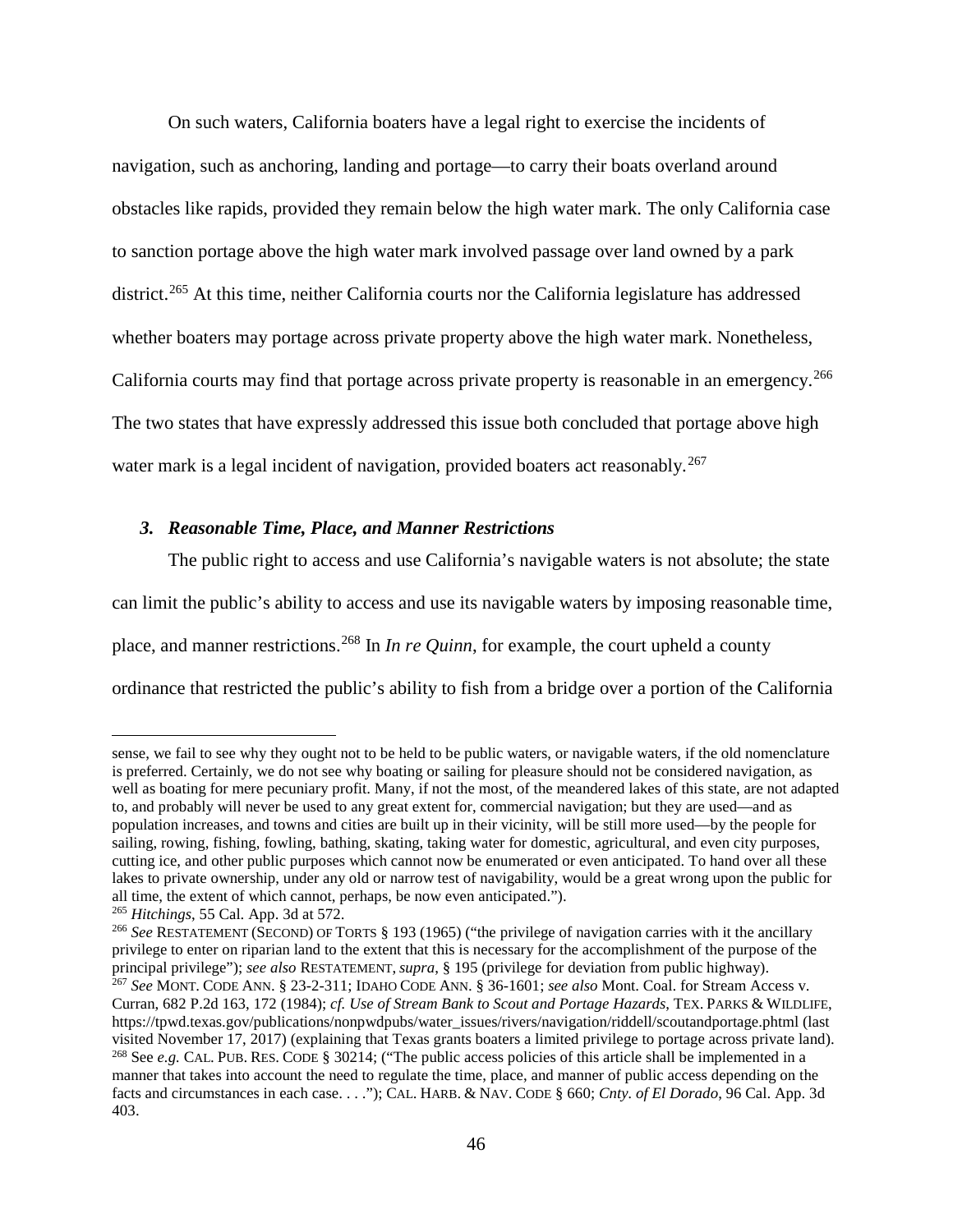Aqueduct and also upheld a trespass conviction for other individuals who entered a fenced and posted area along the aqueduct.<sup>[269](#page-46-0)</sup> The court concluded that the ordinance—which was intended to protect life, safety, welfare, and public property—was a reasonable and proper exercise of police power and did not conflict with the California Constitution's right to fish from public lands.[270](#page-46-1) Also, in *People v. Deacon*, the court held that a county ordinance which prohibited riding motorcycles on an open easement within Catalina Island did not unreasonably deprive the public of access to tidelands because the public could access the tidelands by alternate means: hiking, horseback riding, official tour buses, authorized motor vehicles, and boating.<sup>[271](#page-46-2)</sup>

However, courts may invalidate restrictions that effectively prohibit public use of navigable waterways.<sup>[272](#page-46-3)</sup> No matter how laudable its purpose, the exercise of state or local police power may not extend to total prohibition of an activity that is not otherwise unlawful.<sup>[273](#page-46-4)</sup> In *People ex rel. Younger v. County of El Dorado*, the appellate court held that a county ordinance, which prohibited traveling, floating, or swimming by artificial means along a 20-mile stretch over privately owned land underlying the South Fork of the American River, was unconstitutional.<sup>[274](#page-46-5)</sup> The court held that the county could enact reasonable regulations to address pollution and sanitation problems caused by river users but could not absolutely prohibit public use of the river. $275$ 

<span id="page-46-0"></span> <sup>269</sup> *In re* Quinn, 35 Cal. App. 3d 473, 481 (1973) ("We conclude that the fencing and posting of the area adjacent to the California Aqueduct is a reasonable and proper use of the police power under the particular facts before us in this case to protect the lives, safety and welfare of the citizens of the state, to protect the state from possible liability and to protect its property from possible damage") (Holding limited by *State of California v. San Luis Obispo Sportsman's Assn.*, 22 Cal. 3d 440, 447 (1978).)<br><sup>270</sup> Id.; see also CAL. CONST. art. I, § 25.

<span id="page-46-1"></span>

<span id="page-46-2"></span><sup>&</sup>lt;sup>271</sup> People v. Deacon, 87 Cal. App. 3d Supp. 29, 34 (1978).

<span id="page-46-3"></span><sup>272</sup> *Cnty. of El Dorado*, 96 Cal. App. 3d at 407. *But see* 64 Op. Cal. Att'y Gen. 463 (1981) ("[T]he California National Guard [has] authority to prohibit recreational uses of that portion of the Salinas River which flows through Camp Roberts whenever such use would be incompatible with its use of Camp Roberts for military purposes." <sup>273</sup> *Cnty. of El Dorado*, 96 Cal. App. 3d at 406. 274 *Id*.

<span id="page-46-5"></span><span id="page-46-4"></span>

<span id="page-46-6"></span><sup>275</sup> *Id*.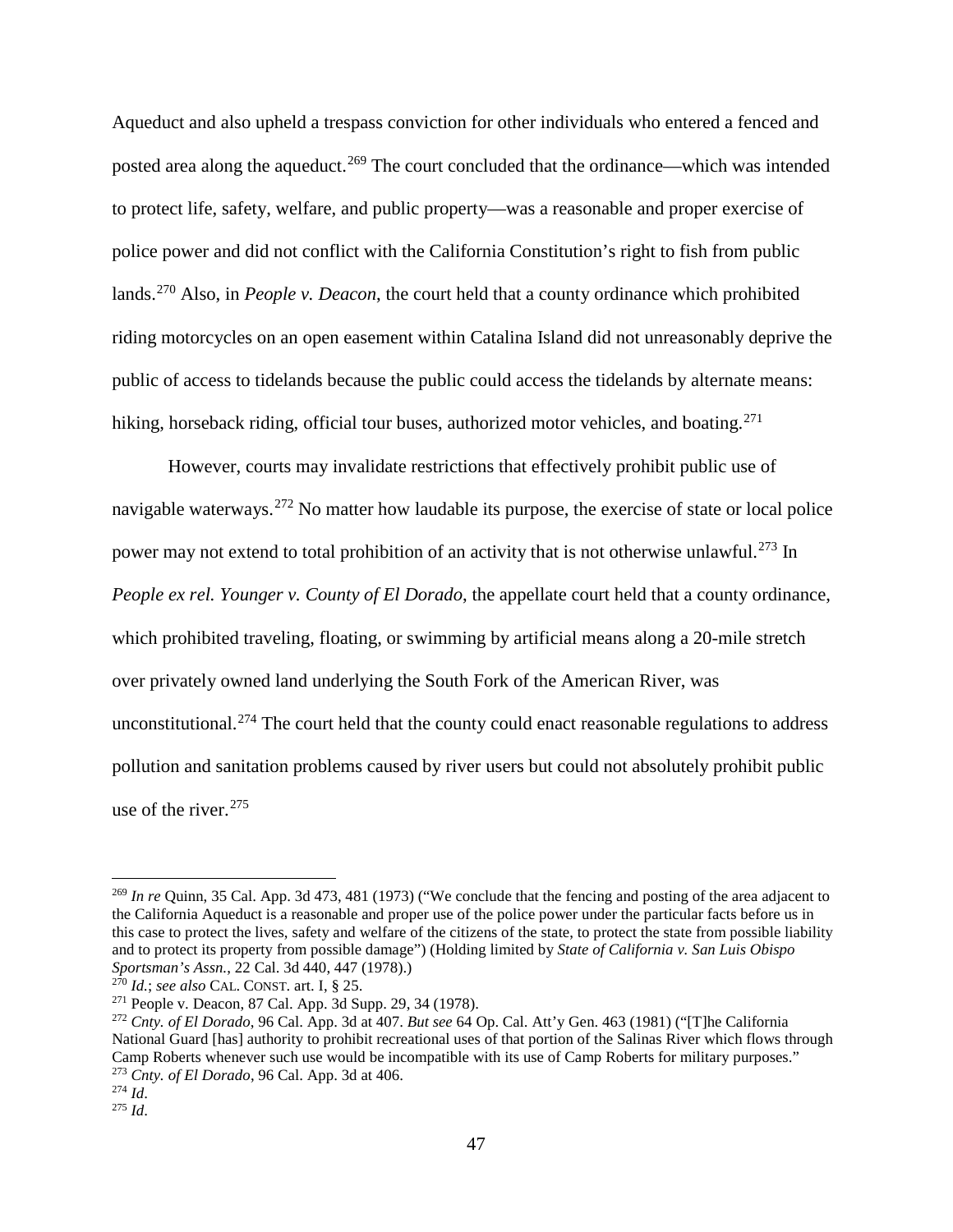#### <span id="page-47-0"></span>*4. Property Owners May Not Restrict Public Use of Navigable Waters*

The courts have described the reach of the *California public right of navigation* as "the right to navigate and to exercise the incidents of navigation in a lawful manner at any point below high water mark" on waters that satisfy California's small craft test.<sup>[276](#page-47-1)</sup> Thus, property owners cannot interfere with the public's right to navigate or use shoreline areas below the ordinary high water mark for incidents of navigation.[277](#page-47-2) In fact, unauthorized obstruction of the public's right to access and use a navigable waterway constitutes a public nuisance.<sup>[278](#page-47-3)</sup>

In *People ex rel. Baker v. Mack*, the court held that the erection and maintenance of booms, fences, and low bridges across a navigable river was a public nuisance, even though the landowner owned title to the riverbed.<sup>[279](#page-47-4)</sup> In *People ex rel. Robarts v. Russ*, the court held that no legal difference existed between obstructing navigation by damming a navigable stream and its non-navigable tributary.<sup>[280](#page-47-5)</sup> However, not all encroachments on navigable waters are necessarily public nuisances.[281](#page-47-6) If a waterway is not navigable and not subject to the public trust easement or the *public right of navigation*, landowners and riparian owners have the right to obstruct the bed and banks, subject to state or local regulation.<sup>[282](#page-47-7)</sup> Nonetheless, landowners and riparian owners should be aware that a waterway does not need to be navigable in fact year-round to be found navigable in law.[283](#page-47-8)

<span id="page-47-1"></span> <sup>276</sup> *Mack*, 19 Cal. App. 3d at 1050.

<span id="page-47-2"></span><sup>277</sup> *Id.*

<span id="page-47-3"></span><sup>278</sup> *Mack*, 19 Cal. App. 3d at 1044, citing CAL. CIV. CODE § 3479; *see also* People v. Gold Run Ditch & Mining Co., 66 Cal. 138, 147 (1884) (all unauthorized intrusions upon a water highway for purposes unconnected with the rights of navigation or passage are nuisances).

<span id="page-47-4"></span><sup>279</sup> *Mack*, 19 Cal. App. 3d 1040.

<span id="page-47-5"></span><sup>&</sup>lt;sup>280</sup> People *ex rel.* Robarts v. Russ, 132 Cal. 102, 105 (1901) (" $\ldots$ , if a tributary of a navigable stream be necessary to its navigability, then the owner of the land upon which this tributary is situated has no right to dam it. . . ."). <sup>281</sup> Coburn v. Ames, 52 Cal. 385, 397 (1877).

<span id="page-47-7"></span><span id="page-47-6"></span><sup>282</sup> *Mack*, 19 Cal. App. 3d at 1044.

<span id="page-47-8"></span><sup>283</sup> *See Hitchings*, 55 Cal. App. 3d at 565-57; *see also* CAL. FISH & GAME CODE § 1602.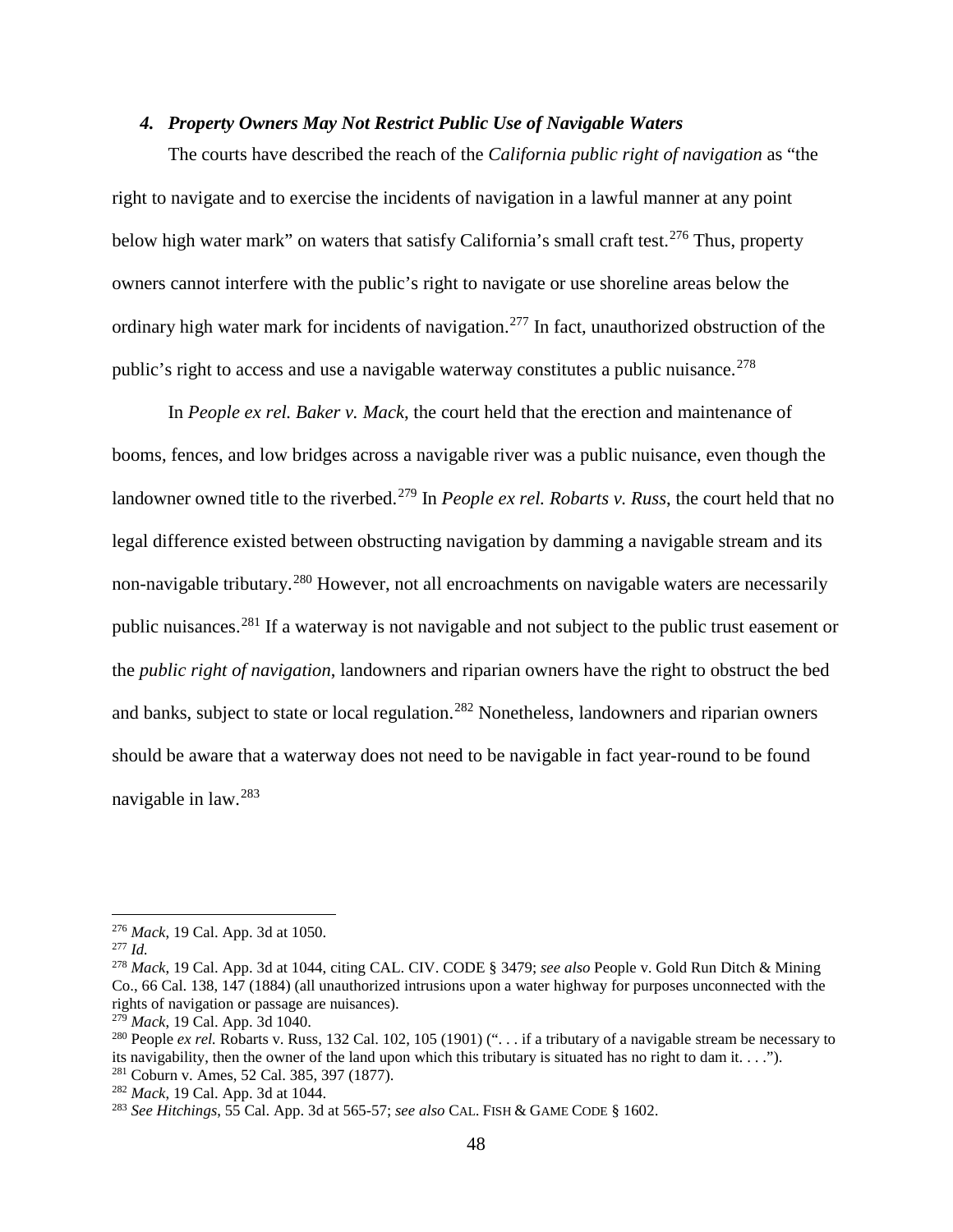#### <span id="page-48-0"></span>*5. Spanish and Mexican Land Grants*

When the state joined the Union in 1850, previously granted Spanish and Mexican rancho and pueblo lands encompassed over 10 million acres of California.<sup>[284](#page-48-1)</sup> Under the Act of March 3, 1851, pursuant to the Treaty of Guadalupe Hidalgo with Mexico, the federal government established a claims settlement procedure to adjudicate the claims of Mexican landowners.<sup>[285](#page-48-2)</sup>

The City of Los Angeles, as trustee for the state, and the State of California claimed a retained public trust easement over navigable waters within a Mexican rancho grant.<sup>[286](#page-48-3)</sup> However, when that claim was challenged in *Summa Corp. v. California ex rel. State Lands Commission*, the U.S. Supreme Court held that California had failed to assert the easement during the federal government's confirmation process involving property claimed as Mexican rancho lands.<sup>[287](#page-48-4)</sup> Thus, according to the court, the state did not preserve its sovereign property right to possess, improve, and control the use of navigable waters within the boundaries of patented rancho lands.<sup>[288](#page-48-5)</sup>

*Summa* addressed only state *ownership of a property interest obtained pursuant to the Equal Footing Doctrine at statehood* in rancho lands and did not address other laws establishing rights of the public to access and use navigable waters within those lands.<sup>[289](#page-48-6)</sup> Some major harbors, rivers, and coastal lagoons, all providing recreational and even commercial navigation, are located within the boundaries of Mexican land grants.[290](#page-48-7) Furthermore, *Summa* did not discuss the federal Act of Admission or California's Constitution.<sup>291</sup> No state or federal reported

<span id="page-48-1"></span> <sup>284</sup> *Summa Corp*., 466 U.S. at 202 (1984).

<span id="page-48-2"></span><sup>285</sup> *Id.* at 203.

<span id="page-48-4"></span><span id="page-48-3"></span><sup>&</sup>lt;sup>286</sup> *Id.* at 203-05.<br><sup>287</sup> Summa Corp., 466 U.S. at 209.

<span id="page-48-5"></span><sup>&</sup>lt;sup>288</sup> *Id. eaglerigh Summa Corp.*, 466 U.S. 198.

<span id="page-48-7"></span><span id="page-48-6"></span><sup>290</sup> *See Ranchos*, CAL. STATE LANDS COMM'N, http://www.slc.ca.gov/Info/Ranchos.html (last visited November 17, 2017).

<span id="page-48-8"></span><sup>291</sup> *See generally Summa Corp.*, 466 U.S. 198.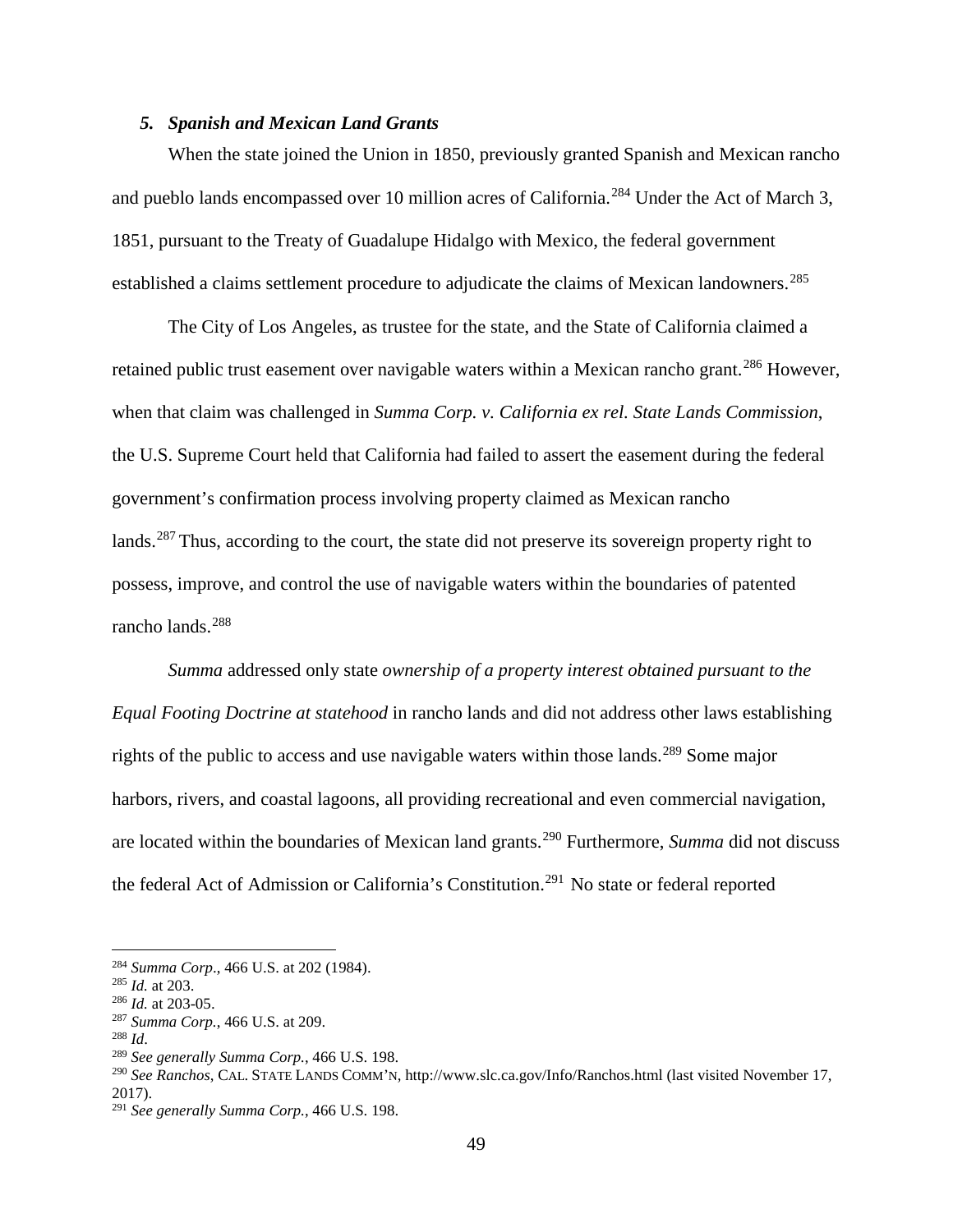decision has held that a property owner may exclude the public from a navigable waterway based on *Summa*.

# <span id="page-49-0"></span>**IV. LANDOWNER IMMUNITY AND LIABILITY**

# <span id="page-49-1"></span>**A. Private Property**

California Civil Code section 846 was enacted to promote public access and use of private property by relieving landowners of the duty to keep their premises safe for public recreational use.<sup>[292](#page-49-2)</sup> Similarly, landowners generally have no legal duty to warn recreational users of hazardous conditions, uses of structures, or activities on their property or on adjacent navigable waters.[293](#page-49-3) In *Charpentier v. Von Geldern*, a landowner whose property bordered a navigable river was held immune from liability when a member of the public was injured on the river and the landowner had done nothing to obstruct the river's use.<sup>[294](#page-49-4)</sup>

However, section 846 does not shield landowners from liability when they obstruct or impede public use of navigable waters.[295](#page-49-5) In *Pacific Gas & Electric Co. v. Superior Court of Shasta County*, the plaintiff was injured when his sailboat mast came into contact with the utility's power lines, which were overhanging an artificial waterway that satisfied the state's *small craft* test. [296](#page-49-6) The utility asserted that it was immune from liability for the plaintiff's injuries under section  $846<sup>297</sup>$  $846<sup>297</sup>$  $846<sup>297</sup>$  The court, however, rejected that argument and held that property owners

 $\overline{a}$ 

<span id="page-49-2"></span><sup>292</sup> CAL. CIV. CODE § 846 ("An owner of any estate or any other interest in real property, whether possessory or nonpossessory, owes no duty of care to keep the premises safe for entry or use by others for any recreational purpose or to give any warning of hazardous conditions, uses of, structures, or activities on those premises to persons entering for a recreational purpose, except as provided in this section. . ."). See section for details. <sup>293</sup> *Id.*

<span id="page-49-4"></span><span id="page-49-3"></span><sup>294</sup> Charpentier v. Von Geldern, 191 Cal. App. 3d 101, 105 (1987).

<span id="page-49-5"></span><sup>295</sup> *Pac. Gas & Elec*..*,* 145 Cal. App. 3d 253, 259 (Holding limited by Hubbard v. Brown, 50 Cal. 3d 189, 196-97 (1990); *see also* CAL. CIV. CODE § 3479 (unlawful obstruction of free passage or use of navigable waterway is a nuisance).

<span id="page-49-7"></span><span id="page-49-6"></span><sup>296</sup> *Id.* at 255-56. 297 *Id.* at 256.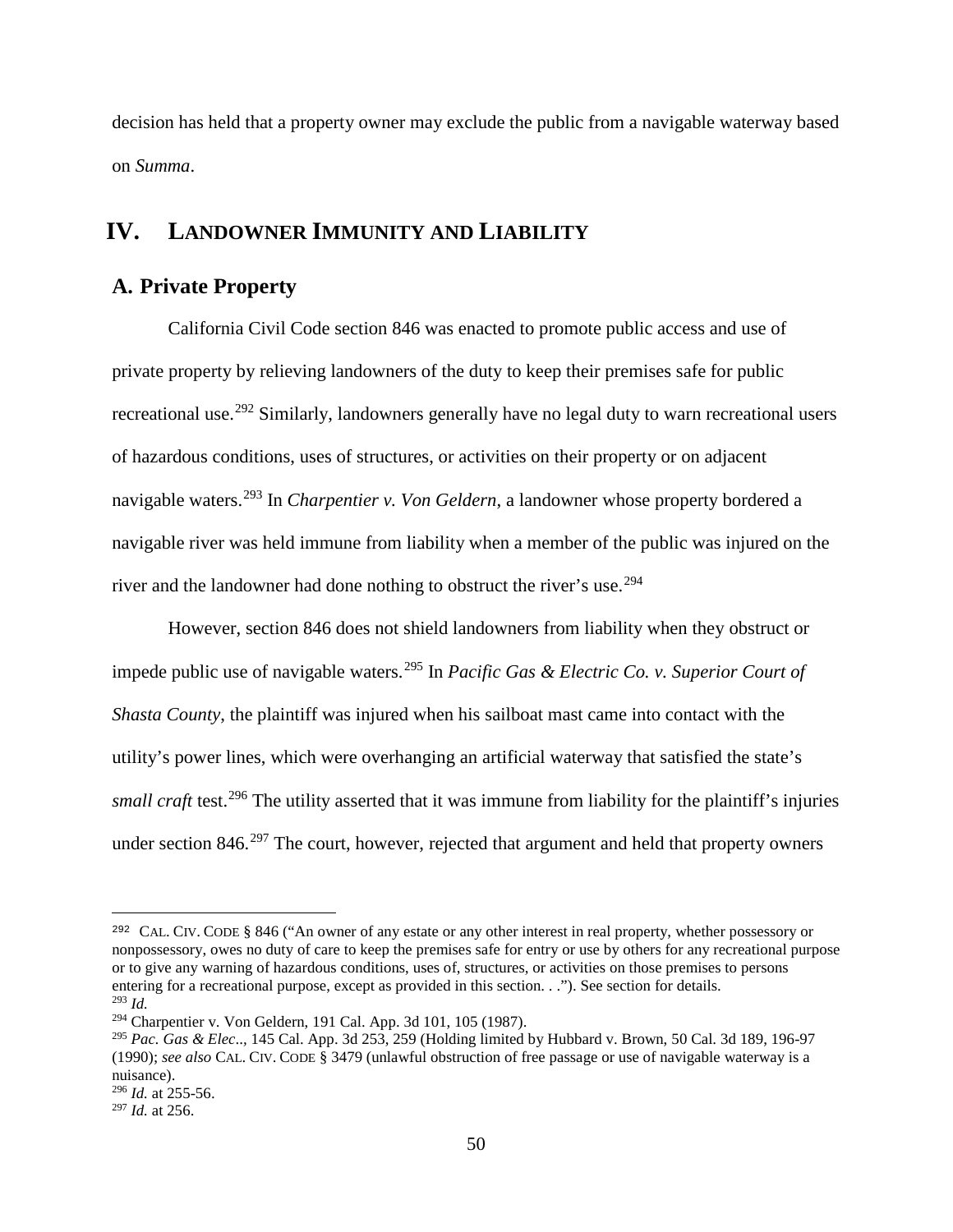holding "an interest in real property underlying or adjacent to navigable waters [are] not entitled to the protection of section 846 as against persons injured while using those waters."[298](#page-50-1)

# <span id="page-50-0"></span>**B. Public Property and Private Land Trusts**

California Government Code sections 831.2–831.7 discuss various immunities provided to government and non-government organizations, such as private land trusts, for public use of property they manage.<sup>[299](#page-50-2)</sup> Similar to the immunity for private property owners discussed above, Government Code sections 831.2-831.7 were enacted to promote public access and encourage public agencies to keep public lands open for recreation.<sup>[300](#page-50-3)</sup> Public entities have absolute immunity for injuries caused by unimproved land in a natural condition, including tide and submerged lands and navigable waters, and injuries on unpaved roads or trails used for recreation.<sup>[301](#page-50-4)</sup> Additionally, the legislature deemed public beaches to be in a natural condition and unimproved as a matter of law to encourage public use of beaches.<sup>[302](#page-50-5)</sup>

In order to encourage nonprofit land trusts to preserve open space and provide public access, the legislature created a mechanism to extend governmental immunities to nonprofit land trusts in addition to the immunity provided by Civil Code section 846. [303](#page-50-6) Nonprofit land trusts can enter into an agreement with certain government agencies to enjoy immunity from liability from injuries caused by a natural condition of unimproved property, injuries from unpaved roads and trails for recreation and injuries from voluntary participation in hazardous recreational activities.[304](#page-50-7)

<span id="page-50-1"></span> <sup>298</sup> *Id.* at 259.

<span id="page-50-2"></span><sup>299</sup> CAL. GOV'T CODE §§ 831.2–.7.

<span id="page-50-3"></span><sup>300</sup> *Id.*

<span id="page-50-4"></span><sup>301</sup> CAL. GOV'T CODE §§ 831.2, 831.4, 831.6; Armenio v. County of San Mateo, 28 Cal. App. 4th 413, 416 (1994).

<span id="page-50-5"></span><sup>302</sup> CAL. GOV'T CODE §§ 831.21; Schooler v. State of California, 85 Cal. App. 4th 1004, 1011 (2000).

<span id="page-50-6"></span><sup>303</sup> CAL. GOV'T CODE § 831.5;

<span id="page-50-7"></span><sup>304</sup> CAL. GOV'T CODE §§ 831.2, 821.4, 831.5, 831.7;